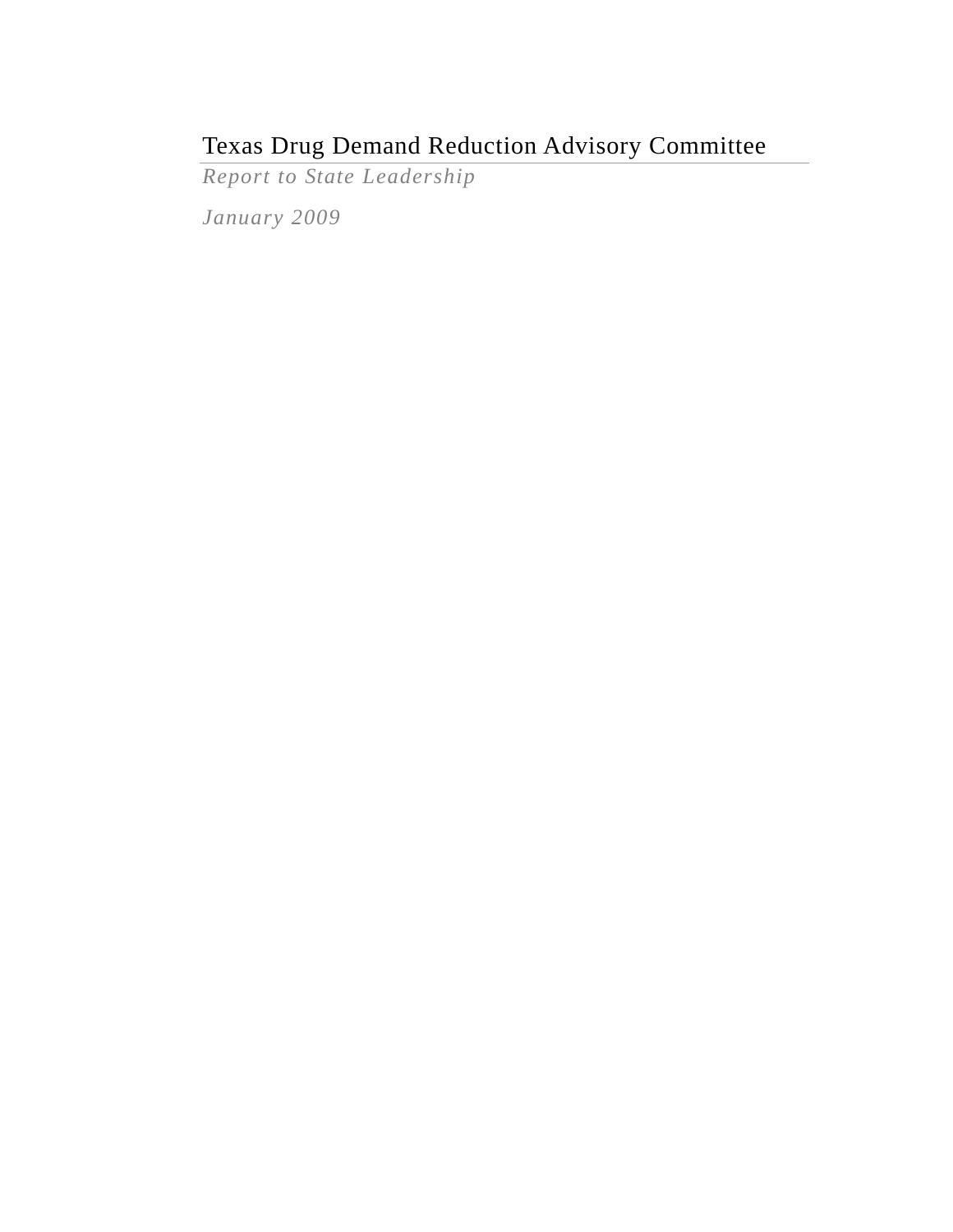| In traditional solution 33 |  |
|----------------------------|--|
|                            |  |
|                            |  |
|                            |  |
|                            |  |
|                            |  |
|                            |  |
|                            |  |
|                            |  |
|                            |  |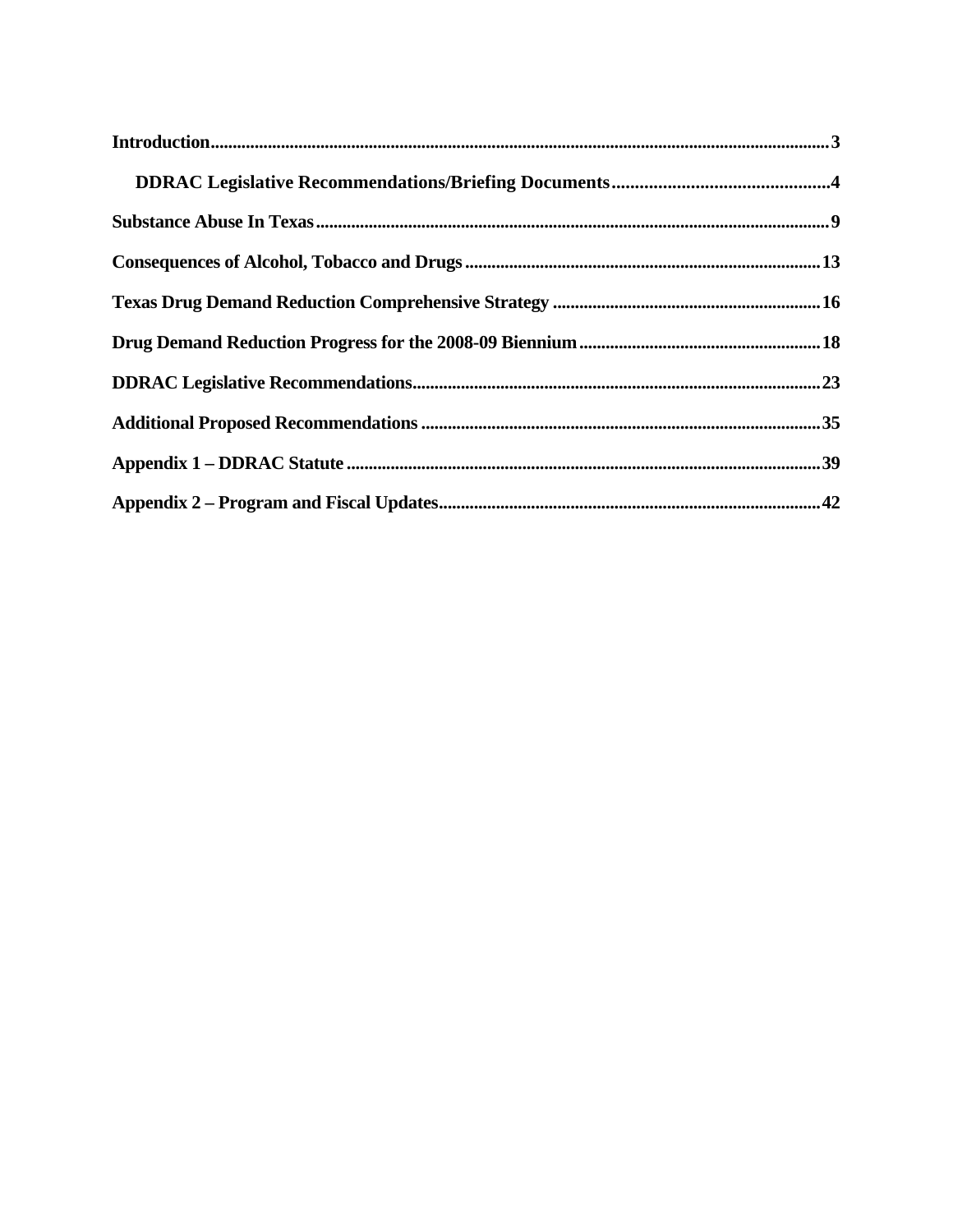# <span id="page-2-0"></span>**Texas Drug Demand Advisory Committee's Report to State Leadership**

*January 2009* 

# Introduction

The 77th Texas Legislature (2001) passed Senate Bill 558 establishing the Drug Demand Reduction Advisory Committee (DDRAC) with a mandate to develop a comprehensive statewide strategy and legislative recommendations to reduce drug demand in Texas. The statute (available in Appendix 1) mandates that 16 state agencies participate in this effort, as well as five at-large members from different geographical areas within the state.

This report fulfills that mandate by including an update on substance abuse in Texas and the associated harms, information on the comprehensive strategy that forms the basis of the DDRAC, an update on progress in the area of drug demand reduction since the 2007 Report, and the 2009 Legislative Recommendations from the Committee. The primary recommendations from the DDRAC in this year's report include:

- Remove the exclusion clause for medical expenses from the Uniform Individual Accident and Sickness Policy Provision Law (UPPL).
- Expand the Texas Prescription Program to allow proactive prevention of prescription drug abuse and inform parents of the problems of adolescent misuse of prescription drugs through a public awareness campaign.
- Passage of a statewide public smoking ban to eliminate smoking in all workplaces and public spaces.
- Mandate comprehensive alcohol and other drug reduction strategies targeting college students.
- Support the recruitment and retention of quality service providers in the field of substance abuse prevention and treatment by increasing funds to support wage adjustments.

A briefing paper on each of these recommendations follows this introduction and detailed information is contained in the body of this report.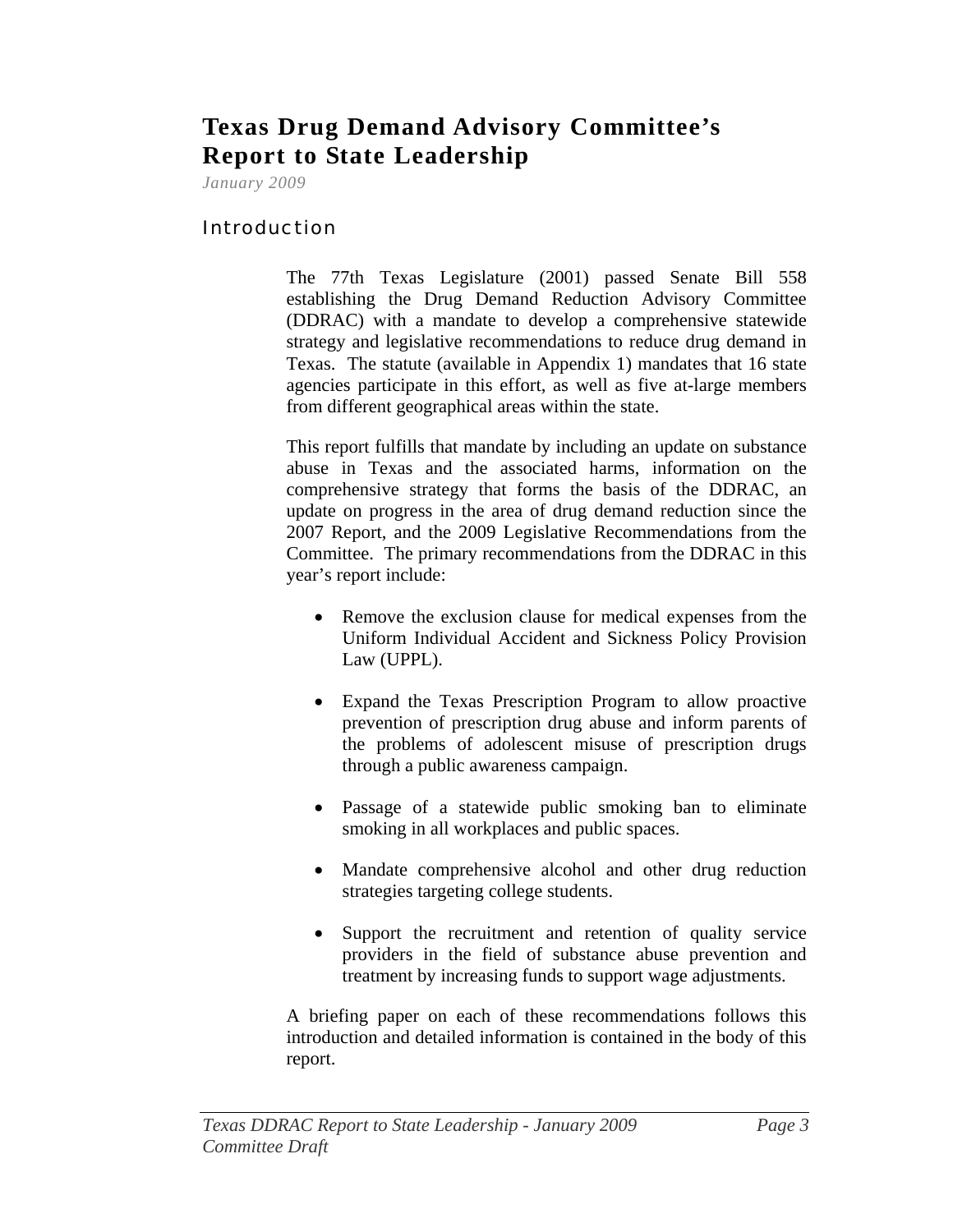# **Repeal of UPPL**

**Recommendation:** Remove the exclusion clause for medical expenses from the Uniform Individual Accident and Sickness Policy Provision Law (UPPL).

#### **Rationale:**

- UPPL allows insurance companies to exclude medical coverage for injuries if patients are under the influence of alcohol or unprescribed drugs.
- The Texas UPPL exclusion has an adverse financial impact on patients, hospitals, and healthcare providers in Texas.
- Financial concerns cause healthcare providers to avoid screening for alcohol and drug abuse, jeopardizing trauma center certification and hindering the identification and treatment of substance abusers.
- Failure to conduct these screenings interferes with the prosecution of injured drunk drivers.

#### **Texas update:**

- HB 634 (Eiland), prohibiting the exclusion of coverage described above, was filed on 1/17/07 and left pending by House Committee on Insurance on 4/17/07.
- Screening and brief intervention for emergency room patients through the Texas InSight Project in the Harris County Hospital District reduced costs to the Hospital District by more than \$4 million.

#### **Other information:**

- In December, Ohio became the most recent state to repeal the UPPL by a vote of 32-0 in their Senate and 93-1 in their House of Representatives.
- California addressed concerns that the repeal would constitute an insurance mandate by clarifying the statutory nature of the UPPL. By only removing the statutory permission, CA insurance companies must now negotiate the exclusion upfront if they choose to do so.
- The map below shows the status of UPPL provisions as of January 1, 2008. (It does not reflect the recent changes in California and Ohio.) *Source: National Institute on Alcohol Abuse and Alcoholism*

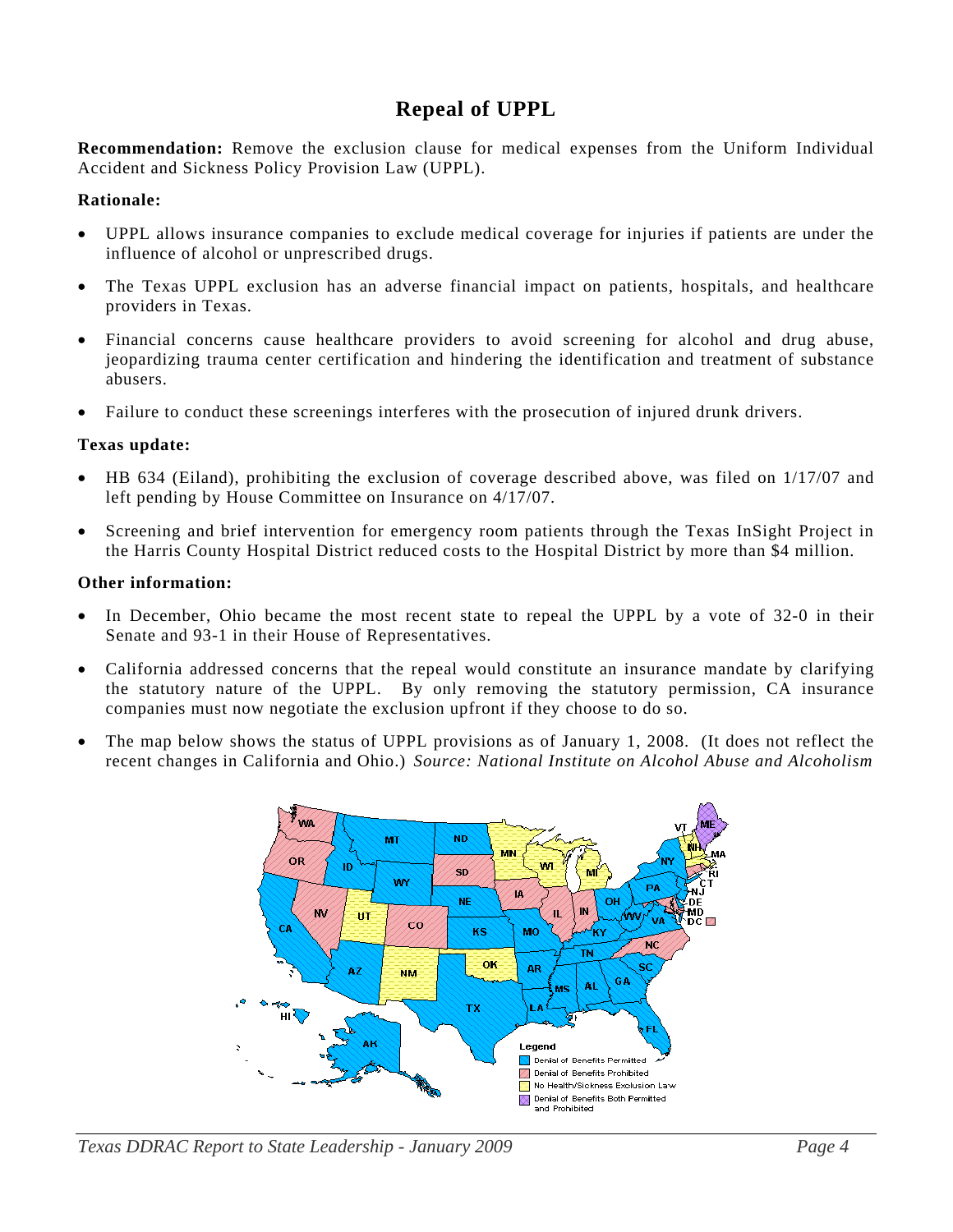# **Texas Prescription Program**

<span id="page-4-0"></span>**Recommendation:** Expand the Texas Prescription Program to allow proactive prevention of prescription drug abuse through web-based real-time access to data and automatic email alerts of potential fraud for physicians, pharmacists, and law enforcement. Inform parents of the problems of adolescent misuse of legal drugs through a statewide public awareness campaign.

# **Rationale:**

- While illegal drug use among teens is falling, abuse of prescription and over-the-counter drugs is rising with 2.5 million new teen users in 2007.
- "Doctor shopping," visiting multiple doctors and pharmacies, is the most common drug diversion method used to acquire the drugs.
- The AMA recommends real-time access to prescription monitoring programs as a tool for addressing patient misuse.
- States with proactive Prescription Medication Programs curb per capita supply of prescription pain relievers and stimulants.

# **Texas Update:**

• The Texas Prescription Program (TPP), administered by DPS, tracks drugs in Schedules 2-5.



*Source: Partnership for a Drug-free America* 

- TPP collects 3.3 million prescriptions annually.
- Currently, physicians and pharmacists access this information with a written request, which is processed manually.

# **Other Information:**

- Several states, including California, Connecticut, and South Carolina have recently launched programs to put their Prescription Monitoring Program online.
- National Conference of State Legislators recommends programs that immediately broadcast alerts of potential fraud to prescribers, pharmacists, and law enforcement.
- The Department of Justice's (DOJ) Hal Rodgers Prescription Drug Monitoring Program (PDMP) grants funds and assists states as they plan, implement, or enhance a PDMP.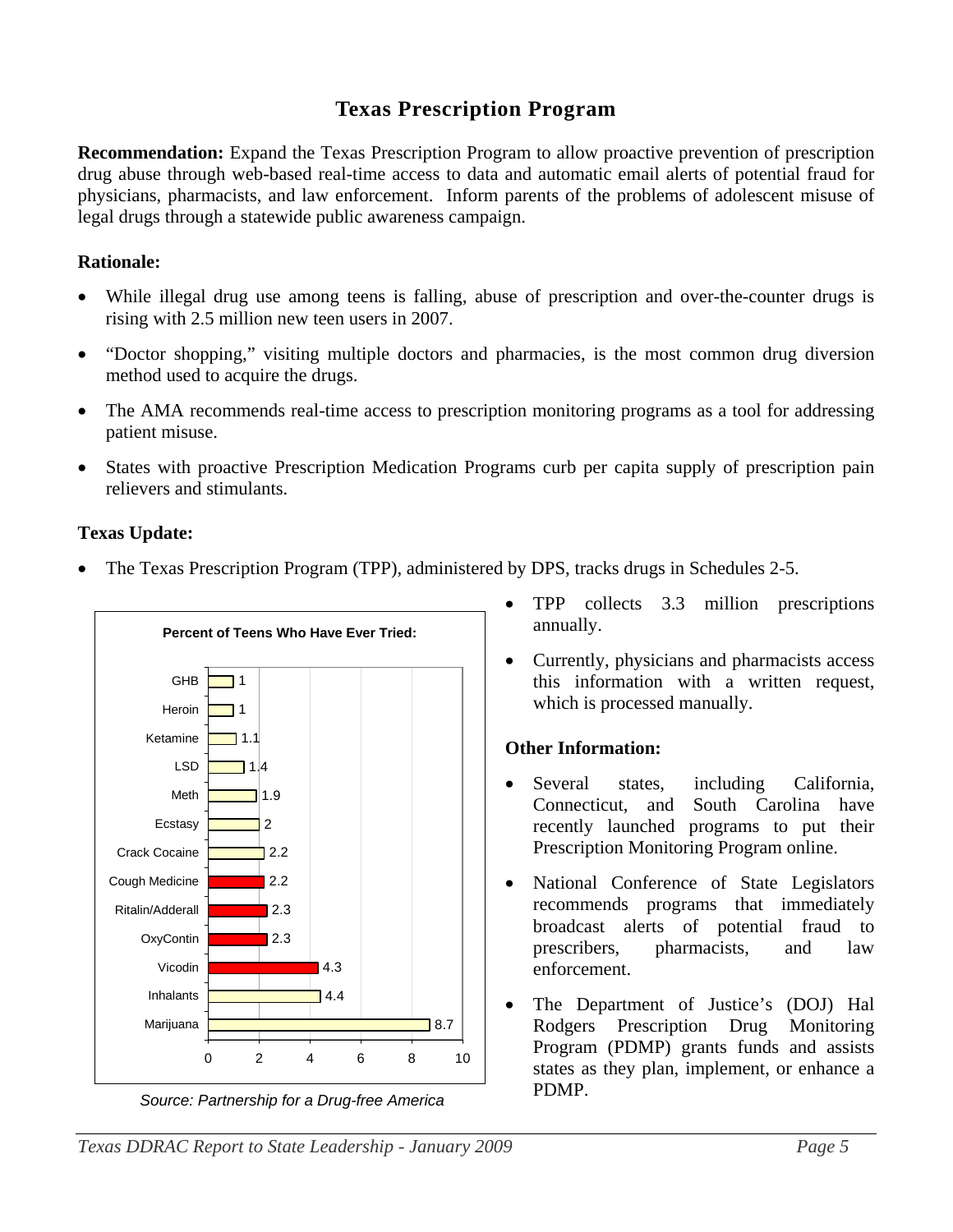# **Public Smoking Ban**

**Recommendation:** Passage of a statewide public smoking ban to eliminate smoking in all workplaces and public places statewide.

#### **Rationale:**

- The Surgeon General's Report in June 2006 made it clear that secondhand smoke is a serious health hazard.
- The Surgeon General's report recommended placing restrictions on smoking in public places as an effective strategy to limit the public's exposure to secondhand smoke.
- 100% smoke free is achieved when no smoking is allowed in five settings -municipal worksites, private sector worksites, restaurants, bars in restaurants, and bars not in restaurants.

# **Texas Update:**

- By the end of FY 2007, 40% of Texas' municipal population was covered by moderate and 27% of Texas' municipal population was covered by strong smoke-free policies.
- In 2008, 23 ordinances were added to the list.



#### **Other Information:**

- Currently, 24 states have enacted and 14 other states are considering comprehensive smoke-free laws.
- A recent study by the Center for Disease Control shows that since the city of Pueblo, CO instituted a public smoking ban; hospital admissions for heart attacks have decreased from 399 to 237 in the 18 months following the ban enforcement.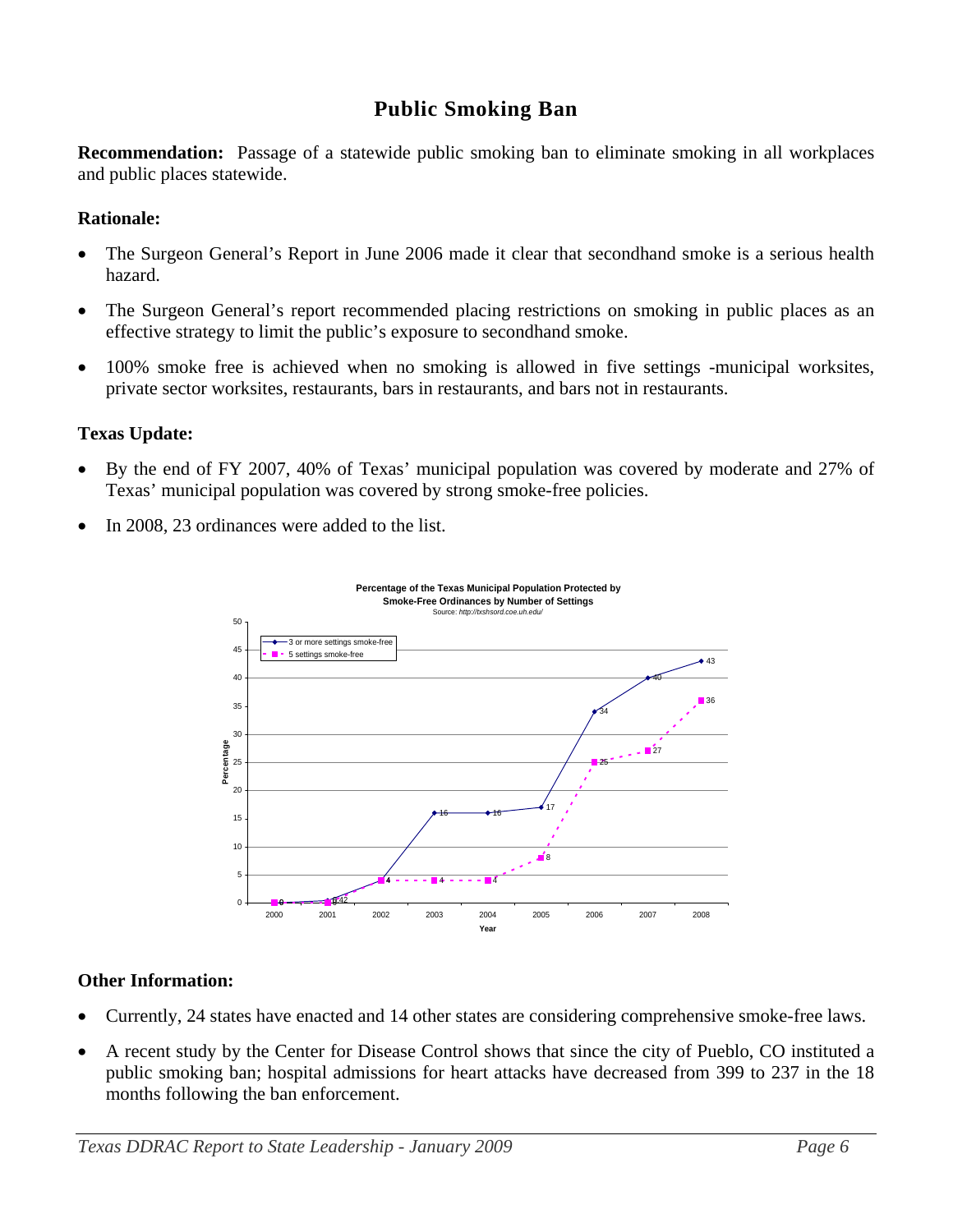# **Higher Education Alcohol and Other Drug Enforcement**

**Recommendation:** Mandate comprehensive alcohol and other drug reduction strategies targeting college students that include:

- Enforcing the campus alcohol and other drug (AOD) policy violations through:
	- o alcohol screening and brief motivational enhancement interviews,
	- o notifying parents of students violators under age 21;
- Appointing campus wide task forces that to address the campus drug problems and solutions for their campus. Percentages of Young Adults Aged 18 to 22 Reporting

#### **Rationale:**

- Underage binge drinking is greater among college students than non-college students, and 41 percent of college and university students reported risky drinking behavior in 2007.
- The enforcement mandate is based on the documented success of the sanctions from the U.S. Department of Education exemplary and model programs.



The Board of Regents mandate •

of all state-funded colleges and universities follows the recommendations of the National Institute on Alcohol Abuse and Alcoholism, U. S. Surgeon Gen eral, and Institute of Medicine.

• With the emerging legal climate in our colleges and universities with litigation by the parents, the parental notification of the minor violating the alcohol and other drug policy would document that the parents were notified and limit pending litigation.

#### **Texas Update:**

• Texas A&M University - College Station developed and implemented the public health parentnotification model program for students under the age of 21 resulting in a significant decline in alcohol violations.

#### **Other Information:**

• In 1998, Congress amended the Family Education Rights and Privacy Act to allow colleges and universities to inform parents of students under the age of 21 of any violation of its Drug and Alcohol Policy.

\**Other persons include respondents aged 18 to 22 not enrolled in school, enrolled in college part time, enrolled in other grades either full or part time, or enrolled with no other information available.*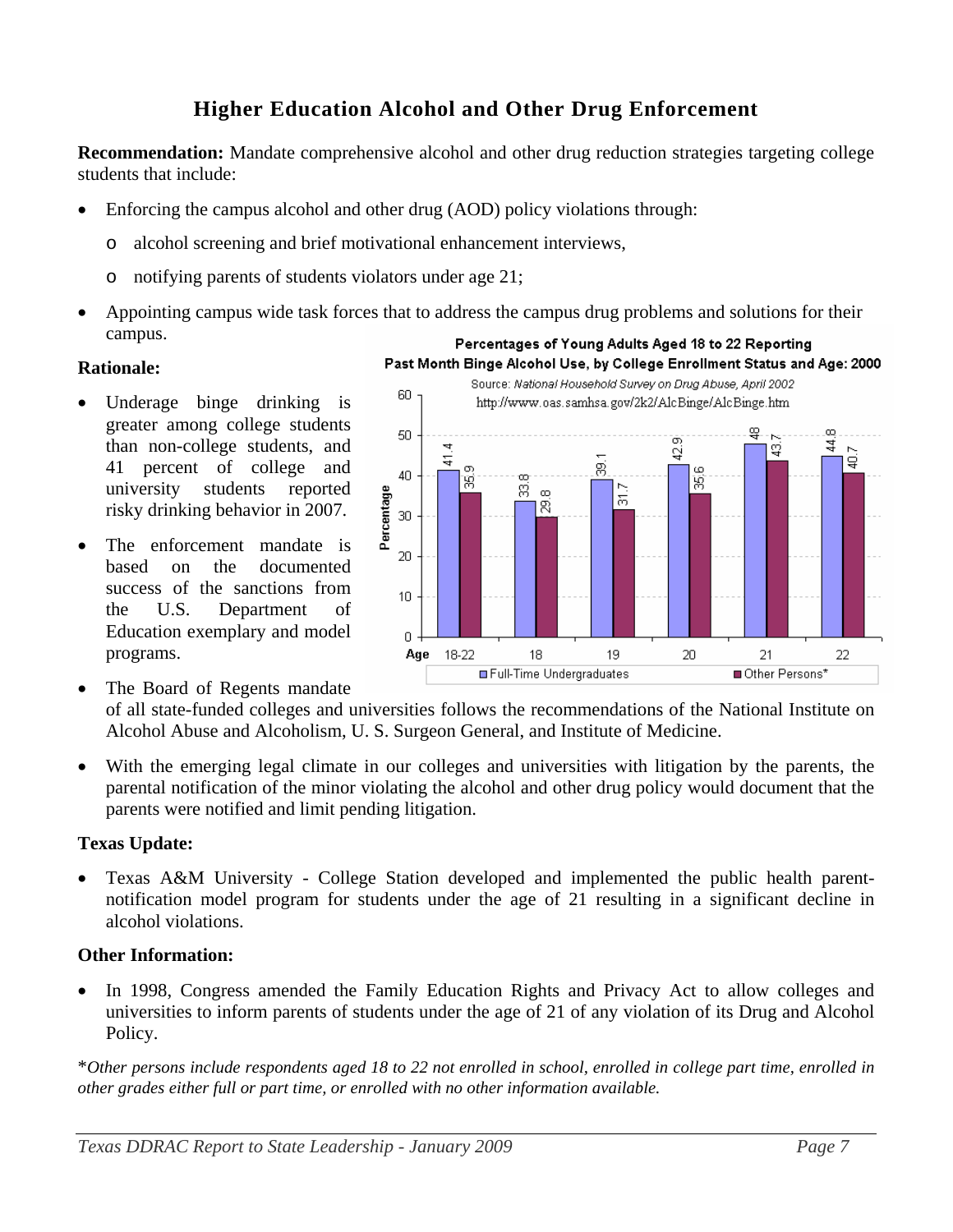# **Recruitment and Retention of Service Professionals**

**Recommendation:** Support the recruitment and retention of quality service professionals in the field of substance abuse prevention and treatment by increasing funds to support wage adjustments.

#### **Rationale:**

- Texas has an urgent need for qualified and well-supported behavioral health professionals across disciplines.
- The reported annual staff turnover for Texas substance abuse programs was 42% and program directors report ongoing difficulty filling their open positions.
- Quality service providers in the field of substance abuse prevention and treatment specializing in criminal justice populations are also decreasing and difficult to recruit.

#### **Texas update:**

#### **2008 Licensed Chemical Dependency Counselor (LCDC) Supply Ratios\*, Texas**

| <b>Year</b> | <b>Number</b><br>of<br><b>LCDs</b><br><b>In</b><br><b>Texas</b> | <b>Supply</b><br><b>Ratios*</b> |  |
|-------------|-----------------------------------------------------------------|---------------------------------|--|
| 2002        | 4,699                                                           | 22.3                            |  |
| 2003        | 4,358                                                           | 20                              |  |
| 2004        | 4,354                                                           | 19.3                            |  |
| 2005        | 4,186                                                           | 18.2                            |  |
| 2008        | 6,980                                                           | 28.9                            |  |

\* Note: The supply ratios are the number of LCDCs per 100,000 population. Starting in 2008, Licensed Chemical Dependency Counselor Interns were included in the tables. This explains the large increase in the numbers

in 2008. Of the 6,980 Texas total, 4,116 were Licensed Chemical Dependency Counselors and 2,864 were Licensed Chemical Dependency Counselor Interns.



**33.7 - 59.7 59.8 - 250.8**



#### **Other information:**

The average LCDC salary in Texas of \$15.55/hour is lower than the national median.

| <b>Percentile</b> | 10%      | 25%      | 50%      | 75%      | 90%      |  |
|-------------------|----------|----------|----------|----------|----------|--|
|                   |          |          | (Median) |          |          |  |
| <b>Hourly</b>     | \$11.43  | \$13.69  | \$17.10  | \$21.64  | \$26.75  |  |
| Annual            | \$23,780 | \$28,480 | \$35,580 | \$45,010 | \$55,650 |  |

*Source: U.S. Bureau of Labor Statistics*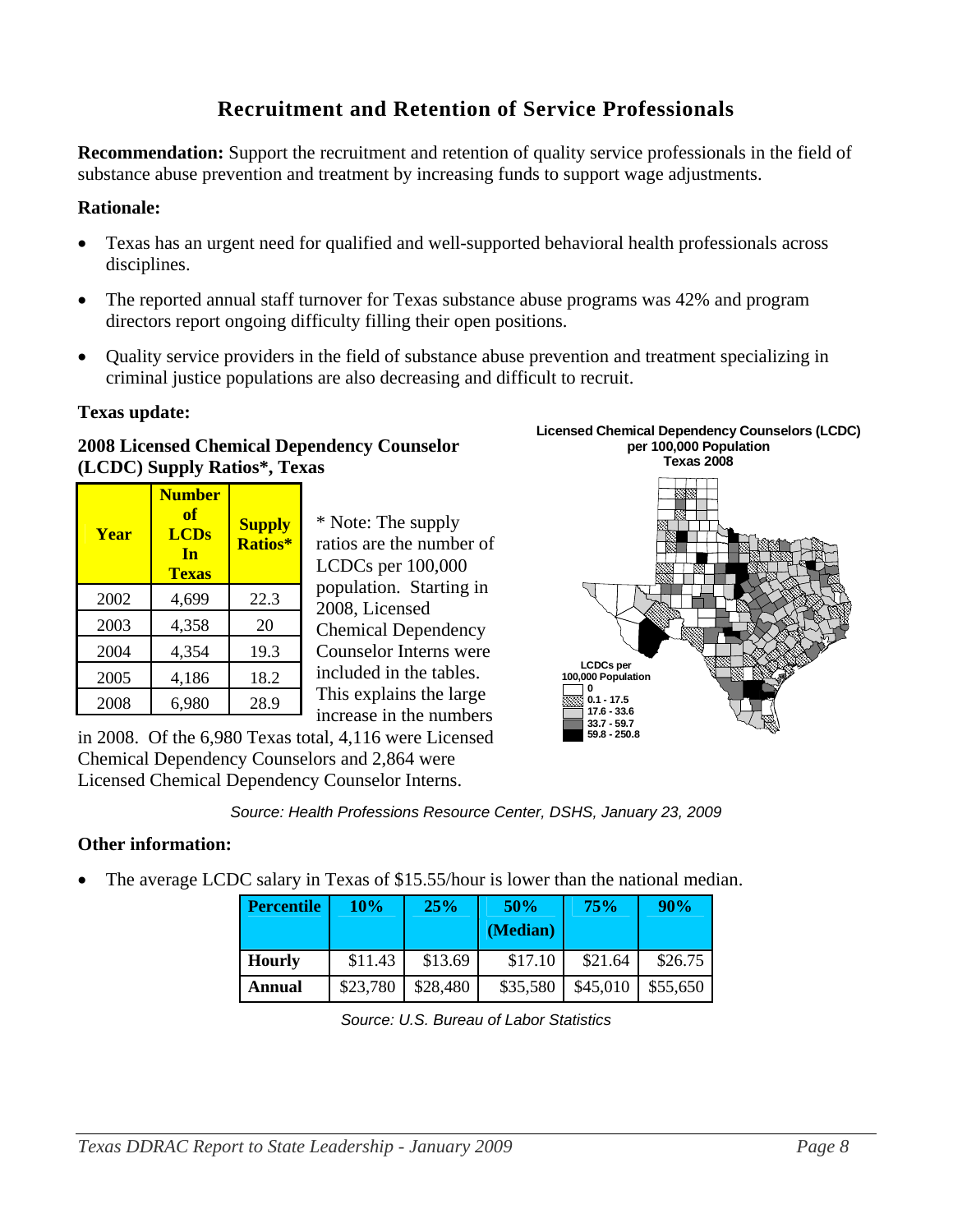# <span id="page-8-0"></span>Substance Abuse in Texas

Texas is the second largest state in both by size and population, with over 23 million people in a geographical area of 261,797 square miles. As a result, the state presents two important demographic factors relevant to substance abuse. First, the population is increasing rapidly – between 1990 and 2006, it increased by 38 percent. Second, Texas population consists of a larger proportion of youth (28 percent) than the national average (25 percent). While Texas shares some similarities with other states regarding consumption and consequences of alcohol, drugs and tobacco, its large size, geographical position, and ethnic diversity create unique challenges.

#### **Alcohol**

 $\overline{a}$ 

While the most recent downward trends in alcohol abuse in Texas are encouraging, alcohol remains the primary drug of abuse in Texas. Alcohol has the distinction of being the one drug that spans all age brackets, significantly impacting both young and old.

The Department of State Health Services *2008 Texas School Survey* showed a decline in each of the alcohol abuse related indicators. Students reporting that they had consumed alcohol during their lifetime declined from 81 percent in 1990 to 63 percent in 2008. Also, the percentage of students that reported having consumed alcohol in the last month dropped from 31.5 percent in 2006 to 30.4 percent in 2008.

While these trends are encouraging and demonstrate that changes in attitudes and practices among teens are possible, alcohol remains a significant threat to health and well-being of Texas youth. More than 20 percent of Texas teens in 2008 reported binge drinking, defined as consuming five or more drinks at one time within the last month. More troubling still, one in twenty reported that they participated in binge drinking on six or more occasions in the previous month, and national studies indicate that college participation in binge drinking is even higher, with the prevalence of heavy drinking peaking among adults in their early twenties.<sup>[1](#page-8-0)</sup>

<sup>&</sup>lt;sup>1</sup> Johnston, L. D., O'Malley, P. M., Bachman, J. G., & Schulenberg, J. E. (2008). *Monitoring the future national survey results on drug use, 1975–2007: Volume II, College students and adults ages 19–45* (NIH Publication No. 08-6418B). Bethesda, MD: National Institute on Drug Abuse.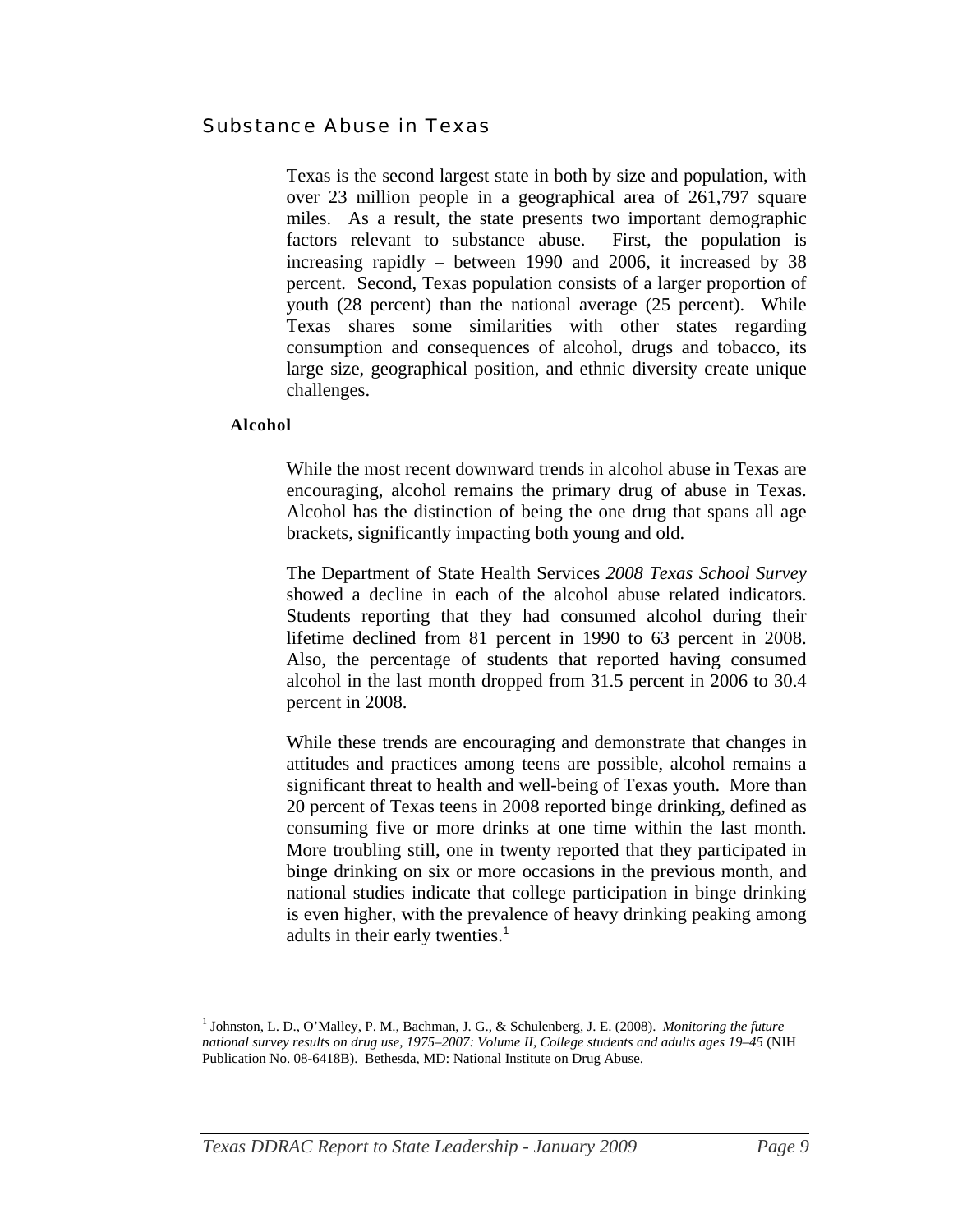<span id="page-9-0"></span>Though peaking in late adolescence, abuse of alcohol continues to be an issue throughout adulthood. Although adults in Texas are slightly less likely to drink alcohol than the national average, Texans are more likely to participate in binge drinking. They are also more likely to seek treatment for substance abuse related to alcohol than other drugs. Studies suggest that given the current economic realities, binge drinking in Texas may be expected to rise. While casual consumption of alcohol often declines during periods of economic recession, studies have shown that binge drinking and other abusive drinking patterns increase when people experience anxiety about economic conditions.<sup>[2](#page-9-0)</sup> Therefore, strategies to address demand for alcohol should prepare for a potential increases in alcohol abuse among working adults related to the ongoing financial crisis.

A demographic that is often overlooked in discussions and studies related to alcohol abuse is the elderly. Alcohol abuse by seniors is sometimes hidden because of the social isolation, loneliness, and depression that can accompany aging. It is also difficult to determine the prevalence of alcohol abuse among older individuals, because surveys administered in different settings (community-based centers, hospital settings, nursing facilities) can yield very different results. However, as the population in America ages, the absolute number of seniors who drink is expected to rise. We also know that the highest proportions of substance abuse treatment admissions reporting alcohol as their primary substance were among those aged 65 to 69 (76 percent) and aged 70 or older  $(76$  percent).<sup>[3](#page-9-0)</sup> This raises challenges unique to this age group. Aging causes changes in metabolism that increase the effect of alcohol. Seniors are also more likely to have other health problems and to take medications that increase the risk of injury or death due to prescription drug and alcohol interactions.

<sup>&</sup>lt;sup>2</sup> Dee, Thomas S. "Alcohol Abuse and Economic Conditions: Evidence from Repeated Cross-sections of Individual-level Data." *Health Economics.* (Vol. 10:257-270, 2001).

<sup>3</sup> U.S. Substance Abuse and Mental Health Services Agency (SAMSHA): Office of Applied Studies, *The DASIS Report: Older Adults in Substance Abuse Treatment, 2005.* Online. Available: http://oas.samhsa.gov/2k7/older/older.htm. Accessed: January 15, 2009.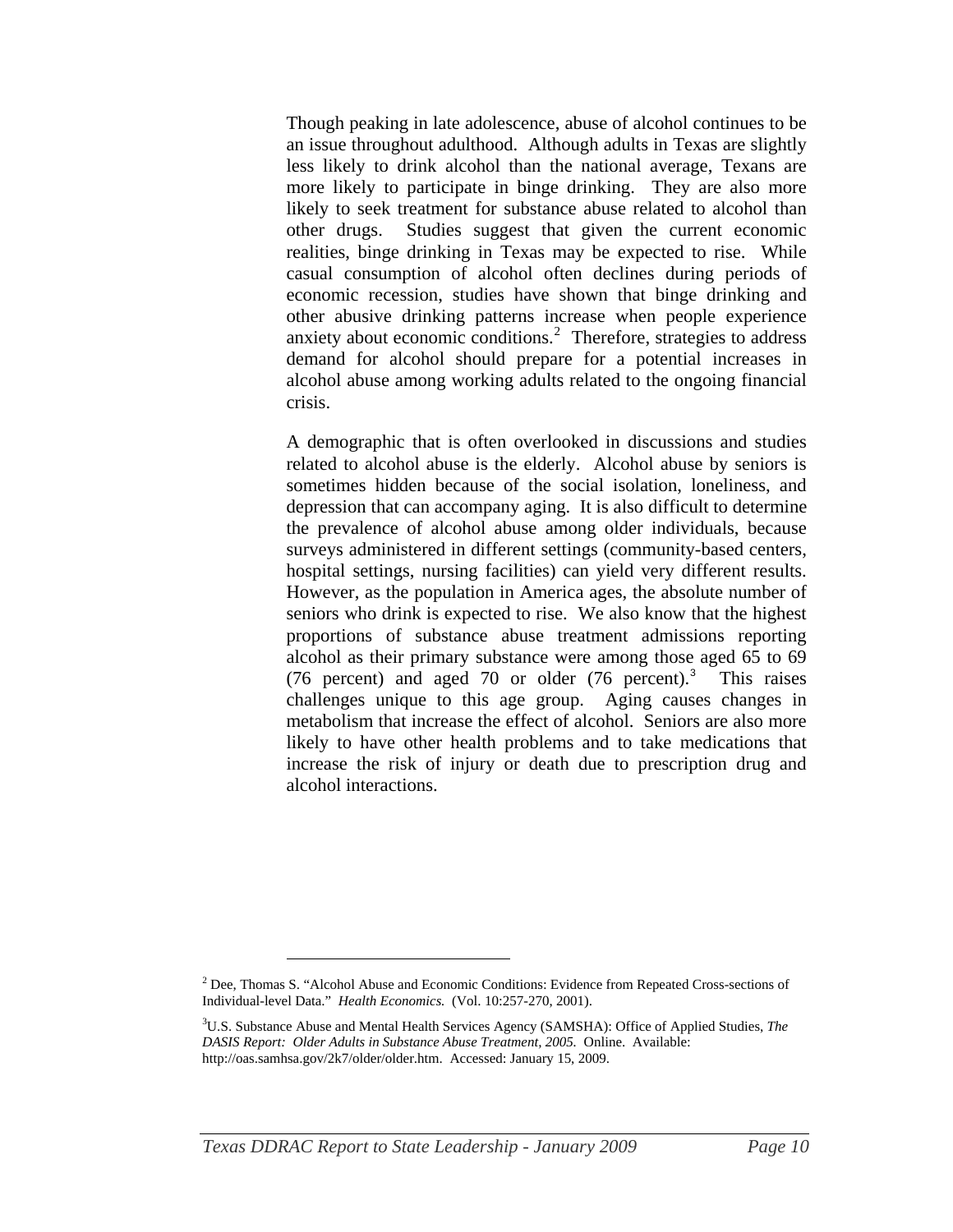#### <span id="page-10-0"></span>**Tobacco**

Twenty-four thousand, five hundred Texans die from smoking cigarettes each year. $4$  This is more than the deaths caused by heroin, cocaine, alcohol, car accidents, fire and murder combined.<sup>[5](#page-10-0)</sup> Approximately 13 percent of Texas secondary school students reported smoking tobacco during the past month, down from 15 percent in 2006. Similar to the trend identified for alcohol, the percent of tobacco users peaks among young adults, and then decreases as the population grows older. According to *Texas Behavioral Risk Factor Surveillance Survey*, the adult population who smokes tobacco has dropped to 19.4 percent. Despite these declines, one troubling aspect of tobacco use is the disproportional use among individuals with behavioral illness. Studies indicate that people with mental illness smoke 44 percent of all cigarettes produced in the United States.<sup>[6](#page-10-0)</sup> Another disturbing trend in tobacco use is the increase of smoking among girls. Two possible explanations behind this trend are the lack of prevention materials aimed at reaching girls and aggressive tobacco industry marketing targeting females.<sup>[7](#page-10-0)</sup>

#### **Illicit Drugs**

 $\overline{a}$ 

Like alcohol and tobacco, the *2008 Texas School Survey* reports declining use of all illicit drugs among Texas youth. Marijuana remains the most commonly used illicit substance, with about 25 percent of youths reporting having smoked marijuana in their lives (down from 26 percent in 2006). Also, past-month use of marijuana declined from 11 percent in 2006 to 10 percent in 2008. However, the 2008 prevalence rates were still higher than the lowest rates in 1992 and the national *Monitoring the Future Study (MTF)* notes a softening of youth anti-drug attitudes and beliefs (widely believed to be precursors of behavior) related to perceptions of harmfulness of

<sup>4</sup> U.S. Center for Disease Control, "State-Specific Smoking-Attributable Mortality and Years of Potential Life Lost --- United States, 2000—2004," *Morbidity and Mortality Weekly Report* (January 23, 2009). Online. Available: http://www.cdc.gov/mmwr/preview/mmwrhtml/mm5802a2.htm. Accessed: January 22, 2009

<sup>&</sup>lt;sup>5</sup> Texas Department of State Health Services, *Texans and Tobacco: Report to the 81<sup>st</sup> Legislature* (January 2009), p. 1.

<sup>6</sup> Lasser, K. et al, "Smoking and Mental Illness: A Population-based Prevalence Study," *Journal of the American Medical Association, 284(20),* p. 2606-2610.

<sup>&</sup>lt;sup>7</sup> Associated Press, "More Girls Smoking in U.S., Worldwide" (August 14, 2007). Online. Available: http://www.foxnews.com/story/0,2933,293095,00.html. Accessed: January 15, 2009.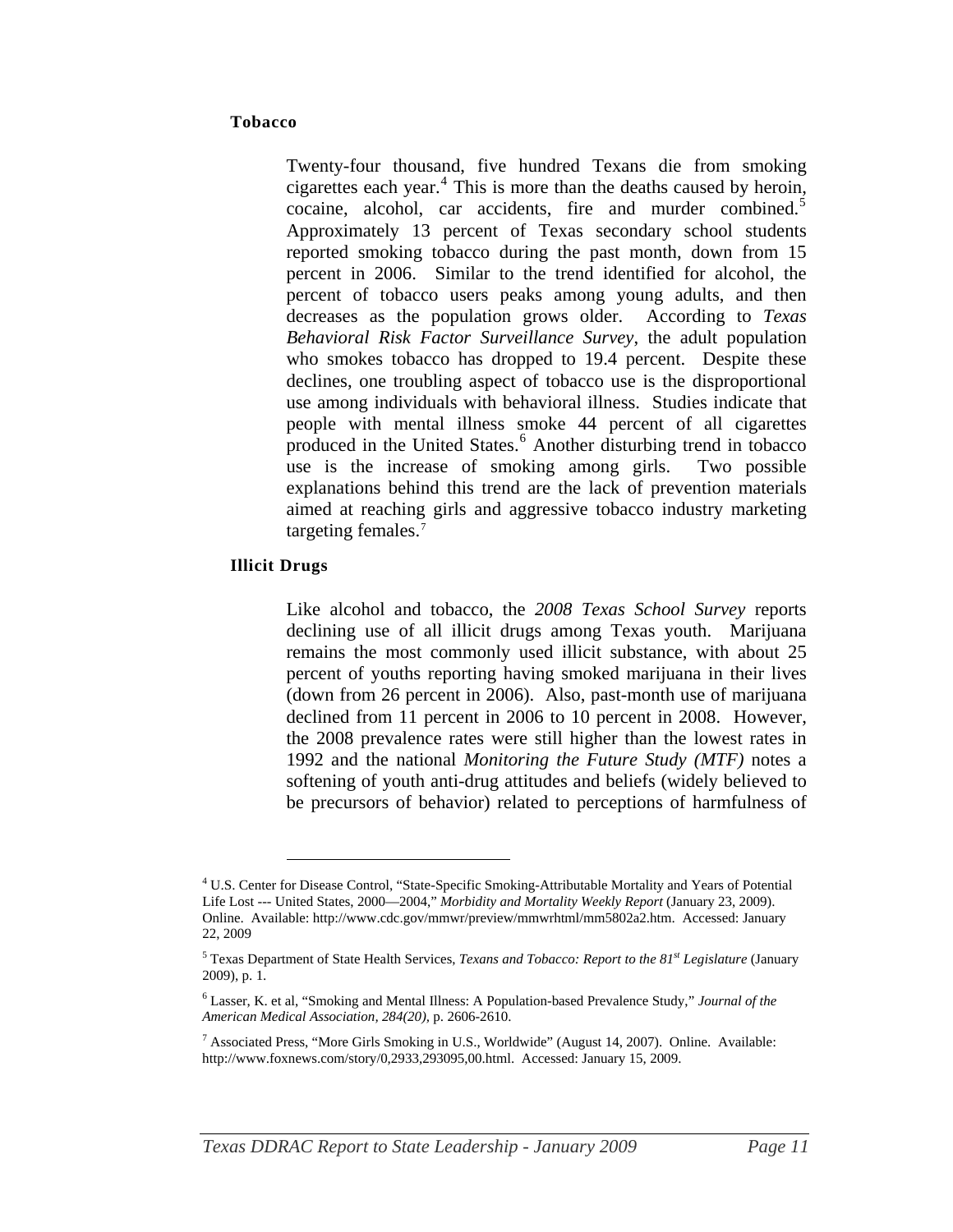<span id="page-11-0"></span>marijuana and social disapproval of marijuana use.<sup>[8](#page-11-0)</sup> Similar to the pattern identified for alcohol, the percent of drug consumers increases during early adulthood (18 to 25 years old), and decreases in later years. However, national studies indicate that one in eight 45 year olds have reported using marijuana in the last year and one in 37 currently uses marijuana daily.<sup>[9](#page-11-0)</sup>

Texas has higher prevalence rates of powder and crack cocaine than other states. According to the *2008 Texas School Survey*, a little over two percent of secondary students in Texas reported using cocaine during the previous month. The survey also detected a significant difference in consumption patterns between students near the Texas-Mexico border vs. non-border students, with border youth having higher rates of consumption of cocaine. The difference in cocaine use between border and non-border students was greater in the upper grades.

Increases in methamphetamine indicators have not been as great as was previously anticipated and has, in fact, declined since 2005. However, use of heroin inhalants has increased, with Hispanic youth impacted more than other demographics. This began with the "cheese heroin" situation in Dallas, but recent studies indicate that it is more geographically widespread than previously thought.<sup>[10](#page-11-0)</sup>

#### **Prescription and Over-the-Counter Drugs**

While reductions in alcohol, tobacco, and illicit drug use are encouraging, a disturbing trend is the increase of indicators related to the abuse of prescription and over-counter medications. According to Jennifer de Vallance, spokeswoman for the Office of National Drug Control Policy (ONDCP), "Prescription drug abuse is the second-largest source of drug abuse in the country."<sup>[11](#page-11-0)</sup> Nearly seven million Americans abused prescription drugs in 2007 and nonmedical use of prescription drugs has increased 80 percent since

<sup>8</sup> *Monitoring the Future*

<sup>9</sup> *Monitoring the Future*

<sup>&</sup>lt;sup>10</sup> Maxwell, Jane C., Ph.D. *Substance Abuse Trends in Texas.* June 2008. Online. Available: http://www.utexas.edu/research/cswr/gcattc/documents/June2008.pdf. Accessed: January 13, 2009.

<sup>&</sup>lt;sup>11</sup> "When meds can make you sick," *The Plain Dealer*, January 13, 2009. Online. Available: http://www.cleveland.com/health/plaindealer/index.ssf?/base/living-0/1231839102183500.xml&coll=2. Accessed: January 15, 2009.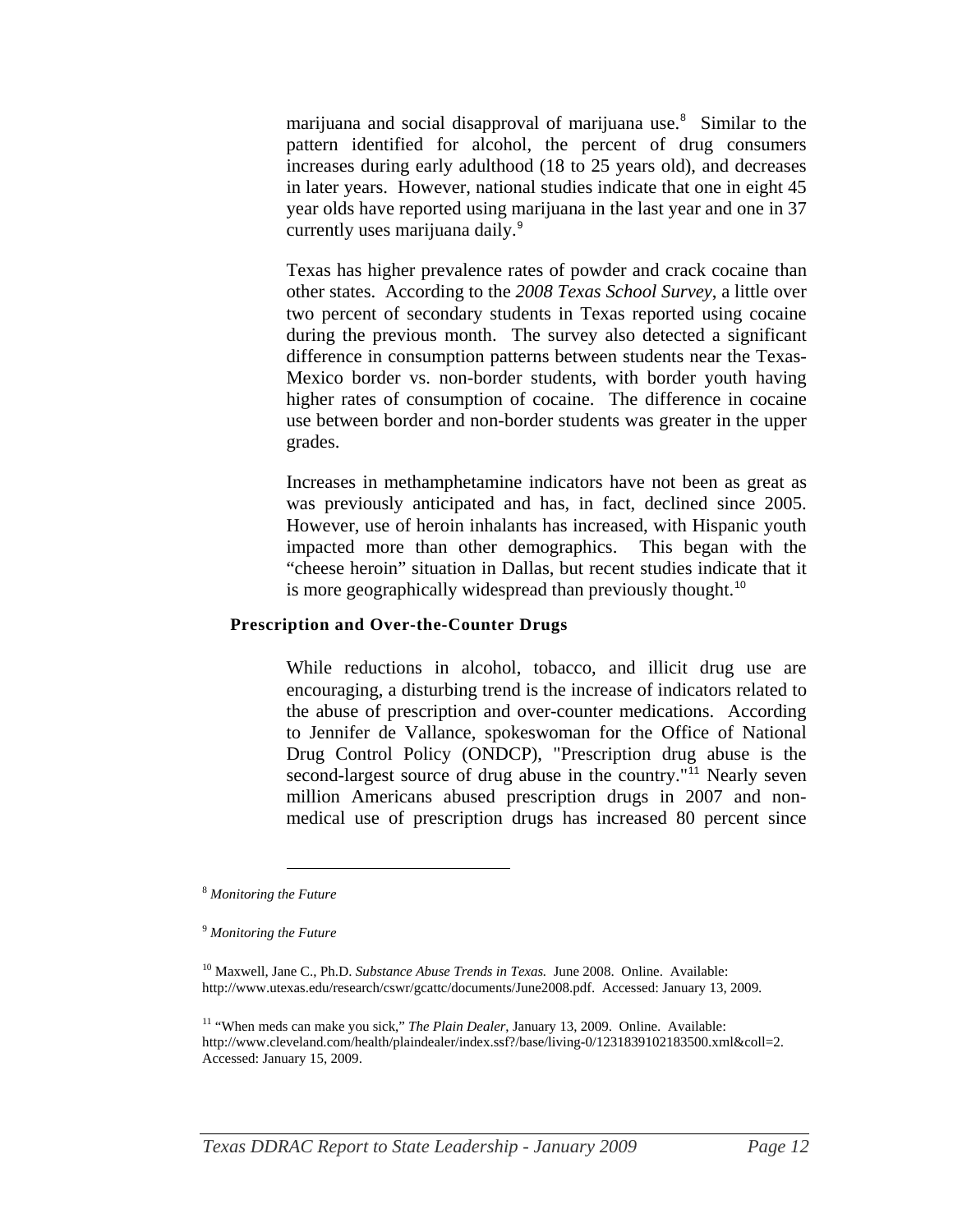<span id="page-12-0"></span>2000. Abuse of prescription drugs is problematic in all age groups with overdose deaths from prescription medication now the leading cause of accidental death among adults ages 45 to 54. The *2008 Texas School Survey* began measuring indicators for certain commonly abused narcotic prescriptions and two drugs often prescribed for anxiety. About three percent of students reported using narcotic oxycodone products for nonmedical purposes and a little over six percent reported using hydrocodone products for nonmedical purposes in their lifetime. Students reported an even greater abuse of anxiety drugs, with about three and a half percent using Valium and 12.7 percent using Xanax nonmedically in their lifetime.

The abuse of over-the-counter drugs is also problematic among teens. Almost seven percent of secondary students in 2008 said they had ever taken DXM (dextromethorphan), Triple C's, Skittles, or Coricidin nonmedically in their lifetime, a 35 percent increase from 2006. Past-month use also showed a 34 percent increase during the past two years.

Responding to this problem is difficult because of society's laissezfaire attitudes about the dangers associated with pain medications and other prescription drugs. Many people feel that these drugs are not harmful because they came from a credible source. The *MTF*  study has shown that the increase in nonmedical use of amphetamines in 1993 was preceded by a sharp decrease in the perception of harm the preceding year.<sup>[12](#page-12-0)</sup>

# Consequences of Alcohol, Tobacco and Drugs

#### **Motor Vehicle Fatalities**

One Texan will die every day in an alcohol or drug-caused accident, and the Texas Department of Transportation (TxDOT) states that one Texan is injured due to substance-related traffic accidents every 19 minutes. The National Highway Traffic Safety Administration (NHTSA) reports that between January and October of 2008, over  $31,000$  Americans died in alcohol-caused accidents<sup>[13](#page-12-0)</sup> and Texas has

 $\overline{a}$ 

*(Footnote continued)* 

<sup>12</sup> *Monitoring the Future*

<sup>&</sup>lt;sup>13</sup> U.S. National Highway Traffic Safety Administration, "Early Estimate of Motor Vehicle Traffic Fatalities from January to October 2008," Traffic Safety Facts (December 2008). Online. Available: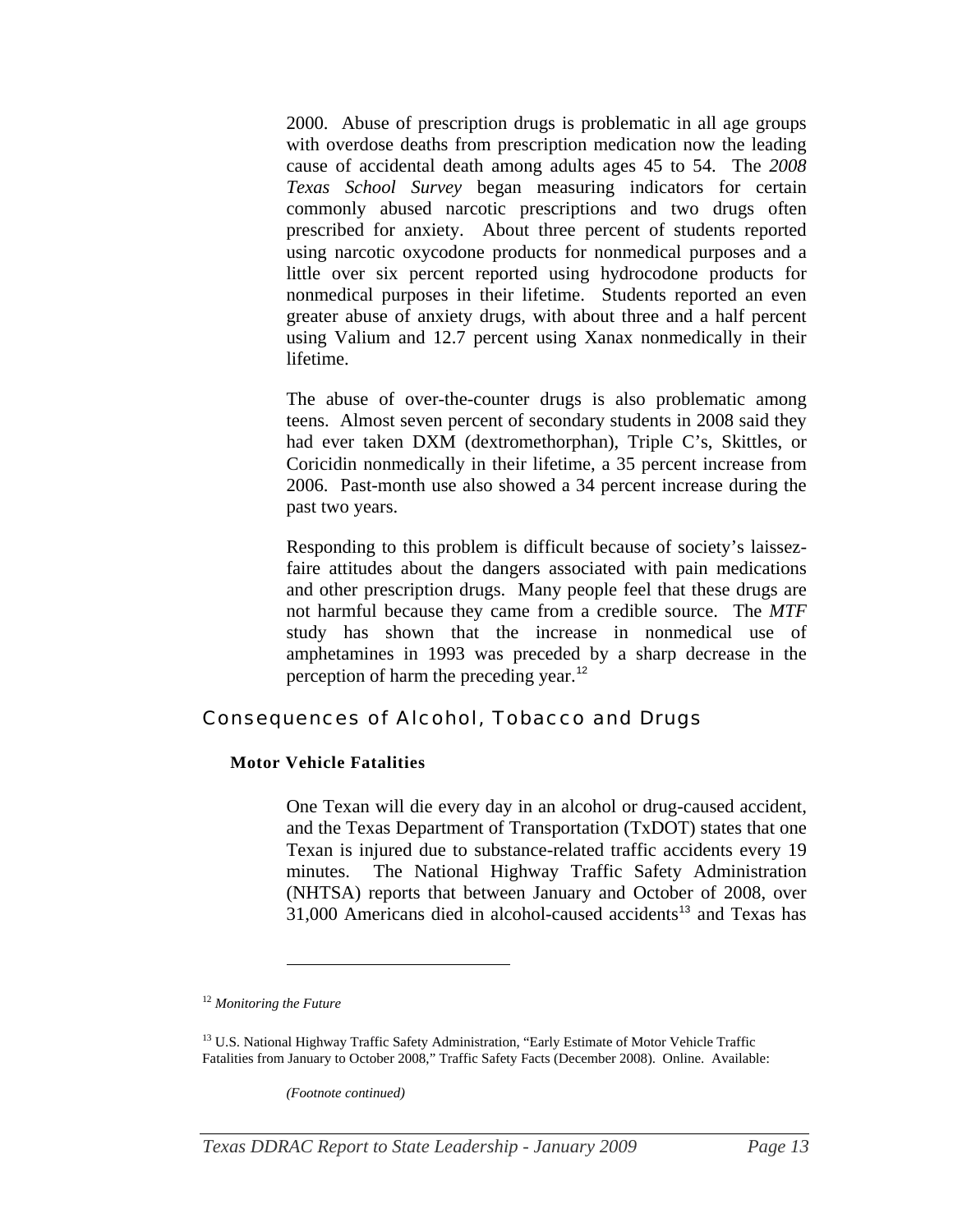the distinction of ranking number one for the number of alcohol related traffic fatalities in the nation.<sup>[14](#page-13-0)</sup>

#### <span id="page-13-0"></span>**Crime**

Alcohol and drug abuse are clearly related to crime. Drinking alcohol increases the risk of assaults and assault-related injuries. According to the FBI's *Uniform Crime Report 2007*, the violence rate in Texas per 100,000 is higher than the national rate*,* and the number of violent crimes in Texas increased by 2,000 crimes from 2006 to 2007. The violence rate includes aggravated assault, rape, and robbery. This is despite the fact that the national violence rate has decreased during the same period. Furthermore, the Texas property crime rate, which is closely associated with drug use, also increased between 2006 and 2007.<sup>[15](#page-13-0)</sup>

#### **Child Welfare**

Substance abuse has a huge impact on the child welfare system. According to the National Conference of State Legislatures, most parents who are exposed to child welfare agencies have problems with substance abuse, and across the nation, approximately 28.6 million children live in households with at least one parent who is an alcoholic.<sup>[16](#page-13-0)</sup> The needs of children in this situation often go unmet, and abuse is more likely to occur when a caregiver abuses drugs or alcohol. In Texas, it is estimated that between 50 and 80 percent of families involved with the Department of Family and Protective Services are dealing with a substance abuse problem.<sup>[17](#page-13-0)</sup>

http://nhtsa.gov/staticfiles/DOT/NHTSA/NCSA/Content/RNotes/2008/811054.pdf. Accessed: January 15, 2009.

<sup>&</sup>lt;sup>14</sup> Texas Department of Transportation, "Drunk Driving on the Rise" (August 18, 2008). Online. Available: http://www.dot.state.tx.us/news/031-2008.htm. Accessed: January 15, 2009.

<sup>15</sup> U.S. Federal Bureau of Investigation, *Uniform Crime Report: 2007* (September 2008). Online. Available: http://www.fbi.gov/ucr/cius2007/data/table\_04.html. Accessed: January 15, 2009.

<sup>16</sup> Gever, Matthew, "Substance Abuse as a Cross-Cutting Issue," *National Conference of State Legislatures* (November 30, 2006). Online. Available:

http://www.ncsl.org/programs/health/forum/crosscuttingissue.htm. Accessed: January 15, 2009.

<sup>&</sup>lt;sup>17</sup> Zarate, Marie, "Child Protection in Texas: Caseworkers Attitudes and Perceptions towards CPS Services," (Public Administration Program Applied Research Projects, Texas State University, 2007), p. 16. Online. Available: http://ecommons.txstate.edu/cgi/viewcontent.cgi?article=1212&context=arp. Accessed: January 15, 2009.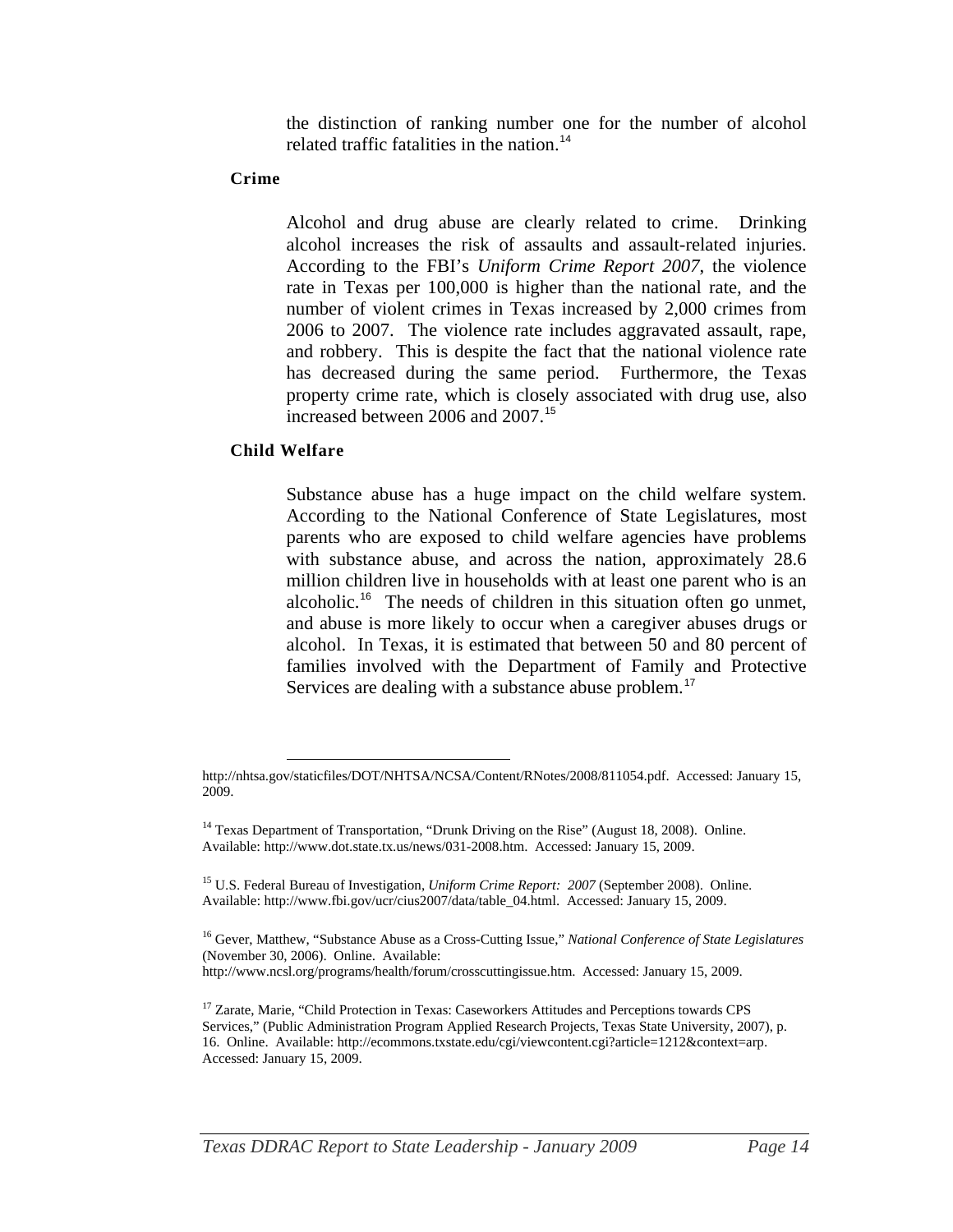#### <span id="page-14-0"></span>**Health**

According to the Texas Department of State Health Services, one in five Texans smoke tobacco.<sup>[18](#page-14-0)</sup> Smoking is the leading cause of preventable death in the United States. It has been linked with heart disease and various types of cancer. In fact, 87 to 90 percent of lung cancer cases in the U.S. are caused by smoking. Smoking has also been linked to infertility in men, rheumatoid arthritis, hearing loss and vision problems such as cataracts. Furthermore, smoking not only puts the smoker at serious risk, it also puts everyone around them at risk. When pregnant women are exposed to second-hand smoke, they are at higher risk for spontaneous abortion, stillbirth, and birth defects. Children exposed to second-hand smoke at an early age are at much greater risk for high blood pressure, cleft pallet, childhood leukemia, attention deficit disorder, childhood wheezing, and respiratory disorders. <sup>[19](#page-14-0)</sup>

Alcohol misuse is the third leading preventable cause of death in the United States and it has been linked to suicides, chronic liver diseases, and other illnesses.<sup>[20](#page-14-0)</sup> Chronic liver diseases such as cirrhosis are mainly caused by ingesting large quantities of alcohol over many years. The chronic liver disease death rate in Texas is increasing and is more prevalent among the older males.

Alcohol misuse is also linked to increased risk for unintentional injuries, diseases of the central nervous system such as stroke and dementia, hypertension, and various cancers. In addition, it is associated with a variety of adverse reproductive health outcomes including unintended pregnancy, sexually transmitted infections, and fetal alcohol spectrum disorders including fetal alcohol syndrome, low birth weight, and sudden infant death syndrome.

<sup>18</sup> *Texans and Tobacco*

<sup>19</sup> Campaign for Tobacco Free Kids, *Health Harms from Smoking and Other Tobacco Use* (January 12, 2009). Online. Available: http://www.tobaccofreekids.org/research/factsheets/pdf/0194.pdf. Accessed: January 15, 2009.

<sup>20</sup> U.S. Centers for Disease Control and Prevention, *Alcohol-Related Disease Impact (ARDI) software* (August 6, 2008). Online. Available: http://www.cdc.gov/alcohol/ardi.htm. Accessed: January 15, 2009.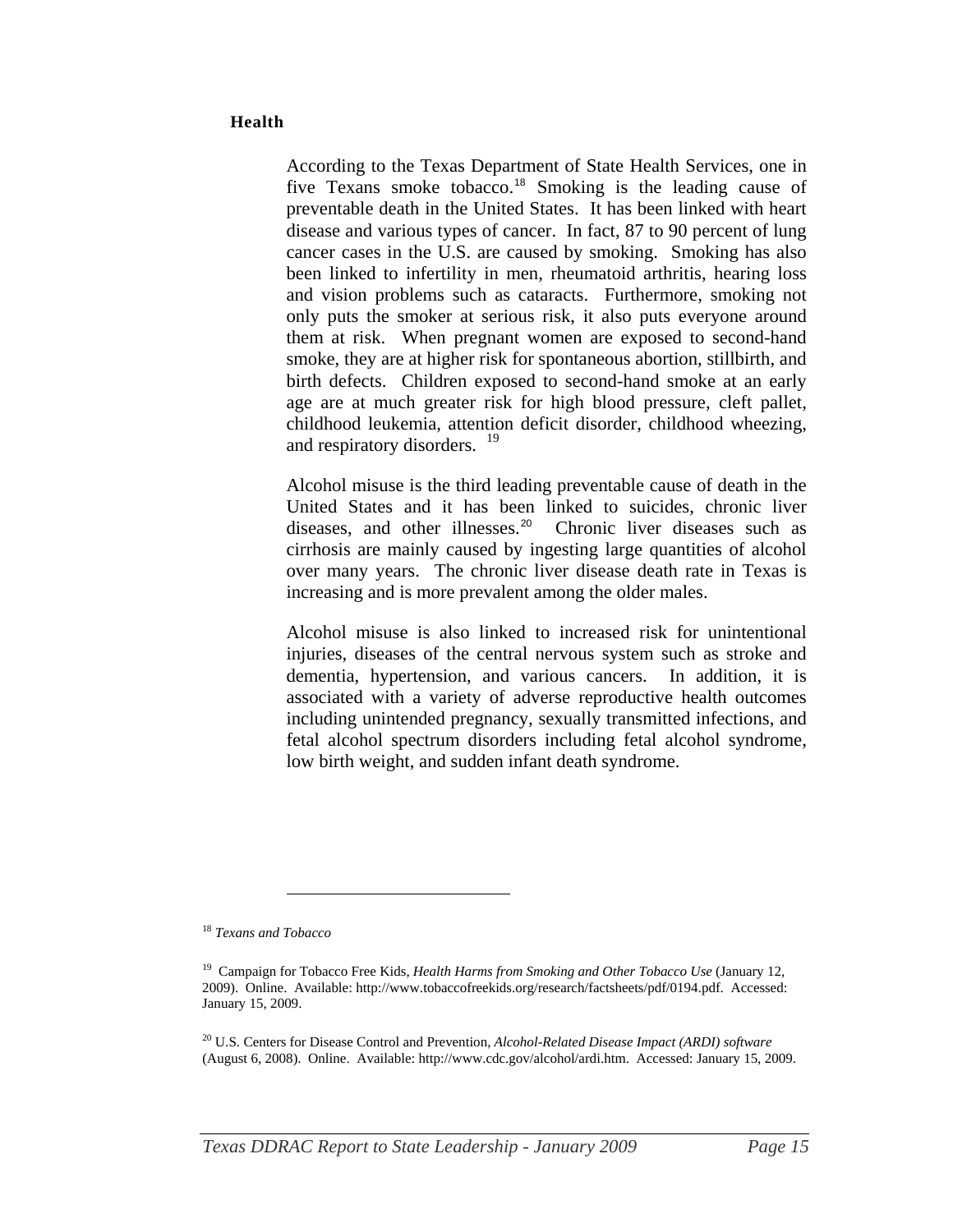#### <span id="page-15-0"></span>**Fiscal Impact**

A study conducted by the National Center on Addiction and Substance Abuse at Columbia University concluded that the heaviest burden of public spending related to substance abuse falls on state governments. Of the \$453.5 billion states spent in the sixteen budget categories of public programs, \$81.3 billion, or 17.9 percent, was linked to substance abuse and addiction. Furthermore, the study concluded that the tax costs related to fixing problems related to drug demand amounted to \$277 per American per year.

# **Texas Drug Demand Reduction Comprehensive Strategy**

Reducing the demand for drugs in Texas is vital to the health and welfare of our state and its citizens, and accomplishing this task requires a strategic approach that reaches beyond the experience and interest of any one agency. The active and ongoing input and participation of each of the representative agencies is essential to fulfilling the intent and purpose in support of this legislative mandate. This report represents the combined knowledge and experience of sixteen state agencies and five at-large members. By enabling the unique perspectives of these members to influence the recommendations put forth to the legislature and the implementation of policies at the agency level, the DDRAC is able to fulfill the intent of Senate Bill 558 from the  $77<sup>th</sup>$  Legislature, which mandated its existence.

In addition to effectively addressing substance abuse issues in Texas, the state must use its existing resources in an effective comprehensive strategy. Symbiotic relationships between prevention, treatment, and enforcement are essential to success. To achieve this, the Texas Drug Demand Reduction Strategy is organized around nine strategic objectives. Taken individually, these objectives can guide practice at the state and local levels. As a group, they serve as guiding principles for developing statewide policy and legislative recommendations for accomplishing a comprehensive approach to reducing drug demand.

The nine objectives are as follows:

1. **Build partnerships** - Effective and meaningful collaboration is essential to reduce fragmentation and duplication of efforts, increase efficiencies, and improve outcomes.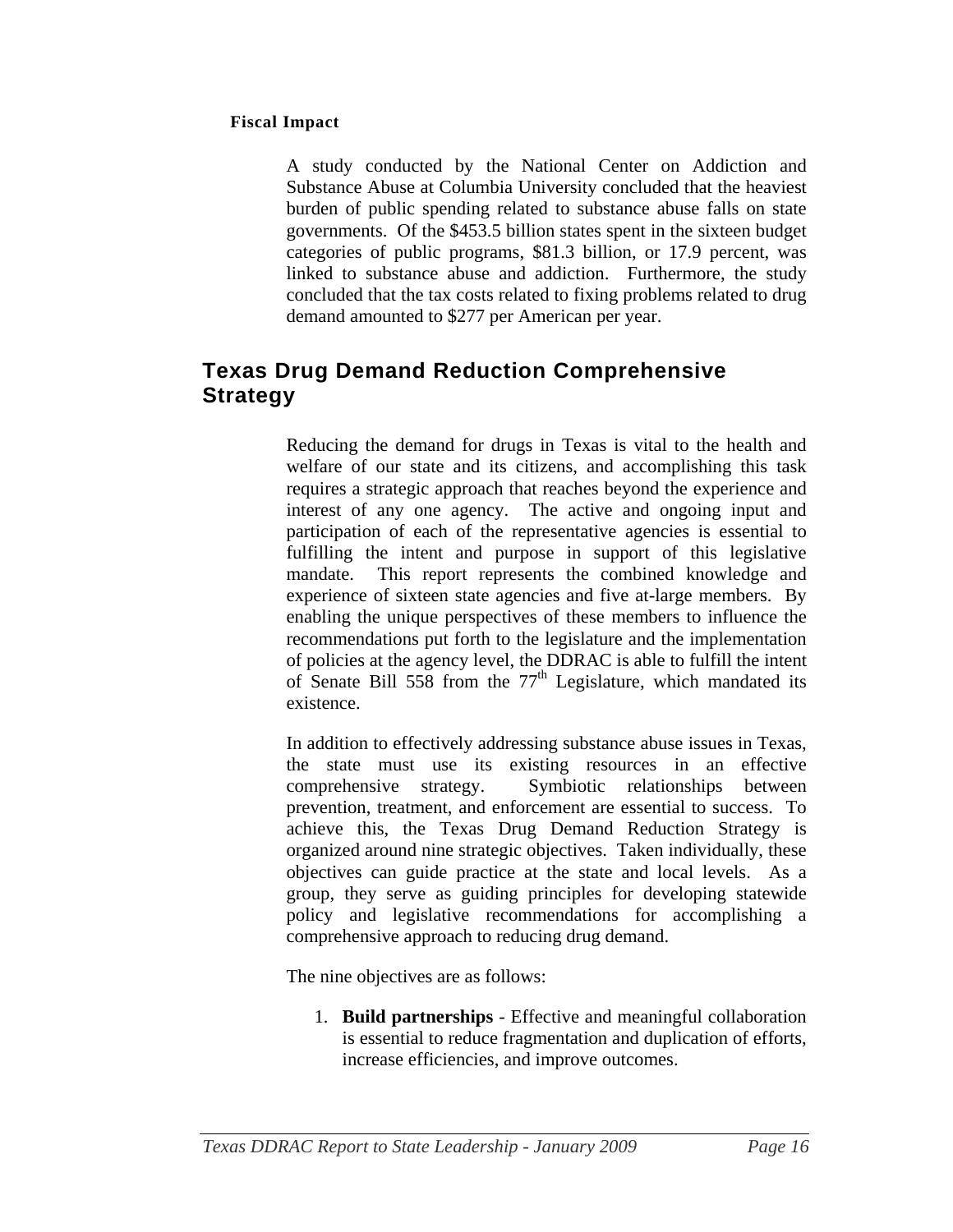- 2. **Invest for results** Current research-based information can help agencies determine which services to purchase and lay the foundation for performance-based contracting, i.e., shift the focus from how many people receive services to how many benefit from services.
- 3. **Strengthen the legal framework and social environment** Apply research findings to practice and address inconsistencies and overlap in laws, regulations, and policies at the state level and create a foundation of guidelines for use at the local level.
- 4. **Expand and strengthen community coalitions** Collaboration at the local level is best achieved through dynamic grassroots organizations that bring together stakeholders across communities.
- 5. **Intervene early** Prevention, early intervention with adolescents and families, and early treatment are essential to long-term demand reduction with particular attention to those at-risk due to poverty, abuse, and criminal activity.
- 6. **Match people to appropriate and effective services** A full spectrum of services encompasses multiple levels of prevention, treatment, and recovery support, which must be applied appropriately to be effective. Over reliance on particular services such as residential treatment reduces capacity without increasing effectiveness.
- 7. **Break the cycle of addiction and crime** The authority of the justice system can leverage treatment to reduce addiction and crime.
- 8. **Develop a strong workforce** Identify workforce strategies to equip professionals with the knowledge and tools to participate in drug demand reduction.
- 9. **Confront discrimination** Bring together the work of the recovery community and state agencies to make recovery more visible to the public, countering discriminatory attitudes and practices that impede progress in reaching goals such as housing and employment.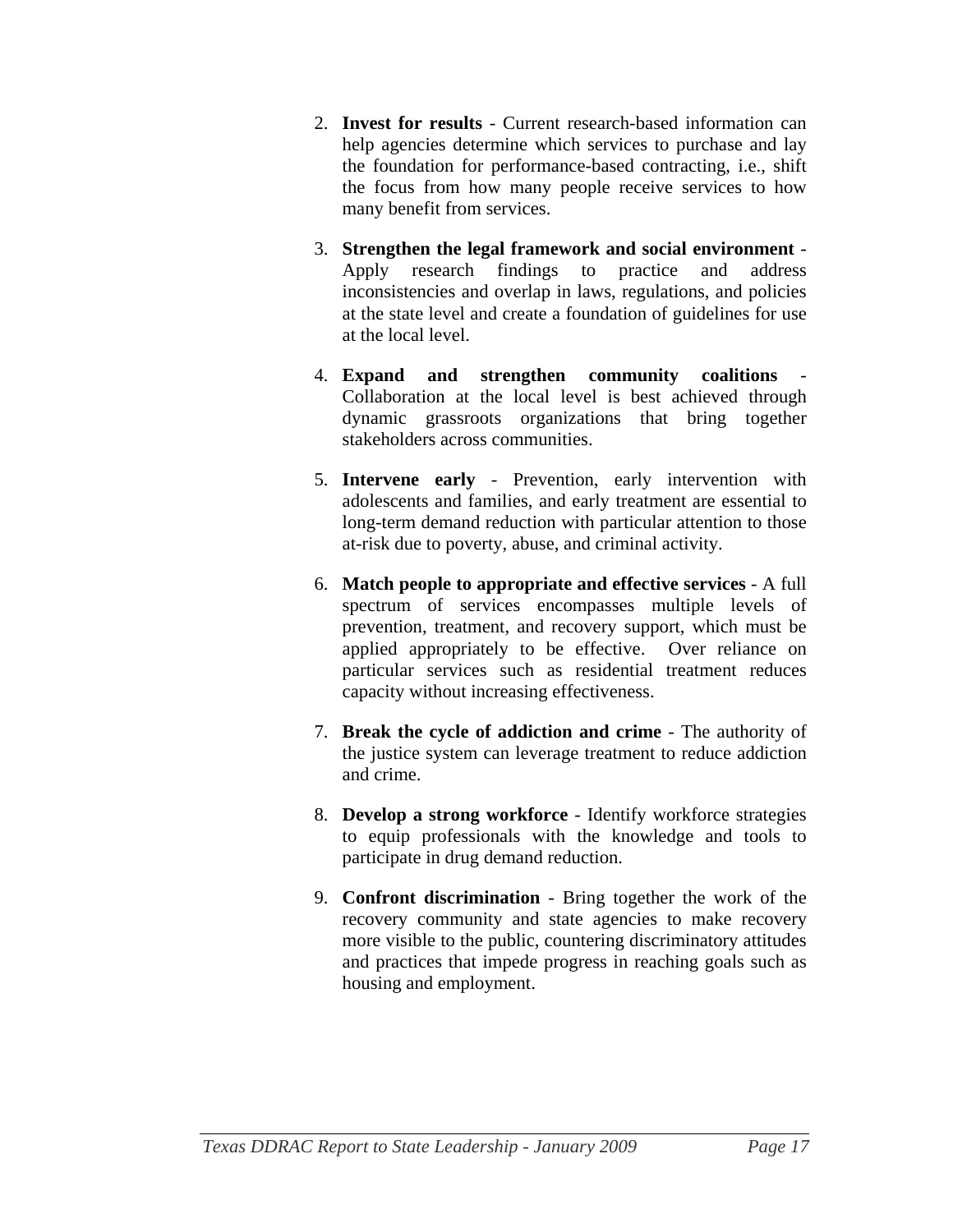# <span id="page-17-0"></span>**Drug Demand Reduction Progress for the 2008-09 Biennium**

# **Relevant Legislation**

The 80<sup>th</sup> Legislature enacted several pieces of legislation that addressed the goals of drug demand reduction in the areas of enforcement, prevention, and treatment.

| <b>Bill Number</b>      | <b>Description</b>                                                                                                                                                                                                                                                                                                      |
|-------------------------|-------------------------------------------------------------------------------------------------------------------------------------------------------------------------------------------------------------------------------------------------------------------------------------------------------------------------|
| SB 1138<br>(Duncan)     | Responded to concern over the number of injuries<br>and fatalities occurring because of hazing, drinking,<br>or other activities associated with fraternities by<br>requiring institutions of higher education to provide<br>a risk management program for members and<br>advisors of registered student organizations. |
| HB 530<br>(Madden)      | Provided for the funding and expansion of drug<br>courts in Texas. See Appendix 2 of this report for<br>additional information.                                                                                                                                                                                         |
| HB 2115<br>(Frost)      | Included driving while intoxicated with a child<br>passenger and<br>assembling<br>operating<br>or<br>an<br>ride while<br>intoxicated<br>amusement<br>among<br>the<br>offences for which a judge may not grant deferred<br>adjudication.                                                                                 |
| SB 8 (Janek)            | Required anyone who participates in high school<br>athletics<br>sanctioned<br>by<br>the<br>University<br>Interscholastic League (UIL) to agree not to use<br>illegal steroids and submit to random testing if<br>selected.                                                                                              |
| <b>SB 143</b><br>(West) | Section 2 of the bill amended Section 161.084(b),<br>Health and Safety Code, to require new text relating<br>to the use of tobacco products by pregnant women<br>to be included in a warning sign relating to tobacco<br>products at the point-of-sale.                                                                 |
| HB 1610<br>(Madden)     | Expanded community supervision to eligible state<br>jail felony drug offenders with a prior state jail felony<br>conviction that was punished as a misdemeanor.                                                                                                                                                         |
| HB 2524<br>(McClendon)  | Enabled the launching of a pilot project in Bexar<br>County to provide medical and mental health care<br>through intervention and detoxification units.                                                                                                                                                                 |
| SB 91 (Van<br>de Putte) | Required point-of-sale tobacco signage to include<br>certain text regarding the risk of smoking during<br>pregnancy.                                                                                                                                                                                                    |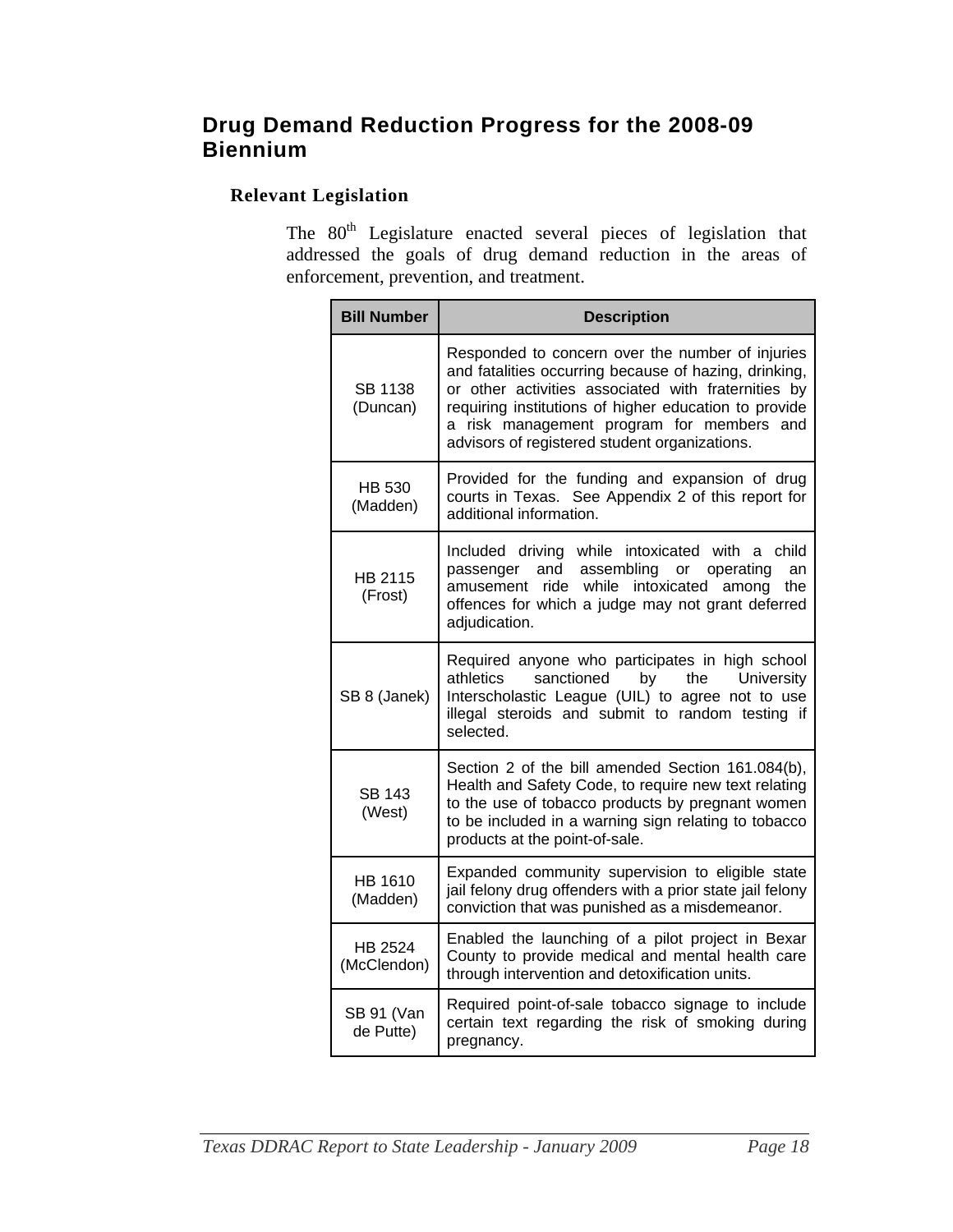#### **DDRAC Activities**

In Spring 2008, the chairperson of the Committee met individually with each DDRAC agency to learn more about the challenges to drug demand reduction from the varying perspectives of the agencies involved. Based on those meetings, three subcommittees were established to examine strategies for meeting DDRAC objectives: Workforce Development and Training; Continuity of Substance Abuse Services and Data Sharing; and Communications and Media Strategies. Members of these subcommittees met and presented their findings and recommendations to the larger committee. Recommendations that required legislative action were discussed and five were chosen as having particularly significant strategic importance. Many of the items brought forward were considered to be agency-level initiatives and will form the basis of the work of the DDRAC for the coming two years.

# **Workforce Development and Training**

The goal of the Workforce Subcommittee is to develop a strong workforce to reduce drug demand in Texas. The professional workforce plays a critical role in recognizing and reducing drug use and must include well-trained frontline workers throughout the service delivery system. The state must ensure that a full range of options is available so that resources are spent on appropriate services at the state level to reduce drug demand.

#### **Strategies to develop a strong workforce and provide a holistic approach to substance abuse and mental health service delivery:**

- Shift the focus from the number of people receiving services to the specific services urgently needed to reduce drug demand in Texas.
- Recruit and train a professional workforce to fully meet the service needs and provide appropriate training and tools.

#### **The subcommittee presented the following recommendations to reduce drug demand in Texas:**

- A. Educate and train substance abuse specialists for appropriate and effective service delivery
	- Establish an effective and evidence-based delivery system with outcomes and documented evidence of success for each education and prevention program.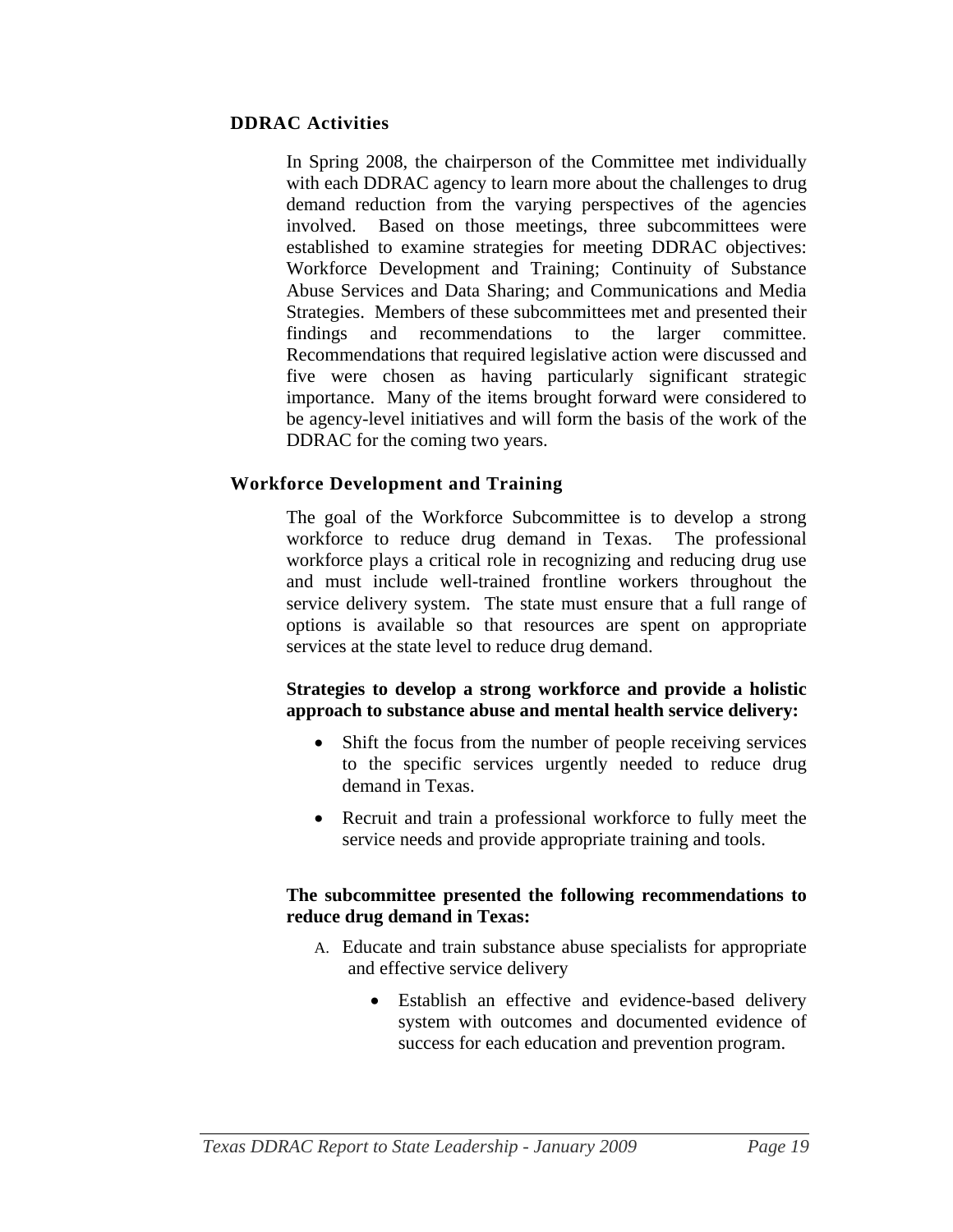- Increase the number of substance abuse programs in higher education institutions. Mandate all related state certifications and future teachers to include recognition of substance use and abuse disorders.
- Create a web site devoted to professional development that includes a listing of agencies and universities that offer training programs such as Prevention Specialist Training and Motivational Interviewing.
- B. Recruit and retain quality service providers to meet the drug reduction needs of Texas
	- Ensure retention of quality service providers by increasing salary ranges to make them more competitive with the salaries of other health care providers. Support the DSHS substance abuse exceptional item in the FY 2010-2011 Legislative Appropriations Request for a \$33 million increase in prevention and treatment funding.
	- Develop a web page and/or video to market substance abuse prevention and treatment careers to high school, college counselors, and career placement centers. Display career opportunities at college career fairs.
	- Establish an internship program with local institutions of higher education.

# **Continuity of Substance Abuse Services and Data Sharing**

Effective and meaningful collaboration of the service delivery system is mandatory to reduce duplication of effort and increase efficiencies. To achieve this, the DDRAC should recommend policies that cross agencies, community coalitions, higher education, and faith-based institutions to prevent duplication and provide quality services. Plans for quality services should include documented evidence-based program models that foster continuous quality services in all state operations by providing a coordinated system of prevention, treatment, and recovery services. The goal of the data subcommittee is to facilitate this interagency cooperation to reach these goals.

# **Strategies to develop a coordinated, evidence-based system across agencies:**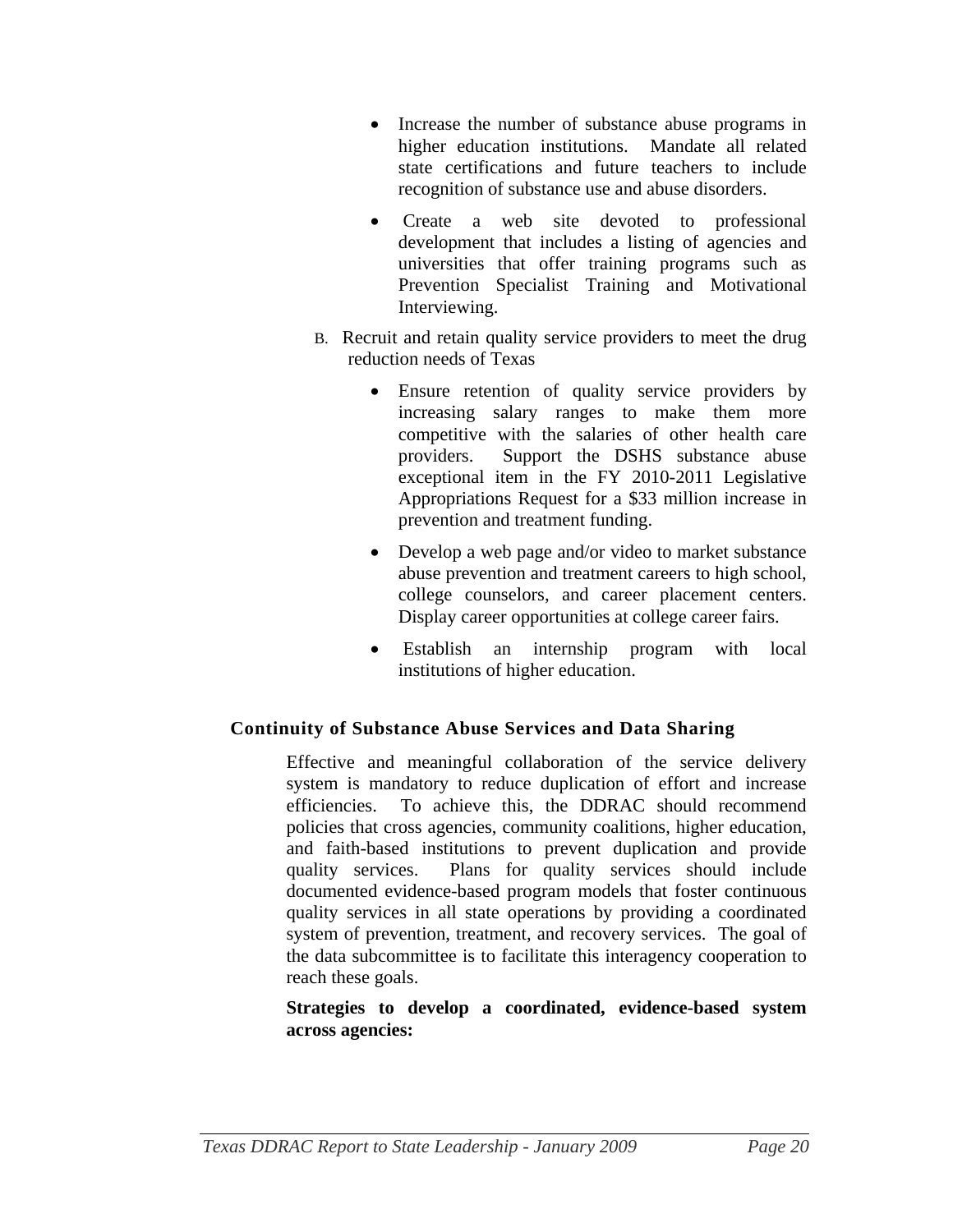- Build partnerships and data sharing initiatives with agencies, community coalitions, education, and faithbased institutions.
- Use research-based criteria to match people with costeffective services to meet the needs in the area of substance abuse prevention and intervention.

#### **The subcommittee presented the following recommendations to reduce drug demand in Texas:**

- A. Prepare a short state agency survey to determine each agency's data information needs; the type of data/information that each agency currently maintains; the entity that is the current administrator of information for each agency; and, any applicable restrictions on obtaining or sharing this information.
- B. Create an Interagency Data Sharing/Match Request Form that contains a succinct description of the information requested; point of contact information for follow-up; and any issues pertaining to information release issues

# **Communications and Media Strategies**

Beyond sharing data related to clients and agency services, facilitating interagency communications about the programs and initiatives of individual agencies will foster collaboration and reduce redundancies. This would also create an environment for more effective outreach to the public and media strategies that coordinate the best use of pre-existing resources. For example, the work done through Texas Education Agency's Safe and Drug Free Schools and Communities Program and that of the Partnership for a Drug Free Texas (PDFT) coordinated by DSHS would both benefit from increased collaboration, as would greater collaboration on alcohol and tobacco prevention and enforcement efforts. The benefits of close collaboration are evidenced through the work of The National Guard Drug Demand Reduction/Counterdrug Program and DSHS over the past five years.

# **Strategies to improve interagency and media communications:**

1. Establish protocols that enable DDRAC members to work effectively within their agencies on behalf of the mandate of the Committee.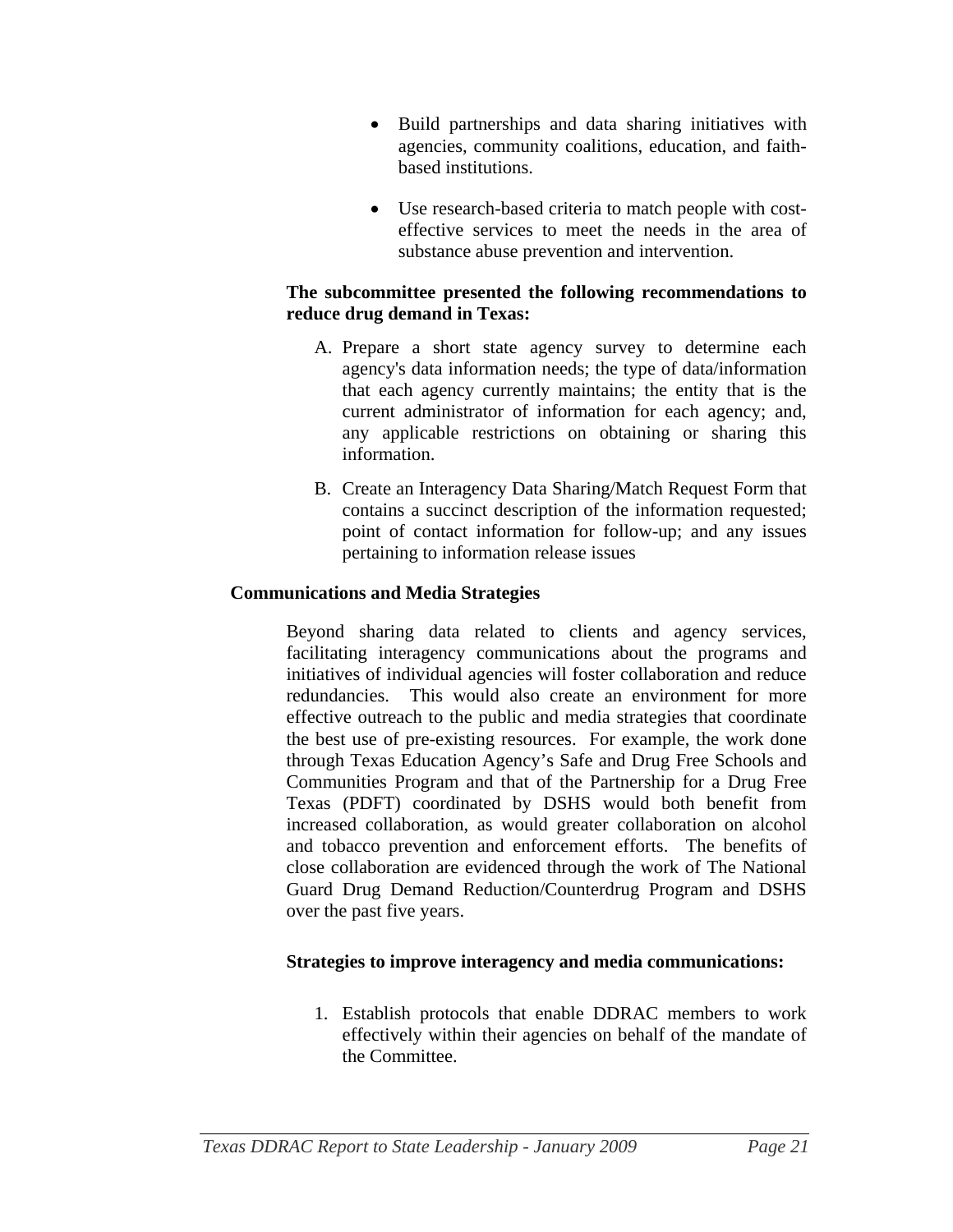2. Build on the comprehensive scope of the DDRAC mandate, which requires agencies to collaborate on alcohol, tobacco, and other drugs, to eliminate administrative barriers between agencies.

# **This subcommittee presented the following recommendations to reduce drug demand in Texas:**

A. Improve internet communications:

- Create a substance abuse Wikipedia-style, open source pilot site available to both state workers and the public to exchange information on all matters pertaining to drug demand reduction in the state.
- Expand the scope of the current DDRAC website (http://www.dshs.state.tx.us/sa/ddrac/) to create a comprehensive site for information from each agency on DDRAC and related issues.
- B. Educate the public about issues related to drug demand reduction by:
	- Creating a comprehensive parental education program making use of preexisting resources.
	- Increasing competencies and coverage through training/staffing/data exchange at Texas 211.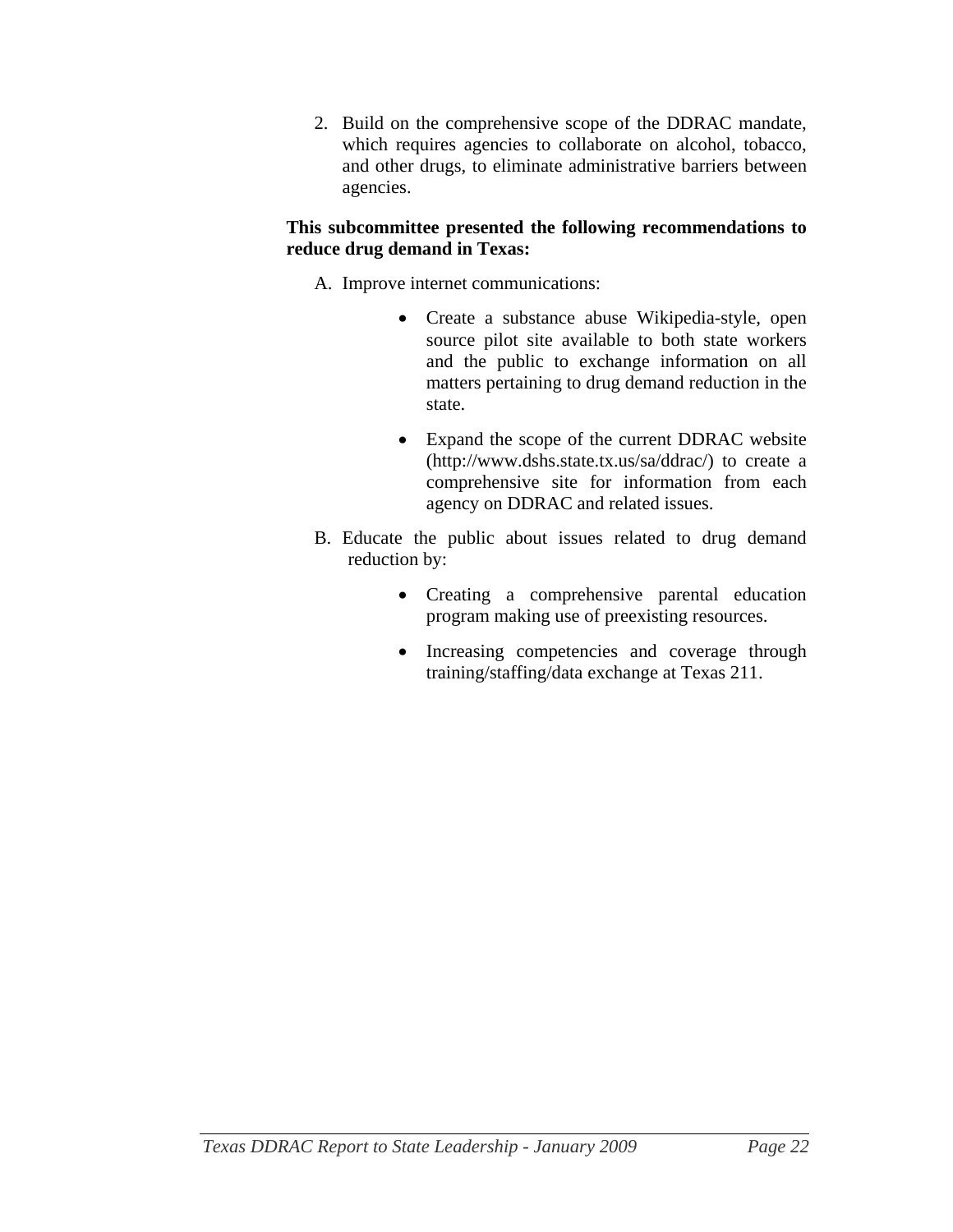# <span id="page-22-0"></span>**DDRAC Legislative Recommendations**

#### **Recommendation 1**

 $\overline{a}$ 

**Remove the exclusion clause for medical expenses from the Uniform Individual Accident and Sickness Policy Provision Law (UPPL).** 

The Uniform Individual Accident and Sickness Policy Provision Law (UPPL), which allows insurance companies to exclude medical coverage for injuries if patients are under the influence of alcohol or unprescribed drugs, creates a major barrier to screening and intervention. In 2001, the National Association of Insurance Commissioners unanimously revised the UPPL to prevent this exclusion clause in medical expense policies. Texas law has not been updated to reflect these new standards.

With one of the highest drunk driving fatality rates in the country, Texas has one of the lowest Blood Alcohol Content (BAC) testing rates. When a driver complains of injury requiring transportation to an emergency room, police are unable to begin their investigation and administer the BAC. Because of the UPPL provisions, hospitals are hesitant to conduct BAC tests. Of the 5,138 drivers involved in fatal crashes in Texas in 2001, 2,263 (44 percent) were taken to the hospital. Of these only 459 (20 percent) reported alcohol test results to the Accident Records Bureau of the Texas Department of Public Safety.<sup>[21](#page-22-0)</sup> Thus, Texas hospitals inadvertently serve as "safe havens" for drunk drivers, because without BAC results, drunk drivers are often not charged by law enforcement. Consequently, they may not receive intervention and may continue to drink and drive.

Further, beginning in January 2007, all trauma centers operating in the United States were required to provide alcohol and drug screening and brief intervention to patients in order to retain their certification. The Texas UPPL exclusion undermines these new

 $^{21}$  Gentilello, Larry M., MD. "Effectiveness and Influence of Insurance Statutes and Policies on Reimbursement for Emergency Care." Presented to Crossing Barriers in Emergency Care of Alcohol-Impaired Patients Conference, sponsored by American College of Emergency Physicians, May 2003. Online. Available:

http://www.nhtsa.dot.gov/People/injury/alcohol/Crossing\_Barrier\_Web/pages/AppendixEffandInfl.htm. Accessed: January 7, 2009.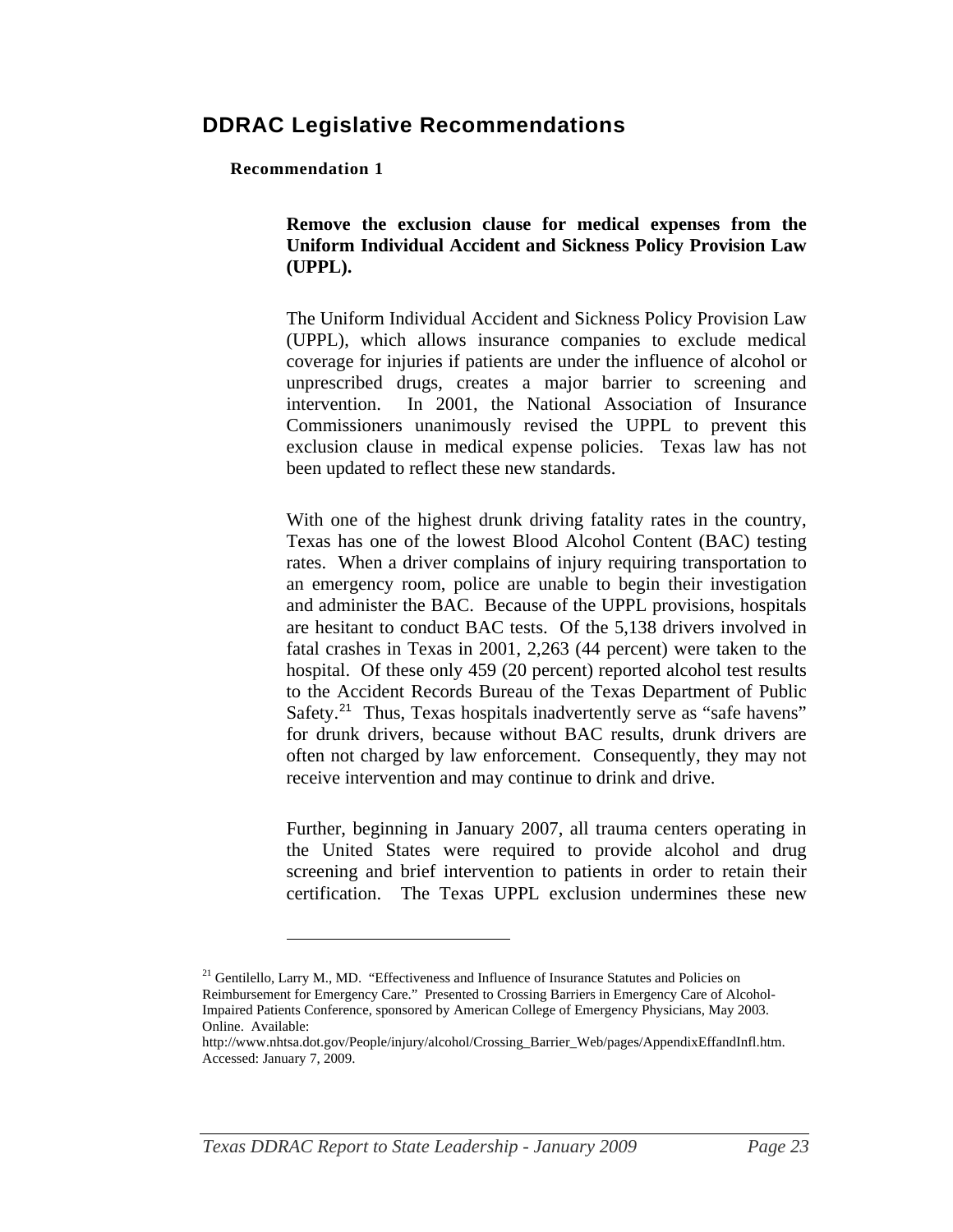<span id="page-23-0"></span>standards because positive screens have a substantial financial impact on hospitals, healthcare providers, and patients, including individuals who safely and legally use alcohol.

Alcohol and drugs place a substantial burden on hospital emergency departments. Approximately one in three emergency room patients screen positive for one or more intoxicants, as do seventy percent of patients with severe injuries requiring admission to trauma care. Emergency room patients with alcohol or drug problems are eightyone percent more likely to be hospitalized during an emergency room visit, and almost half return to the emergency room within twelve months.

Research has consistently found that screening and brief intervention reduce alcohol use and related consequences, including injuries, DWIs, and motor vehicle accidents. In the emergency room, these services have decreased future emergency room visits and hospitalization of alcohol abusing patients by nearly fifty percent over three years with every dollar invested in screening and brief intervention returning almost four dollars in lowered healthcare expenditures.

The Texas InSight Project in the Harris County Hospital District has screened over 50,000 patients for alcohol and drug use in participating hospitals and clinics. Of these, more than 8,500 (17 percent) screened positive and received an intervention. Results have been significant, with patients reducing alcohol and drug use and emergency room visits related to alcohol and drugs. A longitudinal analysis of 853 InSight patients revealed a total cost reduction of more than \$4 million for Harris County Hospital District in the year following receipt of InSight services (not including costs of related physician services).<sup>[22](#page-23-0)</sup>

This recommendation was included in the 2007 DDRAC Report. During the  $80<sup>th</sup>$  Legislature, Representative Eiland filed HB 634, which called for prohibiting the exclusion of coverage as described above. This bill was left pending by the House Committee on Insurance.

<sup>22</sup> Addiction Research Institute, the University of Texas at Austin. *Results of the InSight Project.* Online. Available: [http://www.insightforhealth.com/results.html.](http://www.insightforhealth.com/results.html) Accessed: January 21, 2008.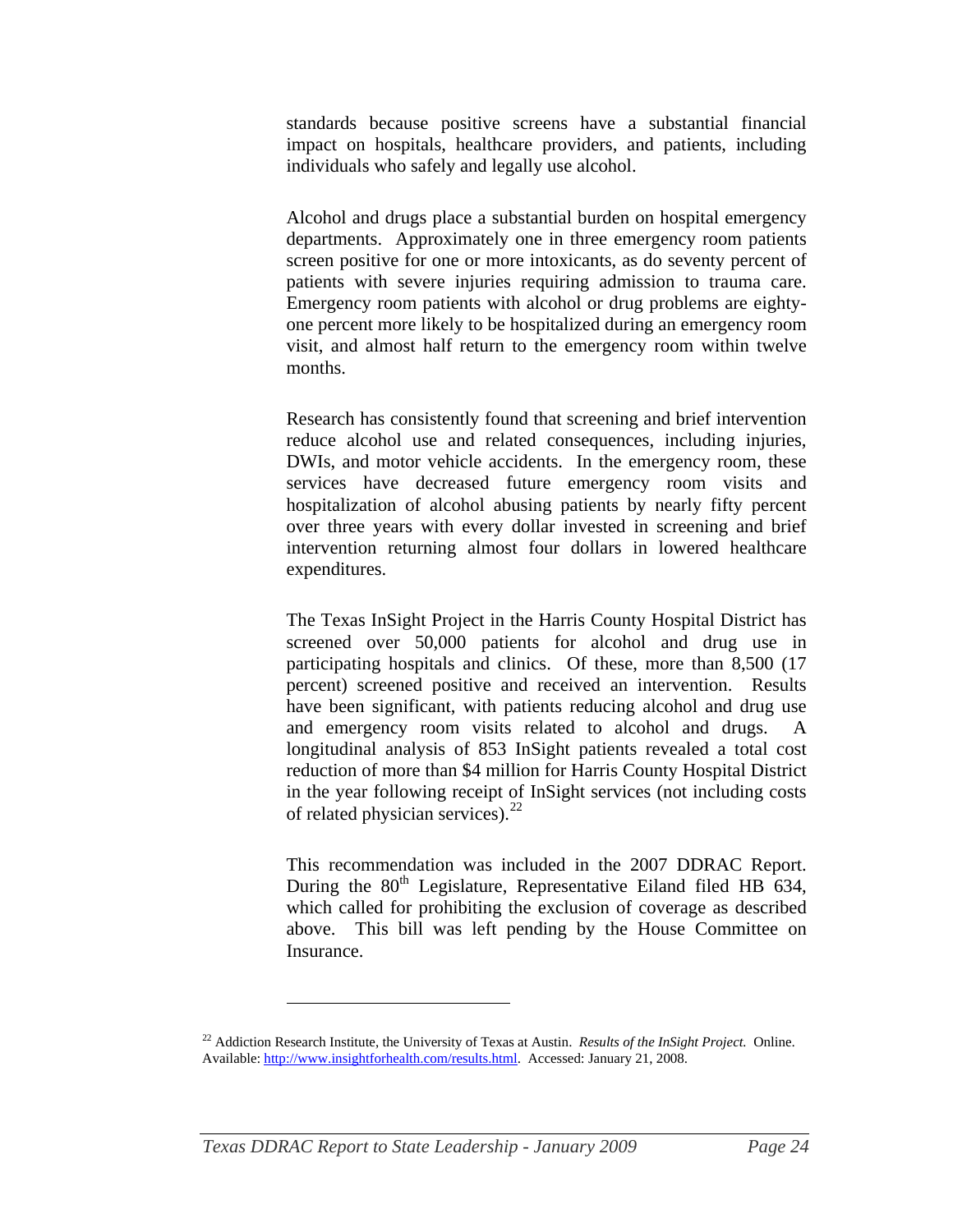Other states have addressed this issue by either prohibiting the exclusion of coverage, or by repealing the section of the UPPL that gives statutory permission to exclude coverage. California recently addressed concerns that the repeal would constitute an insurance mandate by choosing the second option. The statutory nature of the UPPL creates a right that relieves insurance companies of the responsibility to negotiate this clause with customers. Rather than creating a mandate, removing the statutory right would simply require insurance companies to negotiate the exclusion upfront if they choose to do so. While prohibiting the exclusion of coverage provides the best protection for patients and health care providers, requiring insurers to negotiate the exclusion would be an improvement over the status quo.

The map below shows the status of UPPL provisions in other states. In December, Ohio became the  $15<sup>th</sup>$  state to repeal the UPPL by a vote of 32-0 in their Senate chamber and 93-1 in their House of Representatives. (Because the map was created before the repeals in California and Ohio, it does not reflect these two changes.)



*Figure 1. Insurers' Liability for Health/Sickness Losses Due to Intoxication ("UPPL") as of January 1, 2008. Source: National Institute on Alcohol Abuse and Alcoholism, Alcohol Policy Information System. Available: http://www.alcoholpolicy.niaaa.nih.gov/. Accessed: December 9, 2008.* 

#### **Recommendation 2**

**Expand the Texas Prescription Program to allow the proactive prevention of prescription drug abuse through web-based, realtime access to data and automatic email alerts of potential fraud for physicians, pharmacists, and law enforcement. Inform parents of the problems of adolescent misuse of legal drugs through a statewide public awareness campaign.** 

Between 1998 and 2007, calls received by Texas poison control centers involving abuse or misuse of the prescription drugs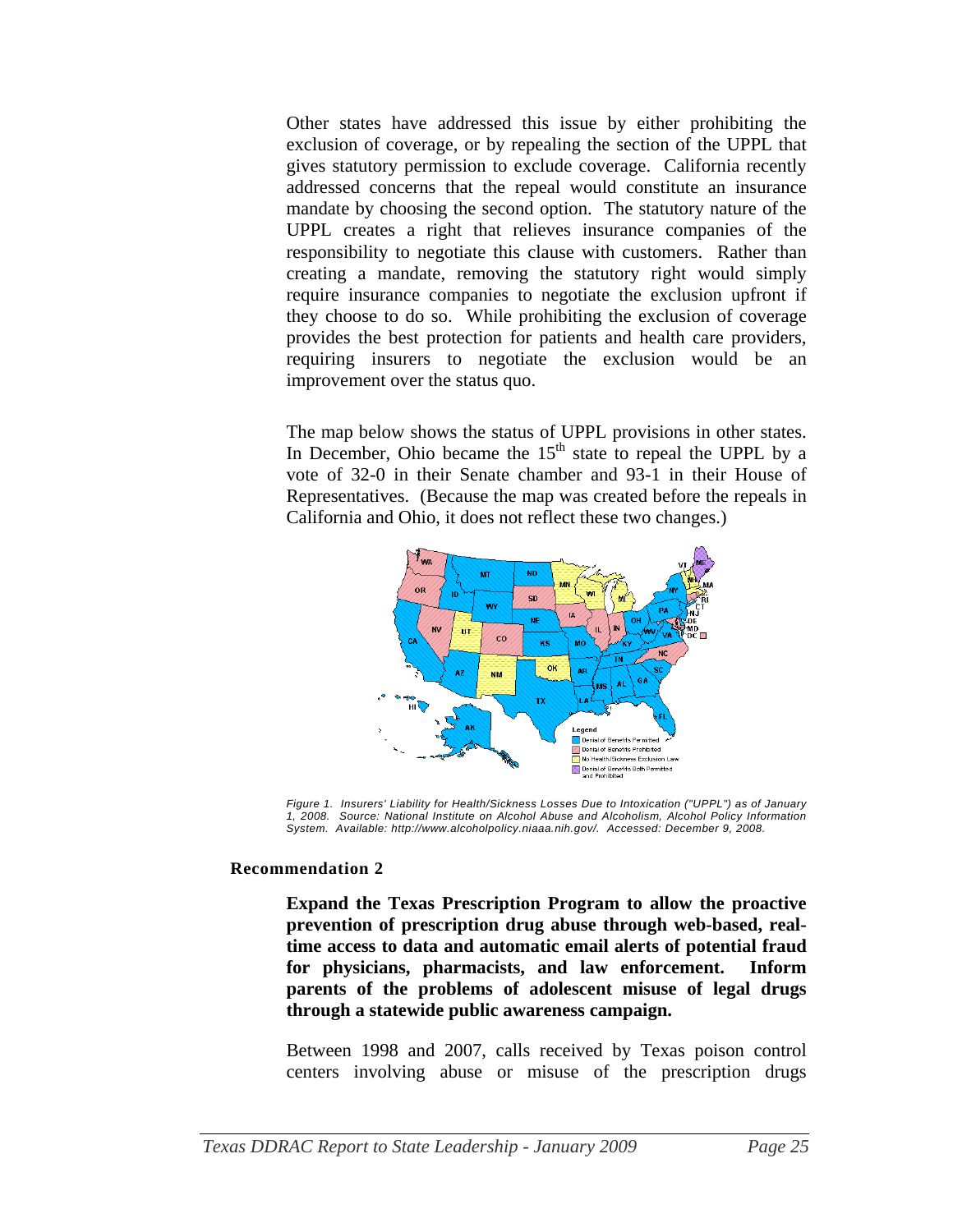<span id="page-25-0"></span>methadone, hydrocodone, and oxycodone increased from 221 to 861, and deaths associated with these drugs increased during the same period from 37 to 683. Further, while illegal drug use among teens is falling, abuse of prescription drugs is rising with 2.5 million new teen users in 2007.<sup>[23](#page-25-0)</sup> In the DSHS 2008 Texas School Survey of *Substance Use among Students in Grades 7-12*, about 3.5 percent of secondary students in Texas reported using Valium nonmedically in their lifetime, and 12.7 percent reported using Xanax nonmedically in their lifetime.

According to the US Drug Enforcement Administration, indiscriminate prescribing and "doctor shopping" are the most common drug diversion methods used to acquire prescription drugs. A typical "doctor shopper" sees five to ten prescribers and generates \$10,000 to \$15,000 a year in drug and medical costs with some generating costs of  $$100,000$  or more.<sup>[24](#page-25-0)</sup> Information in the hands of the prescribing physicians is essential in identifying individuals who are misusing these important drugs and to assure that legitimate users are not deprived of pharmaceuticals necessary for their treatment.

In order to provide this information, the Texas Prescription Program, administered by the Texas Department of Public Safety, began tracking Schedule 2 drugs in 1981 and, in September 2008, began tracking Schedules 3-5 drugs. Before the addition of Schedules 3-5, 3.3 million prescriptions were collected annually, but data reflecting the current situation is not yet available.<sup>[25](#page-25-0)</sup> While the tracking of commonly abused prescriptions is an important step, it is also important that Texas take the next step, which is making that information available to physicians in real-time.

Currently, physicians and pharmacists can complete a written request to receive a report of prescriptions submitted for their patients. There are approximately 100 of these requests per month, with forty

<sup>23</sup> Cindy George, "Prescription drugs a gateway for teen drug abuse" *Houston Chronicle* (September 4, 2008). Online. Available: http://www.chron.com/disp/story.mpl/metropolitan/5984643.html. Accessed: December 12, 2008.

<sup>&</sup>lt;sup>24</sup> Blue Cross Blue Shield, "State Prescription and Monitoring Programs," (October 2008). Online. Available: http://www.bcbstx.com/provider/state\_presc\_programs.htm. Accessed: December 12, 2008.

<sup>25</sup> National Alliance for Model State Drug Laws, *Prescription Drug Monitoring Program Summary: Texas*, (September 18, 2006). Online. Available: http://www.namsdl.org/resources/Texas1.pdf. Accessed: December 12, 2008.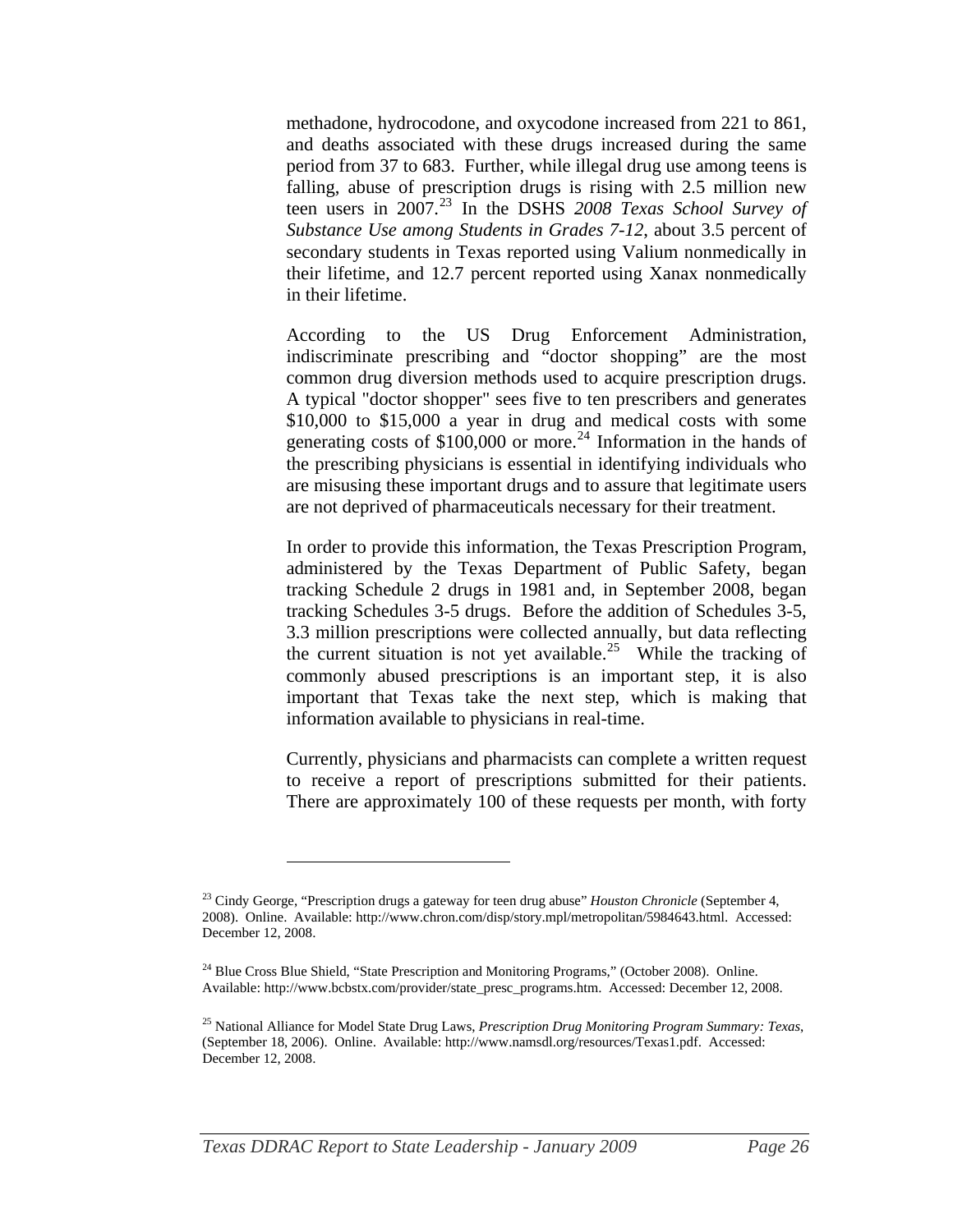<span id="page-26-0"></span>percent of these from physicians, twenty percent from law enforcement, and forty percent from licensing boards. The low number of requests from physicians may due to the lack of information about the availability of this program. Furthermore, while DPS program administrators attempt to respond to all requests within twenty-four hours, physicians may be hesitant to withhold medications while verifying that the patient is not doctor shopping.

The need to balance drug enforcement policy with legitimate needs to treat illness and manage pain is a significant issue for physicians and should be taken seriously by policymakers. In 2007, the Pain and Policy Studies Group at the University of Wisconsin gave Texas a "C" in its evaluation of Texas policies affecting pain management by physicians. As the study pointed out, many attempts to reduce the abuse of legal drugs interfere with their legitimate use for medical and scientific purposes. The *Achieving Balance in State Pain Policy Report Card,* supported by the American Cancer Society, Susan G. Komen for the Cure, and the Lance Armstrong Foundation, calls for balanced policies that recognize "a dual obligation of governments to establish a system of controls to prevent abuse, trafficking, and diversion of narcotic drugs while, at the same time, ensuring their medical availability."<sup>[26](#page-26-0)</sup> One way to achieve this balance is through the use of prescription drug monitoring programs that reduce abuse "while avoiding hampering medication availability and patient care." $27$ 

When physicians have real-time, online access to a patient's prescription records they are free to prescribe medications responsibly without fear that they are participating in diversion schemes. This facilitates both the legitimate medical and scientific use of pharmaceuticals and reduction of their misuse and it is supported by the American Medical Association. In 2008, California and Connecticut became the latest two states to implement online prescription monitoring programs (PMP).

Beyond enabling easy access to prescription information for physicians, the most effective PMPs take a proactive approach that

<sup>26</sup> University of Wisconsin School of Medicine and Public Health. *Achieving Balance in State Pain Policy: A Report Card.* July 2008. Online. Available:

http://www.painpolicy.wisc.edu/Achieving\_Balance/PRC2008.pdf. Accessed: January 8, 2009.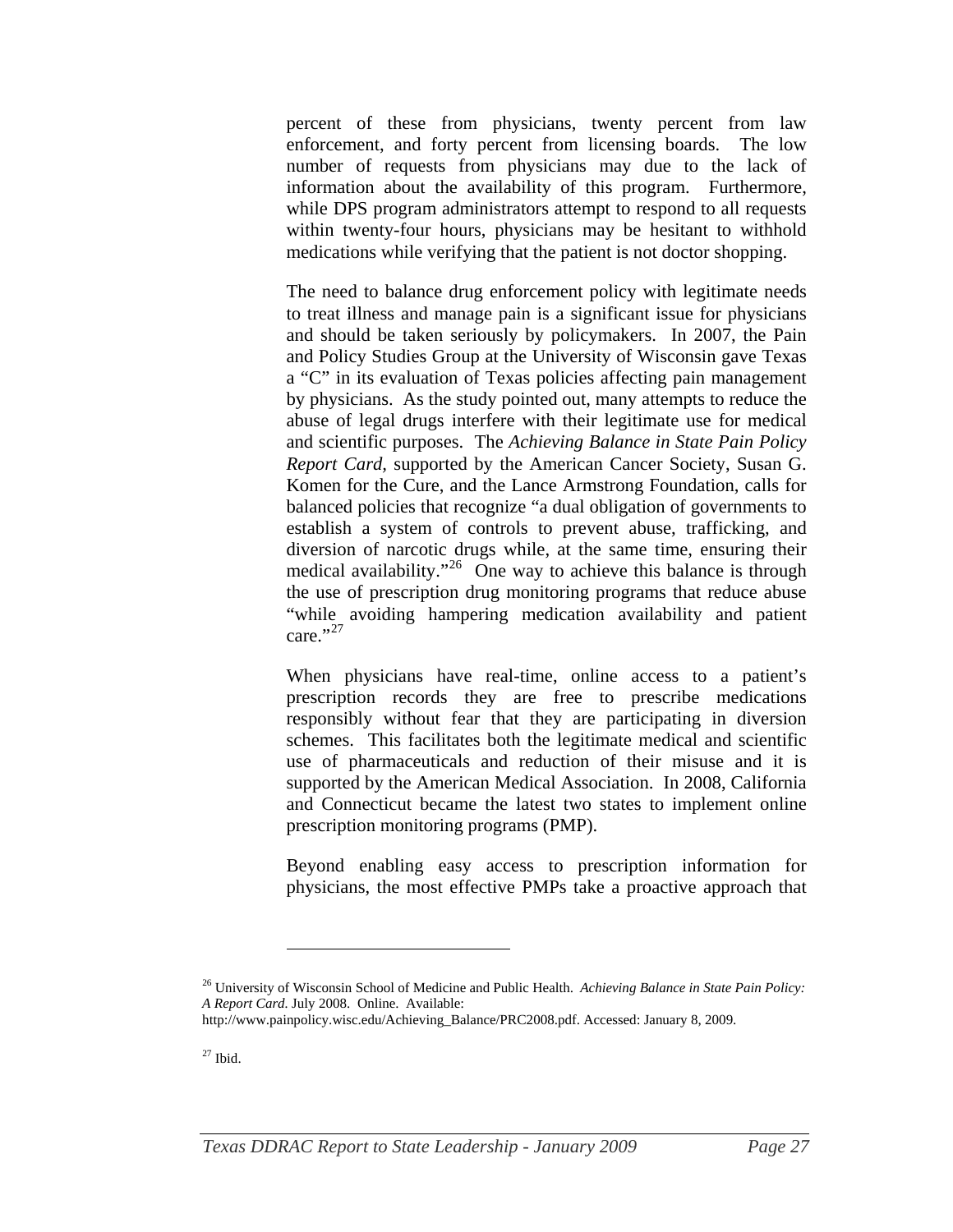<span id="page-27-0"></span>includes programmatically generated alerts to physicians, pharmacists, and law enforcement when data tracking reveals possible diversion of pharmaceuticals.<sup>[28](#page-27-0)</sup> Such a system would address problems related to illegal and indiscriminate prescribing and is recommended by the National Conference of State Legislators.<sup>[29](#page-27-0)</sup>

The challenges to expanding this program are technological and financial. However, on December 15, the Department of Justice (DOJ) released its FY 2009 grant solicitation for the Hal Rodgers Prescription Drug Monitoring Program (PDMP). The program is designed to enhance the capacity of regulatory and law enforcement agencies and public health officials to collect and analyze controlled substance prescription data through a centralized database administered by an authorized state agency. The Prescription Drug Monitoring Program (PDMP) assists states as they plan, implement, or enhance a PDMP. Funds from the grant may be available to assist the expansion of the Texas Prescription Program.

In 2008, teens acknowledged that it is easier to obtain prescription drugs than beer and that the source of those drugs is typically their family medicine cabinet. Over-the-counter medications are also a significant problem for this population. Based on the DSHS *2008 Texas School Survey*, about 6.8 percent of secondary students said they had taken dextromethorphan, found in products such as Robitussin-DM and Coricidin HBP, nonmedically in their lifetime, a fifty-seven percent increase from 2004 (4.3 percent). Thus, stemming the rise in teen abuse of prescription and over the counter drugs must also include providing better information to parents. A public awareness campaign could empower parents with knowledge of and tools for preventing abuse of legal drugs by their children.

#### **Recommendation 3**

 $\overline{a}$ 

**Passage of a statewide public smoking ban eliminating smoking in all workplaces and public places statewide.** 

<sup>28</sup> Ronald Simeone and Lynn Holland, *An Evaluation of Prescription Drug Monitoring Programs*, (Simeon Associates, Inc., September 1, 2006.) Online. Available: http://www.simeoneassociates.com/simeone3.pdf. Accessed: December 12, 2008

<sup>29</sup> Ron Hatfield, *Implementing a Statewide Prescription Monitoring Program and Rx Drug Diversion Investigation Solution*, (Presentation to National Conference of State Legislators, December 6, 2006). Online. Available: http://www.ncsl.org/print/cj/hatfieldppt.pdf. Accessed: December 12, 2008.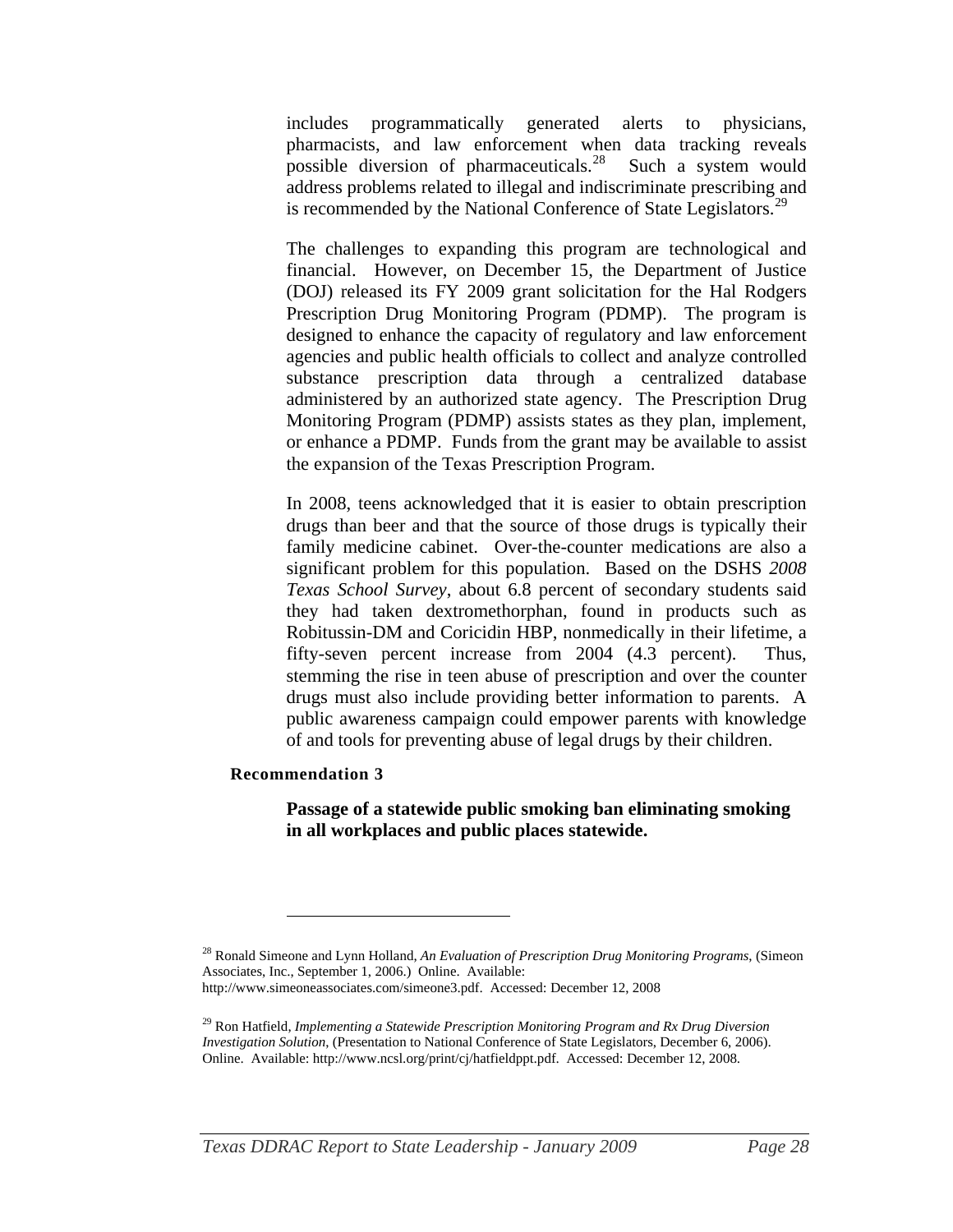<span id="page-28-0"></span>*"The health effects of Secondhand Smoke exposure are more pervasive than we previously thought. The scientific evidence is now indisputable: Secondhand Smoke is not a mere annoyance. It is a serious health hazard that can lead to disease and premature death in children and nonsmoking adults."*

#### *Richard Carmona, MD, MPH, FACS, Surgeon General[30](#page-28-0)*

Studies continue to demonstrate that exposure to secondhand smoke is linked to cancer and other serious health consequences. The Surgeon General's Report<sup>[31](#page-28-0)</sup> in June 2006 made it clear that secondhand smoke is a serious health hazard, stating, "Secondhand smoke causes premature death and disease in children and in adults who do not smoke." Researchers from Massachusetts General Hospital<sup>[32](#page-28-0)</sup> found in a study published in the January 2009 edition of *Pediatrics* that smoke particles remain on clothing, hair and furniture after the smoker has completed their smoke, thus exposing people to tobacco toxins well into the future.

Furthermore, a recent study by the Center for Disease Control shows that since the city of Pueblo, CO instituted a public smoking ban; hospital admissions for heart attacks have decreased from 399 to 237 in the 18 months following the ban enforcement. This study supports the Surgeon General's recommendation to place restrictions on smoking in public places as an effective strategy to fully protect the public from exposure to secondhand smoke.

Currently, 24 states have enacted and 14 other states are considering comprehensive smoke-free laws. In addition, several countries throughout Europe and Asia have passed nationwide smoke-free laws in keeping with the international *Framework on Tobacco Control*.

The Department of State Health Services (DSHS) maintains a website that contains information about all known Texas municipal

<sup>30</sup> Carmona, Richard, MD, MPH, FACS. *The Health Consequences of Involuntary Exposure to Tobacco Smoke*, A Report of the Surgeon General, June 2006

 $31$  Ibid.

<sup>&</sup>lt;sup>32</sup> Winickoff, J.P., Friebely, J., Tanskit, S.E., Sherrod, C., Matt, G.E., Hovell, M.F., and McMillen, R.C., "Beliefs about the health effects of "thirdhand" smoke and home smoking bans," *Pediatrics*, 2009, 123(1), pp. 74-78.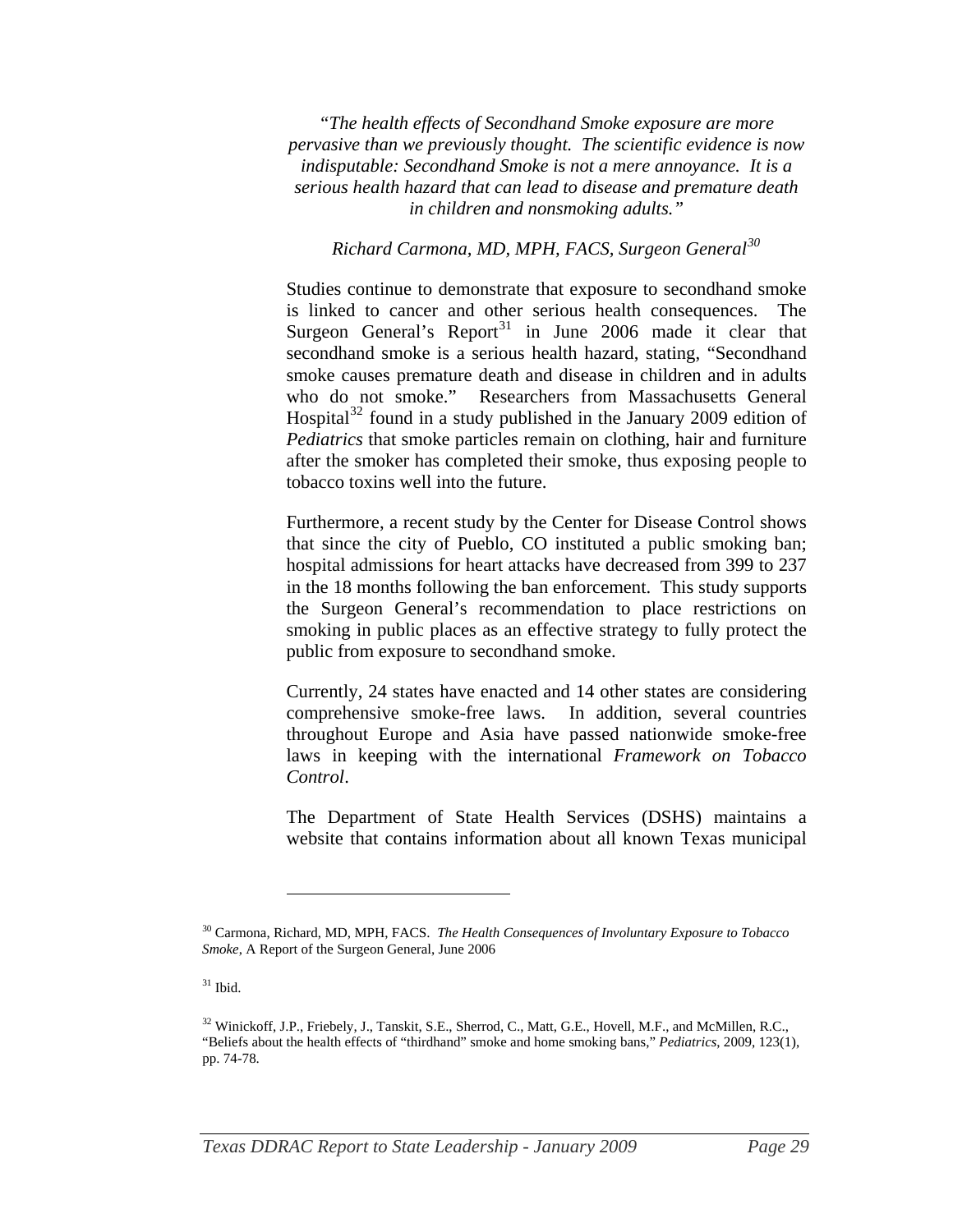<span id="page-29-0"></span>ordinances designed to restrict exposure to secondhand smoke (http://www.dshs.state.tx.us/tobacco/smokefree.shtm). The site also lists cities with the best clean indoor air protection in Texas and gives short summaries for ordinances in cities all over  $Texas.<sup>33</sup>$  $Texas.<sup>33</sup>$  $Texas.<sup>33</sup>$  By the end of 2008, 36% of Texas' municipal population was covered by strong smoke-free policies, up from 27% in 2007 and no smokefree ordinances before 2000. In 2008, 60% of the municipal population had smoke-free worksite ordinance protections; about 50% had smoke-free protections in private worksites, restaurants, and bars in restaurants; and over 44 % were protected in bars not in restaurants.



The Committee supports passage of a statewide smoking ban to eliminate smoking in all workplaces and public places statewide. One hundred percent smoke free is achieved when no smoking is allowed in five settings: municipal worksites; private sector worksites; restaurants; bars in restaurants; and bars not in restaurants. By eliminating exposure to second hand smoke in these places, the harmful health effects of secondhand smoke can be substantially reduced and significantly impact a serious public health concern.

<sup>33</sup> Texas Department of State Health Services. *Texas Smoke Free Ordinance Database*. July 2007. Online. Available: http://txshsord.coe.uh.edu/. Accessed: January 8, 2009.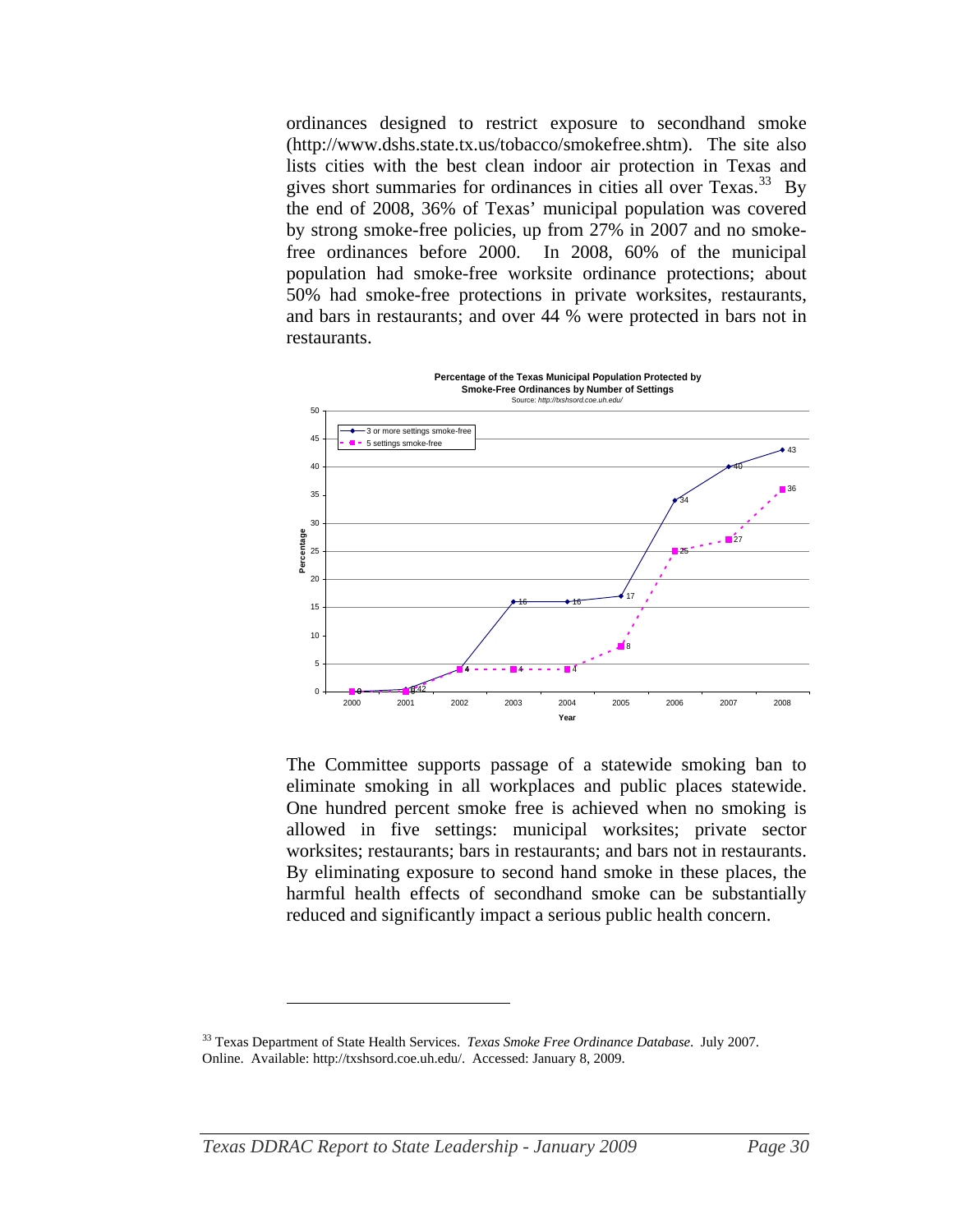<span id="page-30-0"></span>**Recommendation 4** 

**Mandate comprehensive alcohol and other drug reduction strategies targeting college students that include:** 

- *Requiring that the Board of Regents of all state funded colleges and universities in Texas enforce the campus alcohol and other drug (AOD) policy through alcohol screening and brief motivational enhancement interviews of violators and by notifying parents of students under 21 who have violated the alcohol and other drug policy;*
- *Directing the presidents of all public institutions of Higher Education to appoint a campus wide task force that will include administration, faculty, staff, students, and community representatives to address the campus drug problems and solutions for their campus. The task force should develop the biennial review to comply with the Drug –Free Schools and Campuses Regulations (DFSCA - (EDGAR Part 86) to address the campus policy effectiveness and to ensure that campuses enforce and adjudicate the disciplinary sanctions for violating standards of conduct consistently. Review should be disseminated to the Texas Higher Education Coordinating Board on even years.*

Reports of Texas university students dying of alcohol poisoning following an evening of binge drinking have become common in local newspapers. The tragedy of drunk driving is also well known to Texans, and this common knowledge is confirmed by statistics. Forty-one percent of college and university students report risky drinking behavior in the 2007 *Monitoring the Future* study funded by the National Institute on Drug Abuse. Further, the report demonstrates that underage binge drinking is greater among college students than non-college students. $34$  In Texas, drinking within this age group is responsible for more traffic fatalities than in other states according to a study conducted in 2004 by the National Highway Traffic Safety Administration Fatality Analysis Reporting System.<sup>[35](#page-30-0)</sup> The legislative mandate recommended by DDRAC will help confirm

<sup>34</sup> *Monitoring the Future*.

<sup>35</sup> Novy, Danielle. Underage drinking still a problem on college campuses, particularly in Texas. *The Daily Toreador*. September 28, 2005. Online. Available:

http://media.www.dailytoreador.com/media/storage/paper870/news/2005/09/28/CampusNews/Underage.D rinking.Still.A.Problem.On.College.Campuses.Particularly.In.Texas-1281504.shtml. Accessed: January 8, 2009.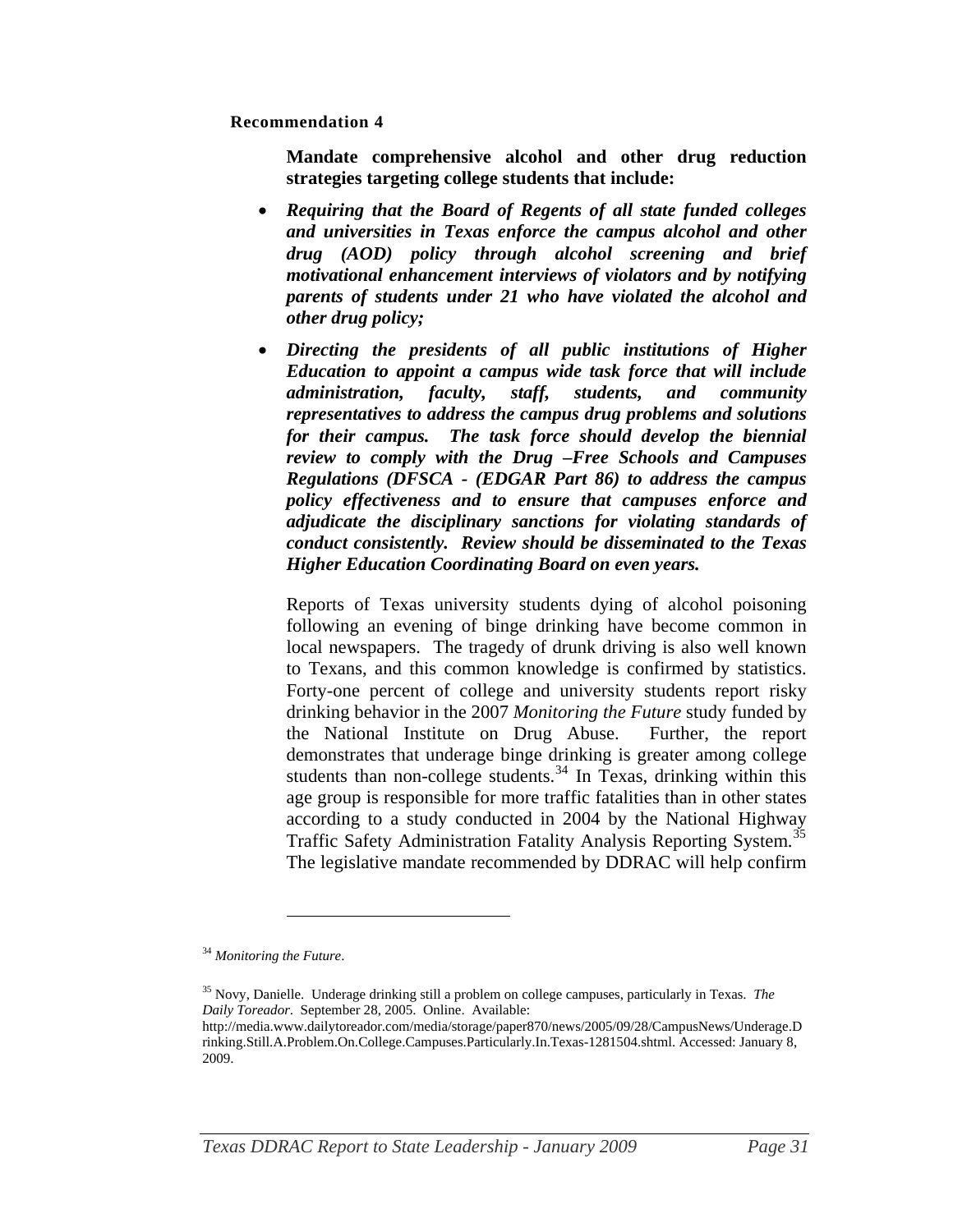<span id="page-31-0"></span>the seriousness with which all institutions of higher education in Texas should view underage alcohol and drug use by its students.

The U.S. Department of Education mandates the AOD policy on all campuses receiving federal funding, but any corresponding sanctions are left to the individual university. This represents a weak link in achieving the strategy of developing, enforcing and adjudicating appropriate laws and policies on Texas college campuses. In 1998, Congress amended the Family Education Rights and Privacy Act to allow colleges and universities to inform parents of students under the age of 21 of any violation of its AOD policy. The following year Texas A&M University (TAMU) Alcohol Task Force decided to implement a parent-notification model program for students under the age of 21. The result was a decline in alcohol violations from over 400 cases of campus AOD policy violations in 1998 to less than 250 since implementation. Parental notification could also reduce the state's liability in cases where parents had been notified of their child's previous substance abuse.

Equally important is the fact that screening and motivational interviewing of violators provides the opportunity for students to receive assistance and treatment to address substance abuse problems. The University of Massachusetts-Amherst AOD, with its strong theoretical base and using a research design to measure effectiveness, was declared an exemplary program in 2008 by the U. S. Department of Education. It includes screening and motivational interviewing of all policy violations. UMA cited a reduction of 26 percent in binge drinking and 14 percent drop in underage binge drinking after the implementation of the program. This strategy identifies high-risk users on college campuses and provides needed intervention and treatment, and offers a model that Texas schools should follow.  $36$ 

The severity of this problem requires that university officials provide leadership from the highest levels of administration. Making the task force appointment a mandate for the university presidents will ensure the necessary leadership in reducing drugs on Texas campuses and throughout the communities that host them. The input of

<sup>36</sup> University of Massachusetts Amherst. *National Meeting Honors Program, Features Campus Experts*. November 7, 2008. Online. Available:

http://www.umass.edu/uhs/uploads/basicContentWidget/14813/BASICSdoenatlmtg1108.pdf. Accessed: January 8, 2009.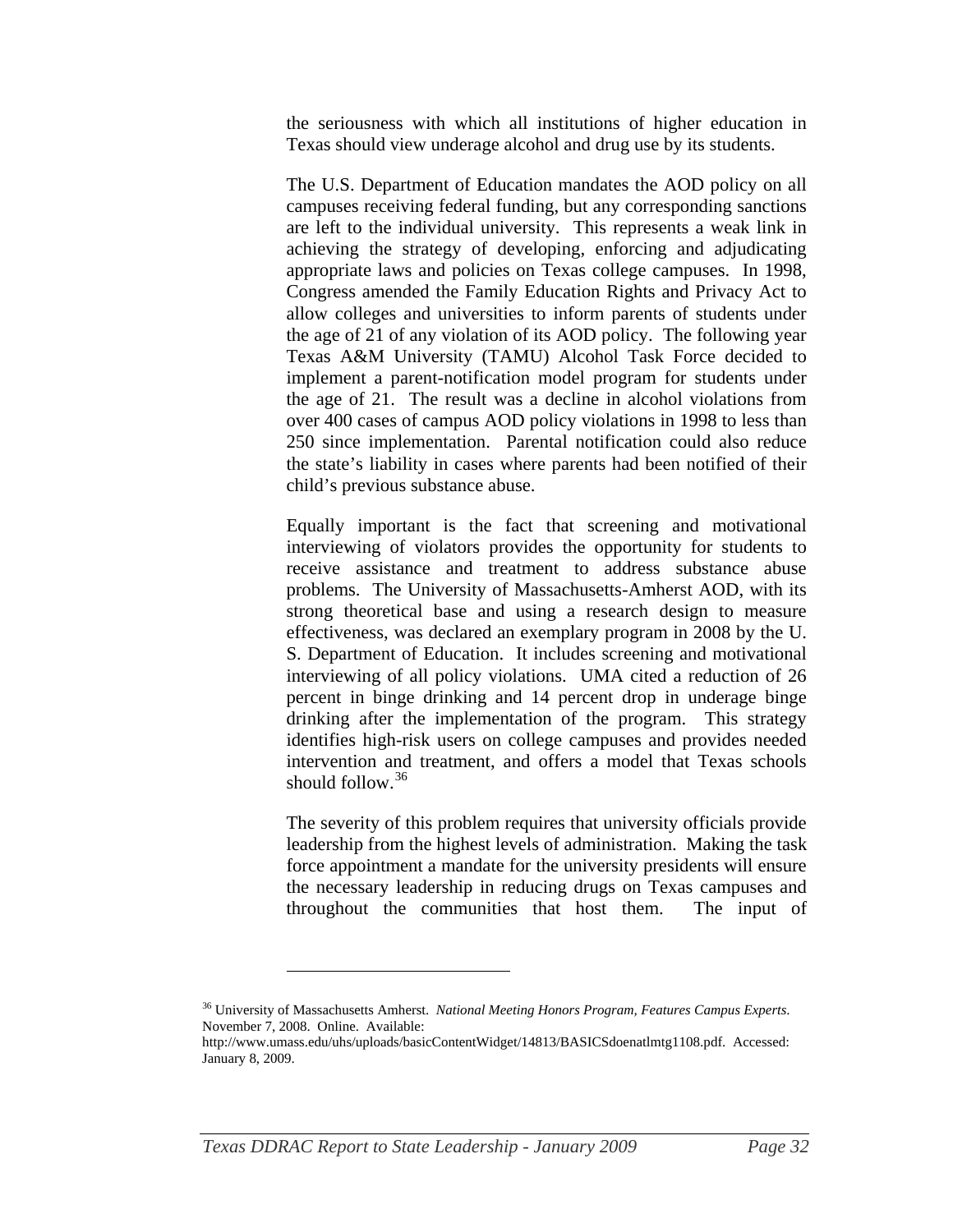<span id="page-32-0"></span>stakeholders will result in greater effectiveness of AOD policies, and mandating reports to the Texas Higher Education Coordinating Board will make valuable information available to ensure ongoing progress in efforts to reduce the harms of underage drinking and other substance abuse by college and university students.

#### **Recommendation 5**

 $\overline{a}$ 

#### **Support the recruitment and retention of quality service professionals in the field of substance abuse prevention and treatment by increasing funds to support wage adjustments.**

Texas has an urgent need for qualified and well-supported behavioral health professionals. These workers serve on the frontlines of the battle to reduce drug demand. Yet their pay scales in Texas have fallen well below national averages and forced many to leave the profession. As one poster on a blog for drug abuse counselors wrote, "In Texas, it's 2 years (an associates degree) and 2 years or 4,000 hours internship. All that to make minimum wage! …I can't live on 7.50 an hour and pay back my student loans."[37](#page-32-0) While data suggests that the average wage paid to Texas licensed chemical dependency counselors (LCDC) in 2007 was higher than minimum wage, a survey by DSHS supports the blogger's complaint and reveals that low wages were a top reason why treatment staff left their positions in 2007 and why open positions are difficult to  $fill.^{38}$  $fill.^{38}$  $fill.^{38}$ 

The workforce problem for substance abuse programs is widespread and affects the entire state. As of 2007, 72 percent of Texas counties were designated Health Professionals Shortage Areas (HPSA) for mental health workers.<sup>[39](#page-32-0)</sup> (HPSAs refer to geographic areas, population groups, and facilities recognized by the United States Department of Health and Human Services as having an acute shortage of health care personnel.) While this shortage is widespread, it is particularly acute in rural areas and in the border region. Urban Texas regions have 65.5 licensed profession

<sup>37</sup> Online. Available: http://www.indeed.com/forum/job/substance-abuse-counselor/Show-memoney/t2399. Accessed: January 9, 2009.

<sup>38</sup> Gulf Coast Addiction Technology Transfer Center, *Status of the Workforce: Addiction Treatment in Texas* (June 2007), p. 8.

<sup>39</sup> Texas Department of State Health Services, Center for Health Statistics. (2007). *Mental Health HPSA Designations.* Online. Available: http://www.dshs.state.tx.us/CHS/hprc/hpsa.shtm. Available: Accessed: February 23, 2007.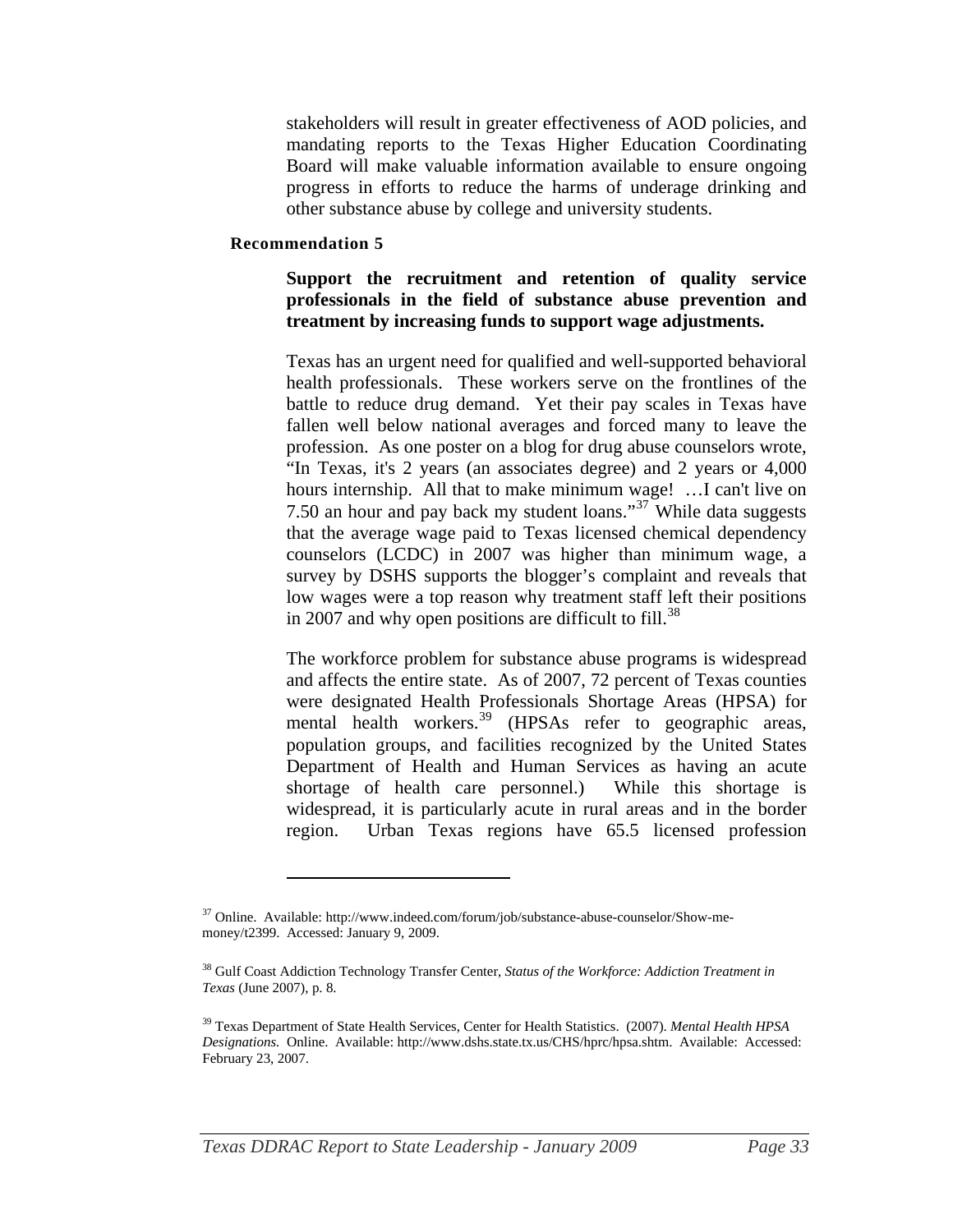counselors (LPC) per 100,000 people, while rural regions have only 40.7 per 100,000. Urban regions within the border area have 29.4 LPCs and rural border areas have a mere 24.3 LPCs per 100,000.<sup>[40](#page-33-0)</sup>

<span id="page-33-0"></span>

Figure 2. Border Region: Licensed Professional Counselors Supply Ratio (2007). Source: Hogg Foundation for Mental Health. Health Care in Texas: Critical Workforce Shortages in Mental Health. May 23, 2008. Online. Available: http://www.hogg.utexas.edu. Accessed: January 9, 2009.

The current situation is very likely to get worse unless action is taken. In 2007, the annual staff turnover for Texas substance abuse programs was 42 percent. When population growth and current staff demographics are taken into account, the shortage can be expected to become even more significant. In 2006 there were 3,000 substance abuse professionals employed in our state. By 2016, population projections suggest that Texas will need 4,050 counselors. The projected supply gap becomes even wider when the aging of the mental health workforce is taken into consideration. The average age of mental health professionals in Texas is shown below.

| Average Age of Mental Health Professionals in Texas (2005) |             |  |  |
|------------------------------------------------------------|-------------|--|--|
| Psychiatrists                                              | 529         |  |  |
| Psychologists                                              | Unavailable |  |  |
| Social Workers                                             | 46.3        |  |  |
| Licensed Professional Counselors                           | 53.4        |  |  |
| Marriage and Family Therapists                             | 56 1        |  |  |
| Psychiatric Nurses                                         | 518         |  |  |

Figure 3. Average age of mental health professionals in Texas. Hogg Foundation for Mental Health. Health Care in Texas: Critical Workforce Shortages in Mental Health. May 23, 2008. Online. Available: http://www.hogg.utexas.edu. Accessed: January 9, 2009.

Unless Texas is able to attract professionals from other states, or to entice more people to enter the field, this shortage may become a

<sup>40</sup> Hogg Foundation for Mental Health. *Health Care in Texas: Critical Workforce Shortages in Mental Health*. May 23, 2008. Online. Available:

http://www.hogg.utexas.edu/PDF/Workforce%20Interim%20Senate%20052308.pdf. Accessed: January 9, 2009.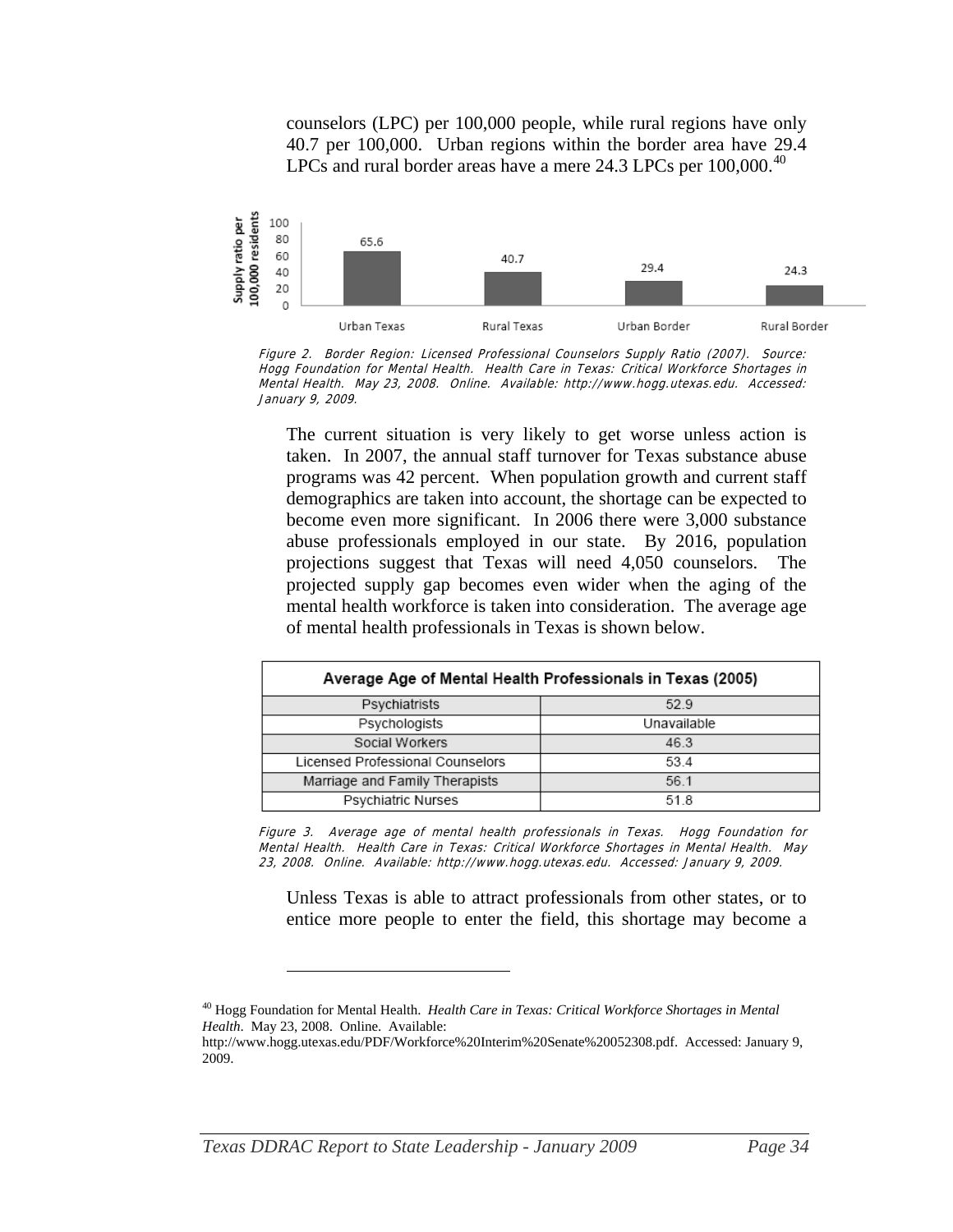<span id="page-34-0"></span>crisis. Attracting professionals from other states is difficult, because the salaries offered in Texas are below national averages. Recruiting within the state is also problematic. Agency directors list four primary recruiting challenges:

- Insufficient number of applicants who meet minimum qualifications,
- Small applicant pool due to geographic area surrounding work setting,
- Lack of interest in position because of salary, and
- Insufficient funding for open positions.

The shortage of LCDCs also undermines legislators' attempts to expand treatment and incarceration alternatives for Texas prisoners and parolees. Quality service providers in the field of substance abuse prevention and treatment specializing in criminal justice populations are also decreasing and difficult to recruit. Any increases to support the recruitment and retention of substance abuse service providers should also be extended to substance abuse contracts with the Texas Department of Criminal Justice and Community Supervision and Corrections Departments. Additionally, existing substance abuse contracts within the criminal justice realm are typically not competitive with other state agency substance abuse contracts. Therefore, discrepancies between these two should be reconciled prior to additional increases for one or both.

# Additional Proposed Recommendations

The following recommendations were also brought forward for consideration and discussed by the DDRAC. While these where not chosen as the primary legislative recommendations, the Committee requested they be included in this report.

# **Sobriety Checkpoints**

# *Authorize the use of sobriety checkpoints as an optional tool for law enforcement.*

Texas leads the nation in the number of alcohol-related traffic fatalities each year and sobriety checkpoints are one way to reduce that number. A sobriety checkpoint is a law enforcement tool involving the stopping of a specific sequence of vehicles at a predetermined, strategic, fixed location to detect drivers who are impaired by alcohol and/or other drugs. The Centers for Disease Control studied sobriety checkpoints and found they have reduced alcohol-related crashes and fatalities by 20 percent and may significantly reduce future cost associated with alcohol-related traffic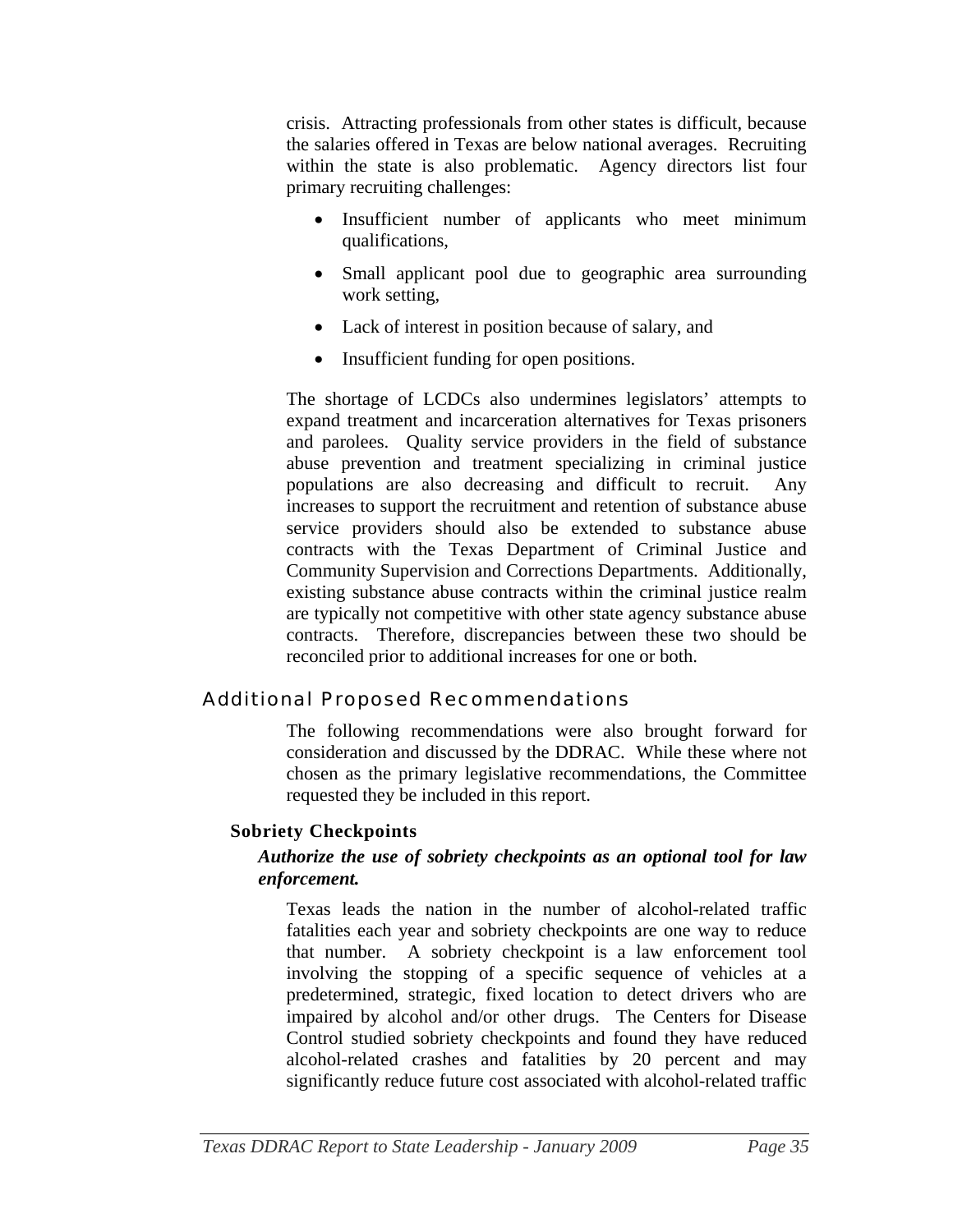<span id="page-35-0"></span>fatalities. Thirty-eight states, the District of Columbia, the Northern Mariana Islands, and the Virgin Islands conduct sobriety checkpoints. Texas is one of eleven states where sobriety checkpoints are not conducted at all because they are considered illegal by either law or state constitution, or the state has no explicit authority to conduct them. In 1994, the Texas Court of Criminal Appeals ruled that sobriety checkpoints could not be used in Texas without approved statewide procedures.

#### **Comprehensive Underage Drinking Prevention**

#### *Establish a comprehensive underage drinking prevention program in Texas, which includes funding through a tax on alcohol/beer sales and mandatory training for all alcohol sellers/servers.*

Alcohol is the most widely abused substance among adolescents and increases risks of physical and sexual assault, academic failure, alcoholism, alcohol poisoning, drunk driving, and dangerous sexual behavior. In Texas, less than one percent of the state's budget (all funds) is spent on prevention, treatment, and enforcement of drug and alcohol use/abuse, while 37 percent of the state's budget (all funds) is spent on addressing the problems associated with alcohol and drug abuse. Increased funding could allow implementation of a public awareness campaign and other prevention activities. Furthermore, according to a study by the National Bureau of Economic Research, increasing the price of alcohol through taxation curbs teen drinking more effectively than increasing the legal drinking age. $41$ 

A study released this month from the University of Florida, which includes a review of than 110 studies on the subject, concluded that there is "statistically overwhelming evidence" that raising taxes also reduces the level of drinking. The study's lead author, Dr. Alexander C. Wagenaar, addressed critics of alcohol taxes who say they are unfair to people who drink reasonably. Nondrinkers and light drinkers in effect subsidize heavier drinkers because costs related to alcohol use are reflected in various things, like car insurance and health care. $42$ 

<sup>41</sup> Grossman, Michael, et al. "Effects of Alcohol Price Policy on Youth." *National Bureau of Economic Research, Working Paper Number 4385*. June 1993.

<sup>42</sup> Wagennar, Alexander C. Matthew J. Salois, Kelli A. Komro. "Effects of Beverage Alcohol Price and Tax Levels on Drinking: A Meta-analysis of 1003 Estimates from 112 Studies." *Addiction*, v.104:2. pp. 179-190. 2009.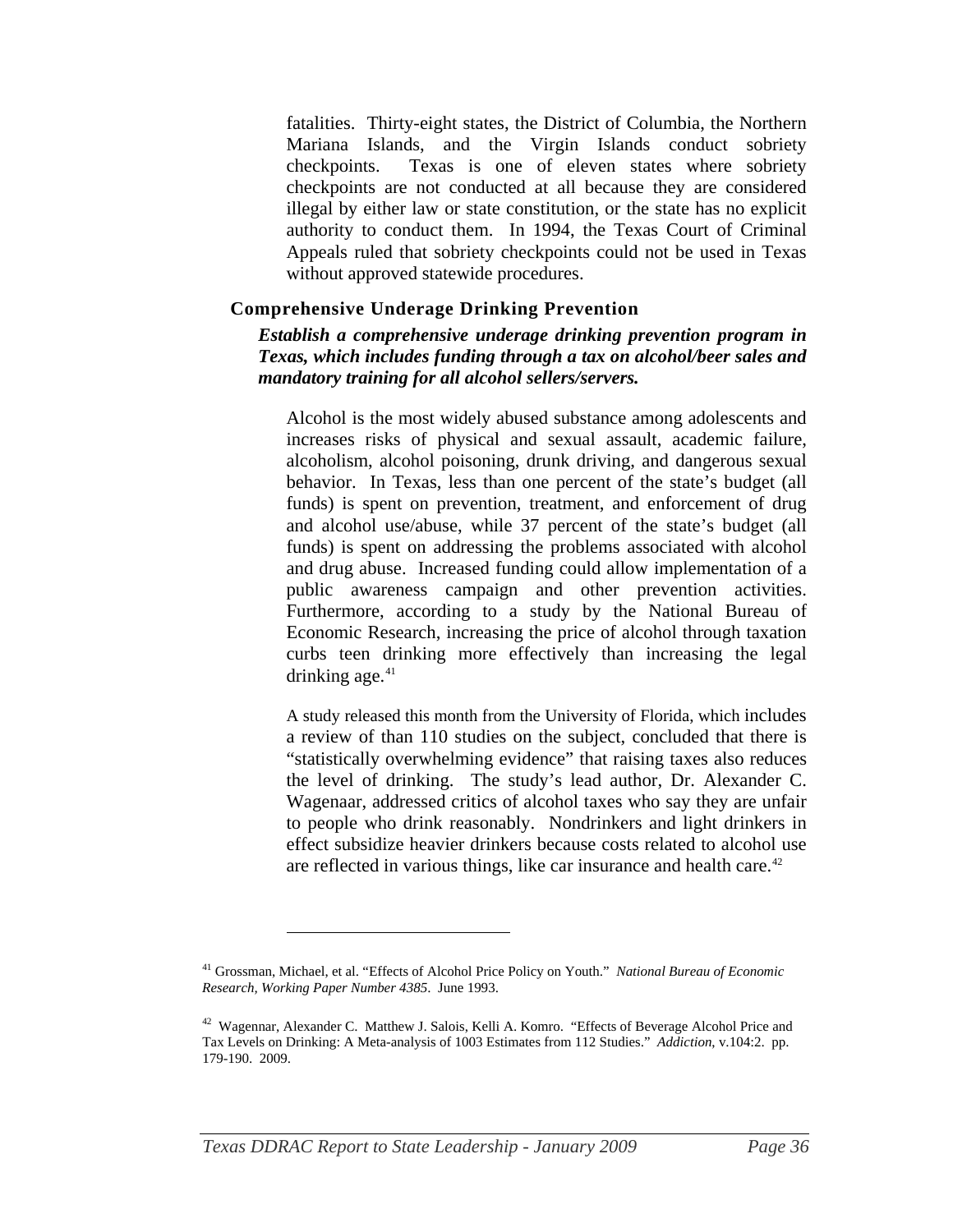Finally, while the Texas Alcoholic Beverage Commission certifies courses for alcohol seller-servers, these courses are not a requirement for selling or serving alcohol in the state. Ensuring that all sellerservers have this training is another important tool in preventing underage drinking. In 2006, the U.S. Congress passed and the President signed H.R. 864, the Sober Truth on Preventing Underage Drinking Act (STOP Act). The act requires the Department of Health and Human Services to develop standards requiring states to report on efforts to reduce underage drinking. The act specifically requires states to report its requirements for training on the proper selling and serving of alcohol.

# **Border Region Prevention and Treatment**

#### *Allocate additional resources to increase and enhance substance abuse treatment and prevention services to secure a safe, healthy, and productive Texas/Mexico border.*

The spillover of the Mexican drug wars into Texas and its impact on that region is significant. In many areas, adolescents carry the majority of drugs being trafficked across the border. Adolescent drug use is more prevalent in the border regions as well. In 2008, students from the border schools reported higher lifetime and pastmonth use of tobacco, inhalants, cocaine, crack, and Rohypnol, and higher current use of alcohol than students living elsewhere in the state (*see Figure 4, below*). The difference in powder cocaine use between border and non-border students was even more pronounced in the upper grades. Also, border students were three times more likely to report Rohypnol use than non-border students were. Furthermore, as mentioned in the recommendation to support recruitment and retention of mental health care workers, the shortage of mental health and substance abuse workers is greatest in border regions. Significant harms combined with workforce shortages suggest the benefit of targeting border areas.

*Figure 4. Source: DSHS Texas School Survey of Substance Use*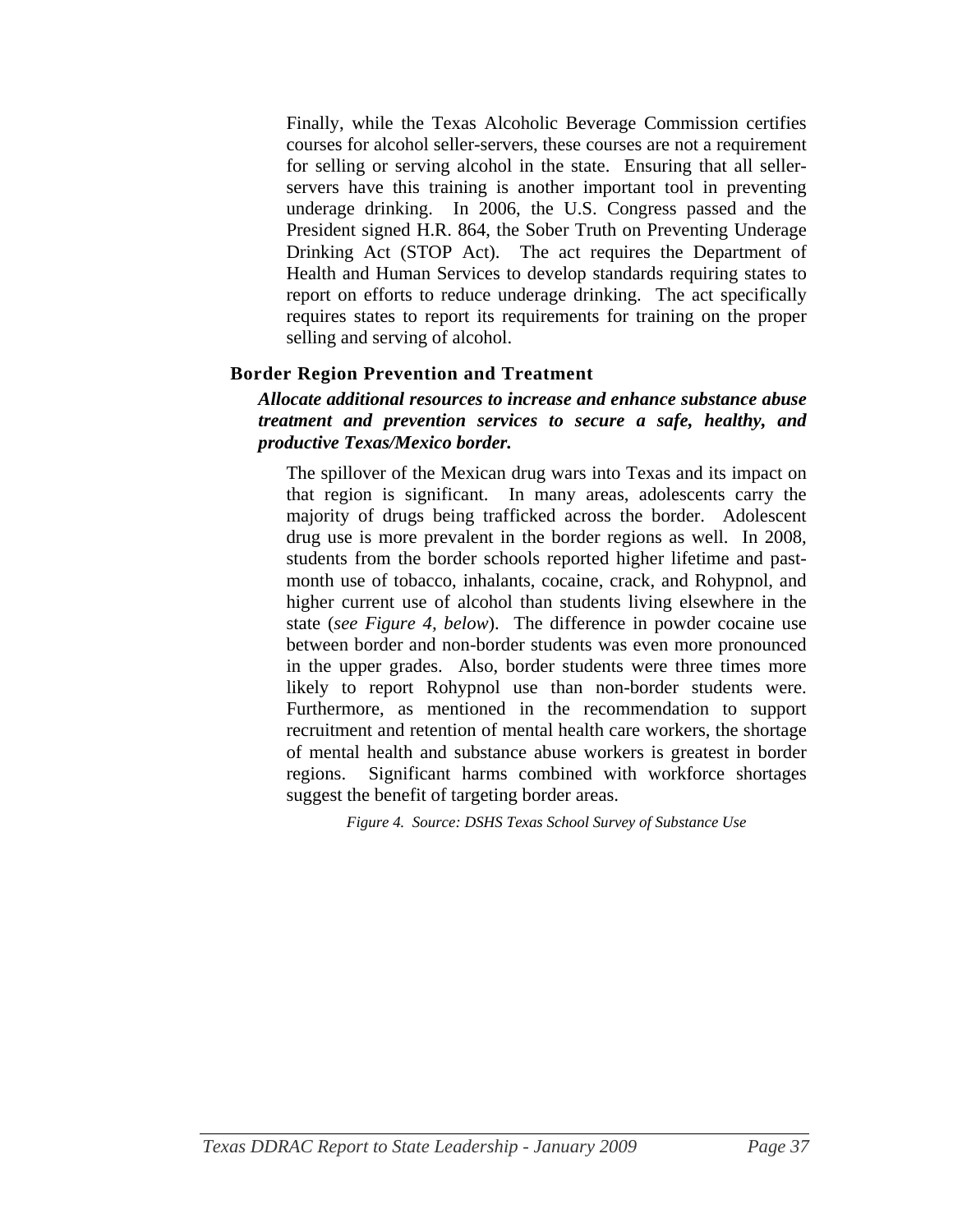

# **Professional Certification Requirements**

*Mandate all licensed mental health providers and certified educators and those seeking licensure or certification received pre-service training in substance abuse recognition and referral.*

Because mental health providers and certified educators work with a significant population of individuals who abuse substances, it would be valuable for these professionals to have training in the recognition of substance abuse symptoms and in appropriate referrals. Currently, neither group is required to have such training. Additionally, Texas teachers are required to report drug use or physical abuse of children to the proper authorities but their ability to fulfill that mandate is hampered, as a majority of teachers has not had training in recognizing the signs of drug use.

# **Reduce the Transmission of Diseases occurring through Drug Use**  *Support efforts to reduce the transmission of diseases that occur through drug use with increased prevention and intervention efforts.*

Reducing the transmission of diseases relating to drug use is an important aspect of public health policy. Several evidence-based prevention and intervention activities have been shown to reduce the transmission of diseases that occur through drug use (for example, Hepatitis C and HIV). Needle exchange programs are legal in fortynine states, but not in Texas. These programs have demonstrated effectiveness in preventing disease transmission. Several initiatives are underway to modify Texas law to allow for needle exchange programs.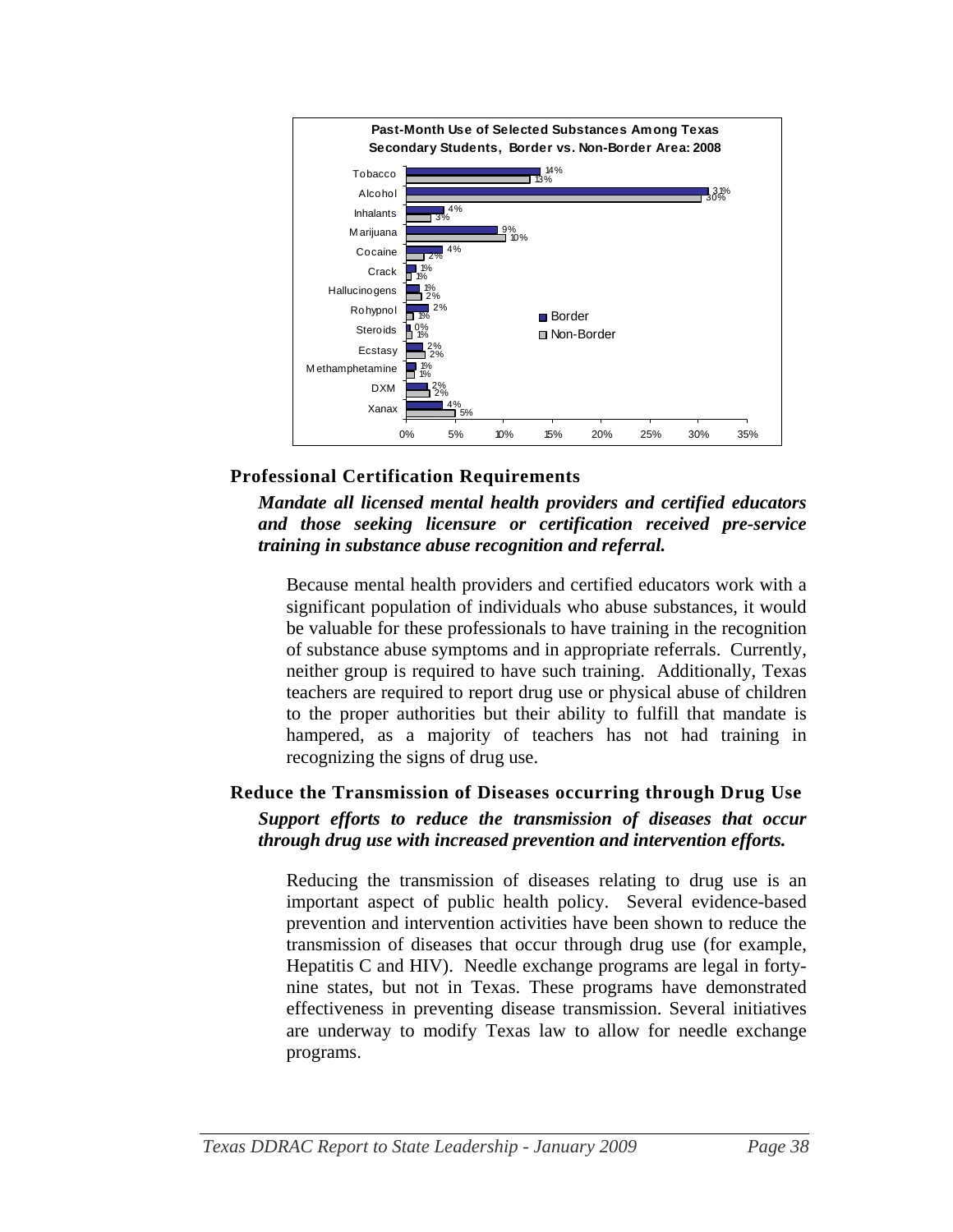# <span id="page-38-0"></span>Appendix 1

*Please note: The text of this statute has not been amended since the formation of the Department of State Health Services in 2004, and therefore includes references to the legacy state agencies*.

#### **Statute**

#### § 461.017. ADVISORY COMMITTEE ON REDUCING DRUG DEMAND.

- a. The Drug Demand Reduction Advisory Committee is composed of the following members:
	- 1. five representatives of the public from different geographic regions of the state who have knowledge and expertise in issues relating to reducing drug demand and who are appointed by the executive director of the Texas Department of State Health Services: and
	- 2. one representative of each of the following agencies or offices who is appointed by the executive director or commissioner of the agency or office and who is directly involved in the agency's or office's policies, programs, or funding activities relating to reducing drug demand:
		- A. the criminal justice division of the governor's office;
		- B. the Criminal Justice Policy Council;
		- C. the Department of Protective and Regulatory Services;
		- D. the Department of Public Safety of the State of Texas;
		- E. the Health and Human Services Commission;
		- F. the Texas Alcoholic Beverage Commission;
		- G. the Texas Commission on Alcohol and Drug Abuse;
		- H. the Texas Council on Offenders with Mental Impairments;
		- I. the Texas Department of Criminal Justice;
		- J. the Texas Department of Health;
		- K. the Texas Department of Human Services;
		- L. the Texas Department of Mental Health and Mental Retardation;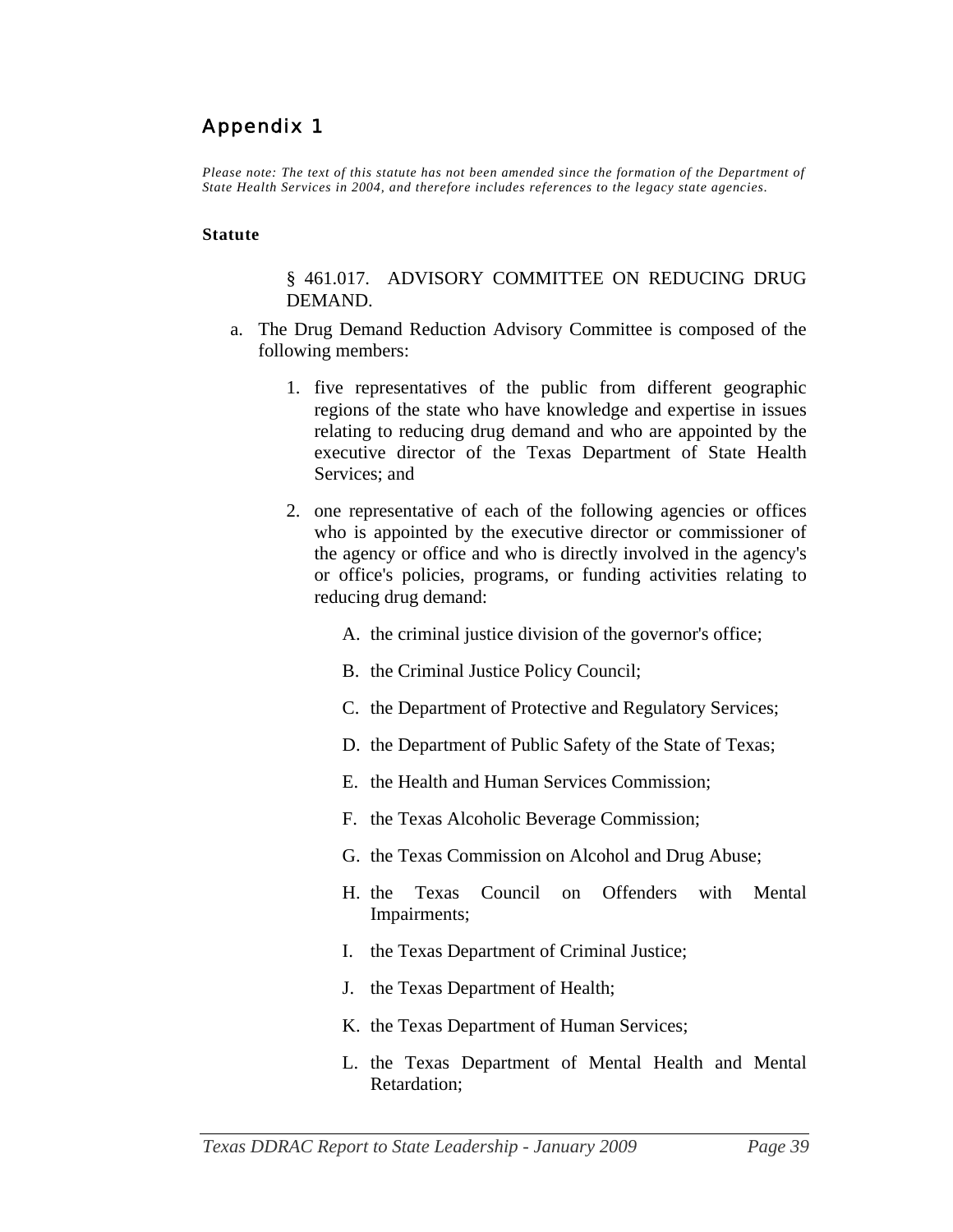- M. the Texas Education Agency;
- N. the Texas Juvenile Probation Commission;
- O. the Texas Youth Commission;
- P. the Texas Rehabilitation Commission;
- Q. the Texas Workforce Commission;
- R. the Texas Department of Transportation;
- S. the comptroller of public accounts; and
- T. the adjutant general's department.
- b. The representative of the Texas Commission on Alcohol and Drug Abuse shall serve as the presiding officer of the Drug Demand Reduction Advisory Committee. The commission may provide administrative support to the committee.
- c. The Drug Demand Reduction Advisory Committee shall meet at least once in each quarter of each calendar year on dates determined by the committee.
- d. The Drug Demand Reduction Advisory Committee shall serve as a single source of information for the governor, the legislature, and the public about issues relating to reducing drug demand, including available prevention programs and services.
- e. The Drug Demand Reduction Advisory Committee shall develop a statewide strategy to reduce drug demand. The strategy must:
	- 1. incorporate multidisciplinary approaches using current empirical research;
	- 2. include performance-based measurement and accountability standards, short-term objectives, and ten-year targets for reducing drug demand;
	- 3. coordinate, to the extent possible, the efforts of private sector entities and local, state, and federal agencies, including the Office of National Drug Control Policy and the United States Drug Enforcement Administration, to reduce drug demand; and
	- 4. provide opportunities for representatives from the public and private sectors to comment on the committee's activities and make recommendations related to the strategy.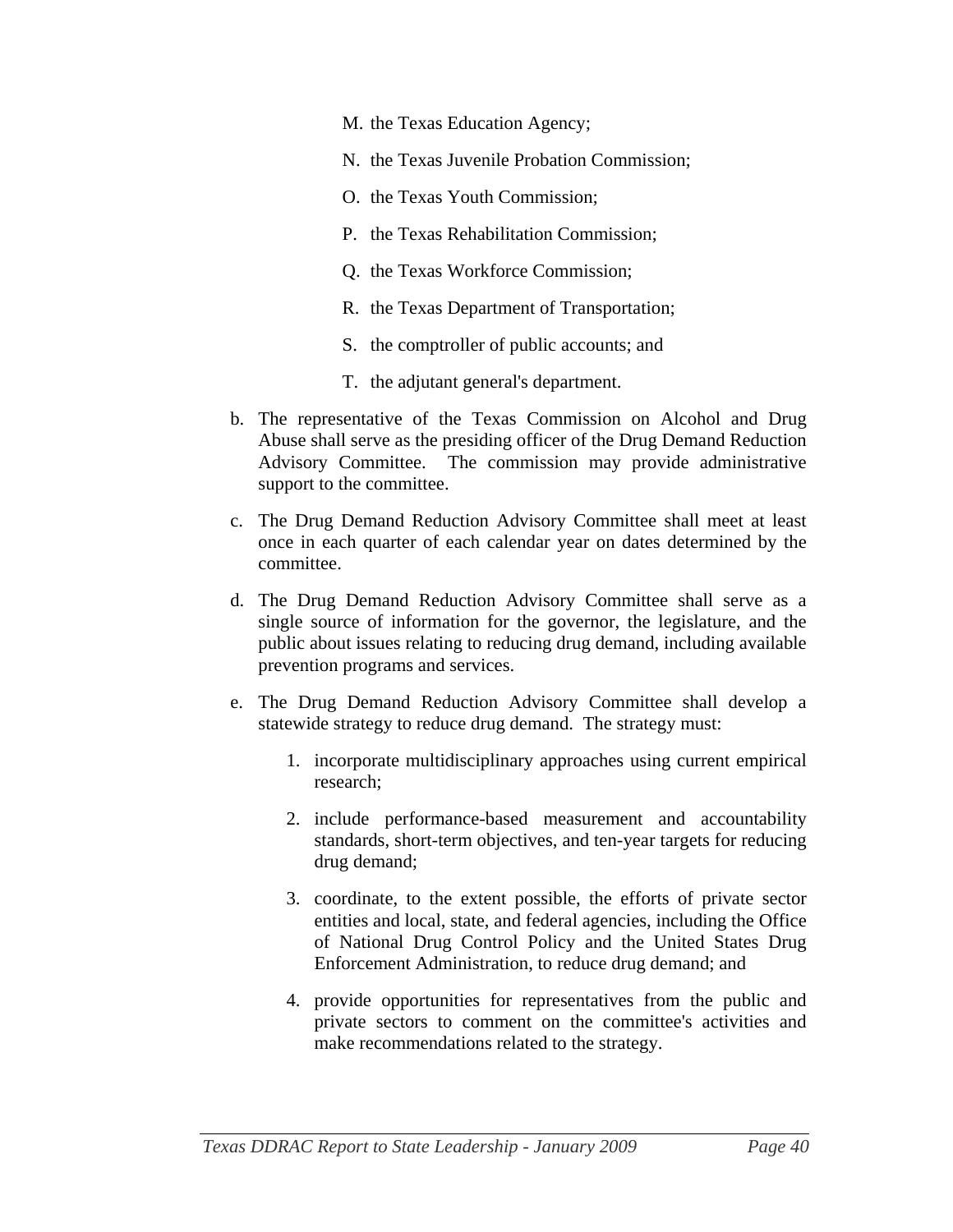- f. The Drug Demand Reduction Advisory Committee shall identify lead or contributing agencies or offices that shall implement the strategy described in Subsection (e). The committee shall coordinate the implementation of the strategy by those agencies or offices.
- g. The Drug Demand Reduction Advisory Committee may establish additional advisory committees composed of representatives from governmental entities and the private sector to assist the committee in carrying out its duties.
- h. Not later than January 15 of each odd-numbered year, the Drug Demand Reduction Advisory Committee shall present to the governor, the lieutenant governor, and the speaker of the house of representatives a report that states:
	- 1. the committee's progress in developing and coordinating the strategy described in Subsection (e);
	- 2. the status and funding of state programs relating to reducing drug demand; and
	- 3. recommendations for legislation to address issues involved in reducing drug demand.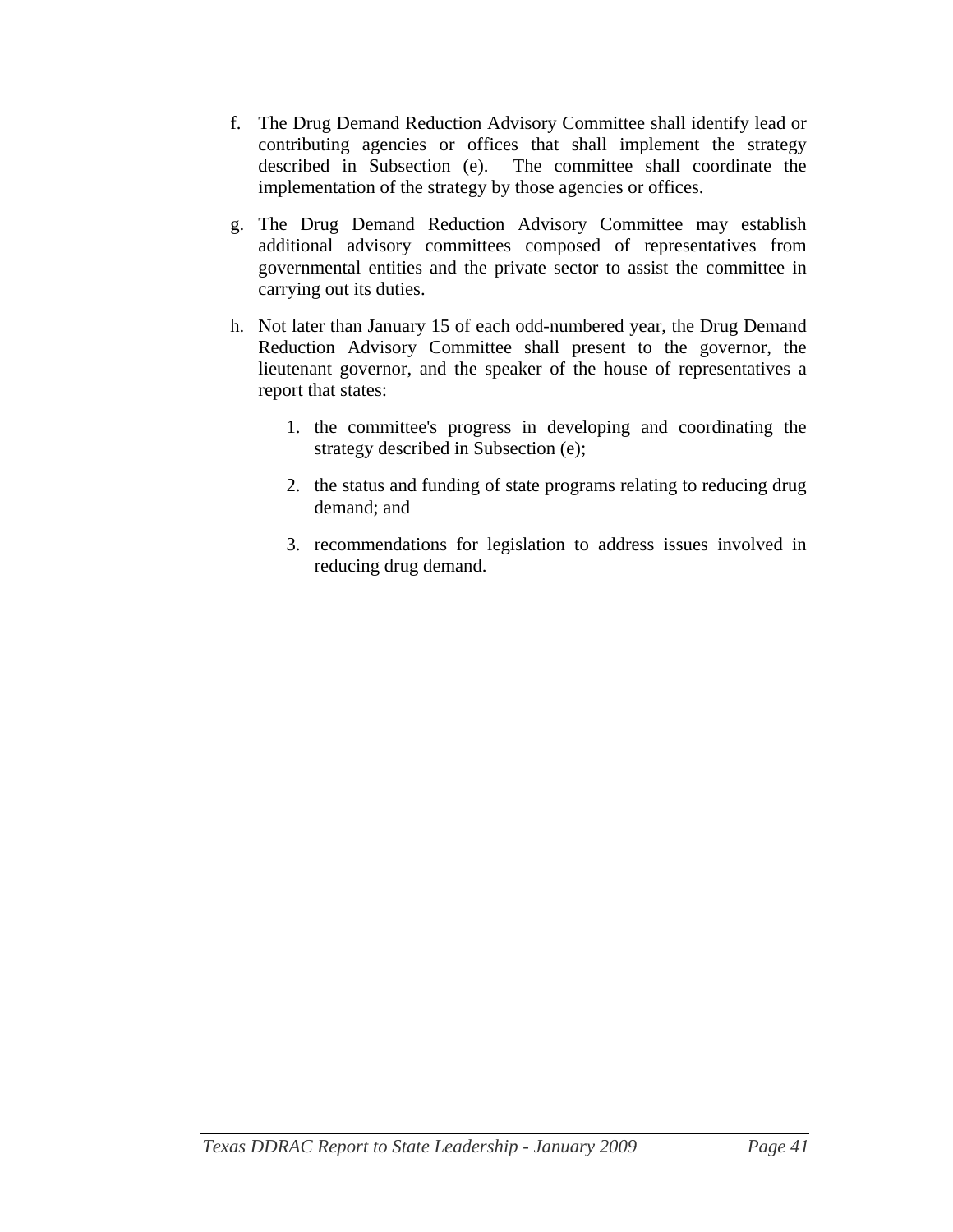# <span id="page-41-0"></span>Appendix 2 – Program and Fiscal Updates

The following appendix provides summaries of DDRAC member agency programs that provide services in prevention, treatment, and enforcement as well as information on funds dedicated to these programs. The programs and expenditures are divided into three categories: prevention, treatment, and enforcement. Each program provides valuable services to community members, but it is the continuum of services provided across different agencies that strengthens our capacity to reduce drug demand in Texas.

#### **Prevention Program Summaries**

#### **Adult Drinker Public Information and Education (PI&E) Campaign**

TxDOT uses funds to implement an Adult Drinker PI&E campaign. This grant funds the design and production of printed media, onpremises materials, and billboard vinyls promoting the "Drink. Drive. Go to Jail" holiday campaign. The campaign is aimed to reduce driving while intoxicated during the holiday season between Thanksgiving and the New Year. The Impaired Driving Mobilization Campaign included TV and radio PSAs, billboards, pump toppers, press conferences conducted statewide, and public information and education in support of the campaign. Texas coordinated with and participated in the National Impaired Driving Mobilization.

#### **Alcohol Seller Training**

In addition to providing educational opportunities for retailers through programs taught by its own employees, the TABC also oversees the delivery of training for the employees of retailers through a network of private providers as part of its Seller/Server Certification Program. These programs deal specifically with the recognition and avoidance of illegal sales involving minors and intoxicated persons and, when successfully completed, result in a state certification being issued to the course participant. Current law provides special benefits to retailers who require their employees to attend certification courses. The agency's seller training section markets the program to retailers, oversees the private training schools, and ensures consistency and quality through standardized testing and periodic inspection. Approximately 200,000 retail employees obtain seller/server certification each year.

**College "Who's Driving Tonight?" Integrated Marketing Campaign**  This TxDOT campaign provides a paid media campaign in markets that include our state's major colleges and universities. The campaign focuses on 18-24 year olds. The project continues a public education campaign with messaging that targets college students to promote the importance of finding a safe ride home if they have been drinking. New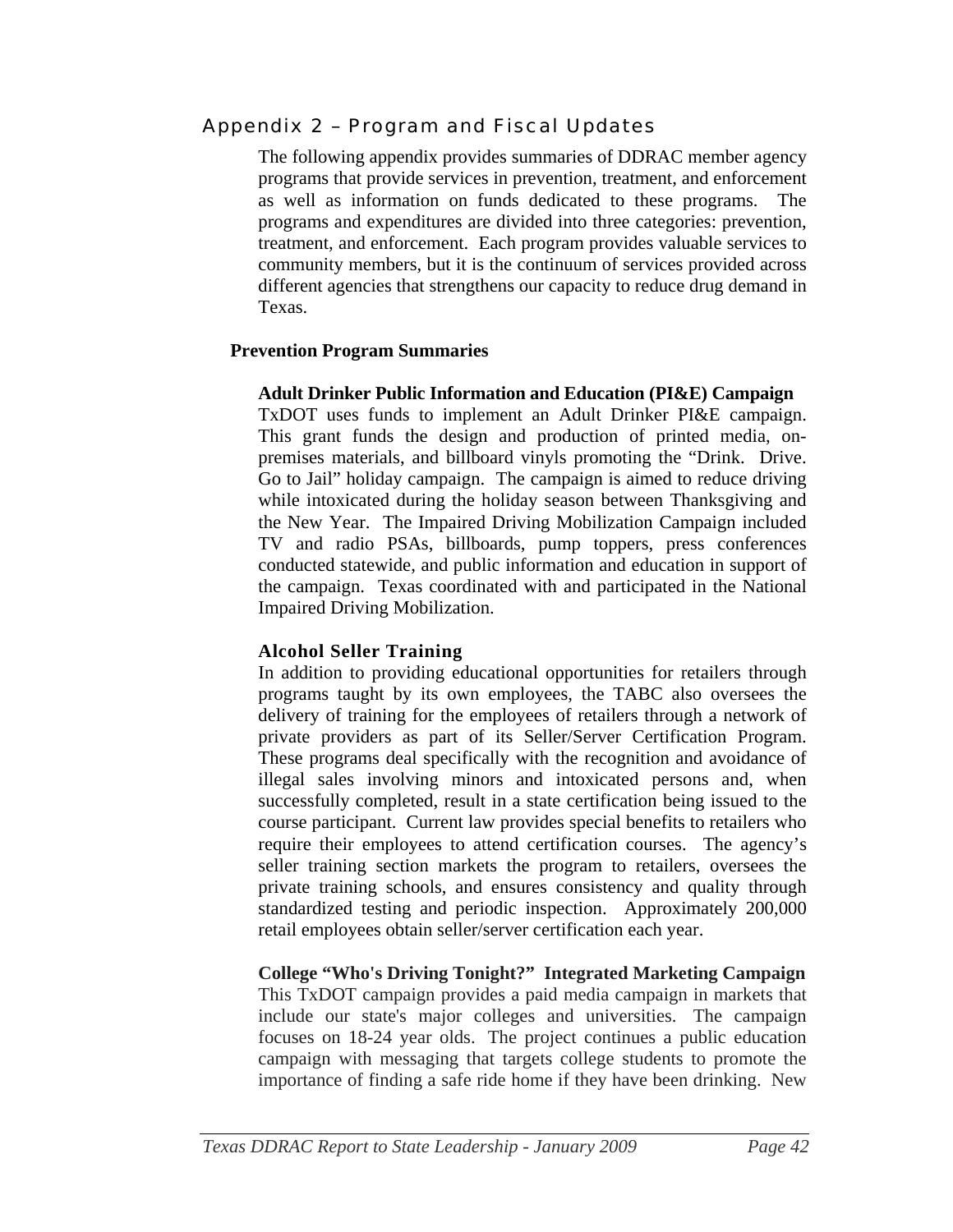creative materials will build on the "Who's Driving Tonight?" theme launched in 2007.

# **Community Coalitions**

Coalitions mobilize organizations and individuals from all parts of the community to reduce substance abuse and its harmful effects. They develop strategies to address local problems and to provide a way for all citizens to become involved in prevention. One hundred and five community coalitions are specifically funded to prevent substance abuse. Countless others address risk and protective factors related to substance abuse.

# **Comprehensive School Strategies**

All schools that receive Safe and Drug-free Schools and Communities funding are required to implement comprehensive drug prevention programs in Grades K-12. These programs may include student instruction, awareness, and education for parents, school staff training, support groups for children in at-risk situations, and other ageappropriate services. Budget constraints, however, have reduced the amount of prevention education available in schools. Tobacco prevention education is provided by DSHS for individual youth in grades 4 to 12 through an annual interagency contract with the Texas Education Agency. The tobacco prevention education program is implemented through the twenty regional Education Service Centers that are providing training and curriculum materials for local school districts.

# **Delinquency Prevention Programs**

These programs focus on delinquency, child abuse and school dropout rates. Although substance abuse is not the primary focus, these programs address many of the same risk and protective factors. Examples include:

- The Office of the Governor, Criminal Justice Division (CJD) funds local and statewide delinquency prevention programs with state and federal grant funds. Schools, non-profit agencies, faithbased organizations, and local units of government provide services.
- Programs funded by the Texas Department of Family and Protective Services' Division of Prevention and Early Intervention, such as their community youth development services in zip code areas with a high incidence of juvenile crime.
- The Texas Education Agency's Communities in Schools Program focuses primarily on dropout prevention and offers services, which integrate nicely with the goals and strategies of substance abuse prevention programs.
- The Texas Juvenile Probation Commission provides prevention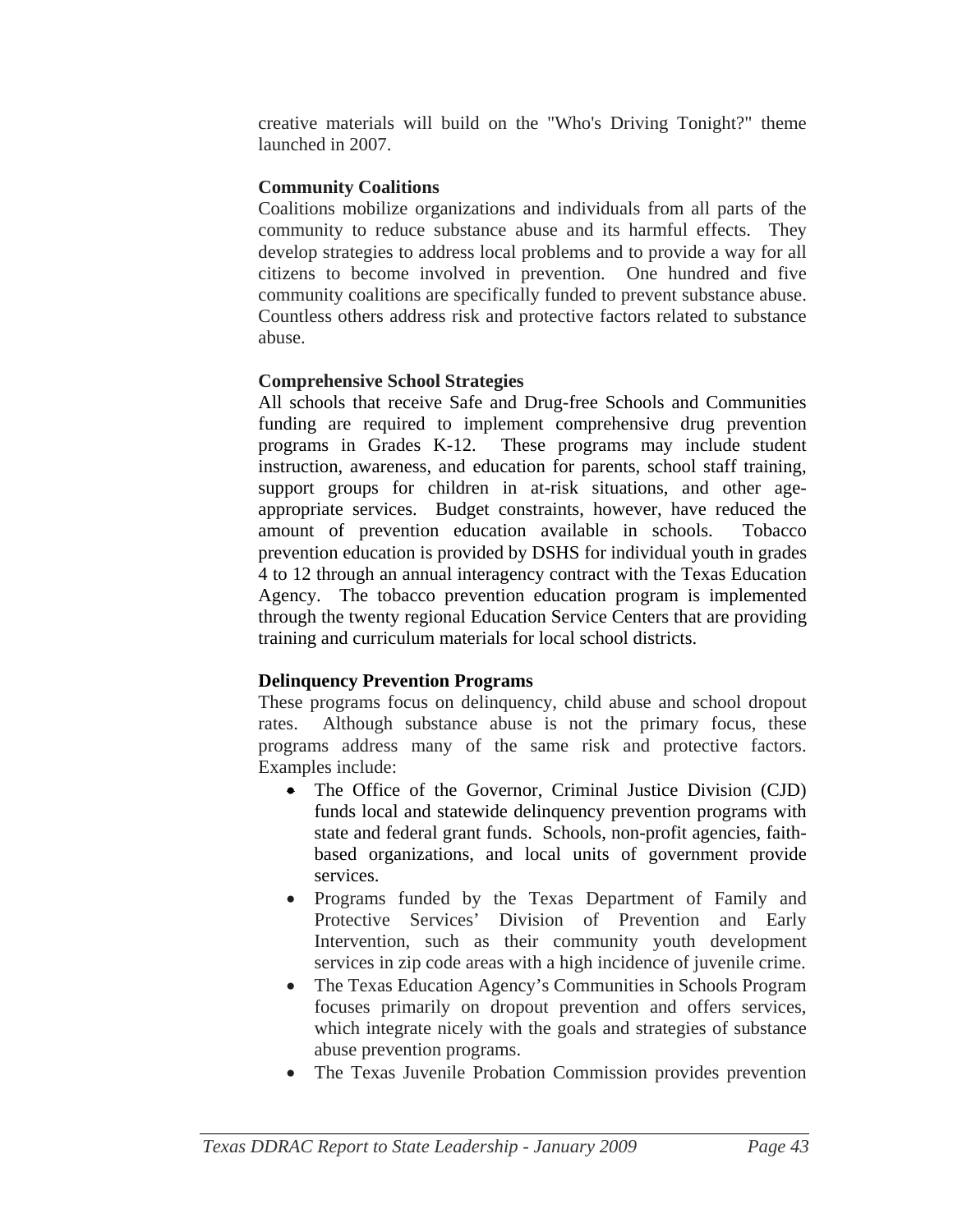and intervention services, including drug education, life skills training, and intensive counseling to juvenile probationers and their families.

# **Drug Abuse Resistance Education (DARE)**

DARE programs, use specially trained local police offices to deliver a series of education and skill-building sessions in public and private schools.

# **Education Service Centers**

The Department of State Health Services (DSHS), as part of its school health program, partially funds a position located at each of the twenty regional Education Service Centers (ESC) to provide training and technical assistance on an array of health issues to include mental health and substance abuse. The regional ESCs provide an opportunity for DSHS to achieve the state's strategies developed at the Second National Policy Academy on Co-occurring Substance Abuse and Mental Disorders by providing a venue to offer education and training to school personnel.

# **El Protector**

Several local communities are funded to implement the El Protector program through their local police department. The officers selected to be the "El Protector" work with Hispanic youth to educate them on traffic safety issues, establish role models for young people, and establish improved communications through presentations, special events, media events, and dissemination of education materials. The projects concentrate on eliminating the use of alcohol by Hispanic youth and underage drinking and driving.

# **The Facts about Underage Drinking Campaign**

The TABC believed that the strong community spirit expressed during initial discussions with community leaders in Hidalgo and Cameron Counties created the perfect environment for a campaign that relies heavily on involvement at the local level. Phase two of the campaign started in February 2008. During the second phase, TABC provided education to local law enforcement agencies. The training sessions were hosted by law enforcement personnel and involved Texas Liquor Law training and Preventing and Dispersing Underage Drinking Parties training.

# **Health Alliance on Alcohol**

To support in the educational effort, the TABC has collaborated with Health Alliance on Alcohol in Washington, D.C. The partnership gives TABC enforcement agents an opportunity to receive specialized training from experts in the field of adolescent medicine about talking to teens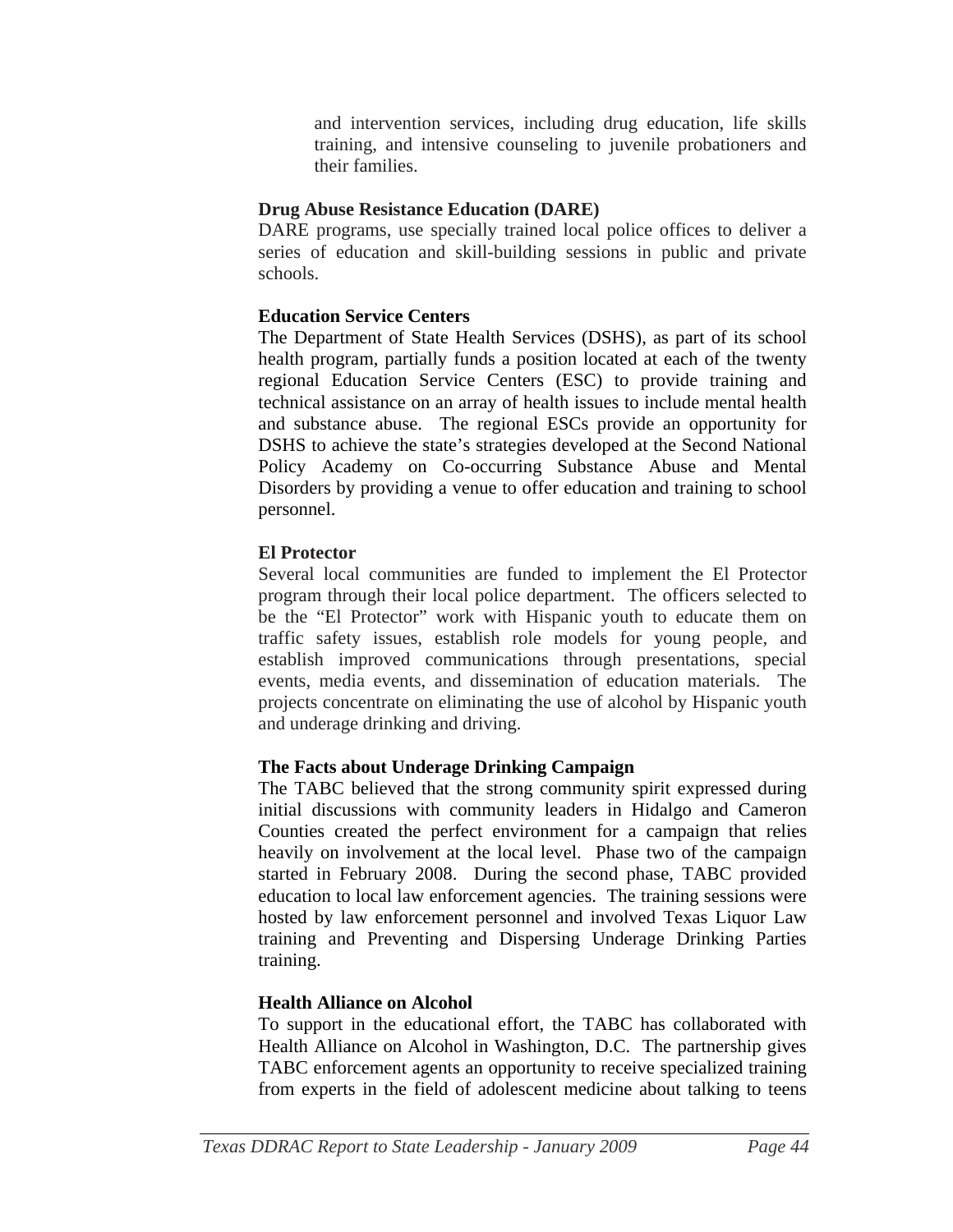during different stages of adolescent development. This partnership has also given the TABC an opportunity to provide parents with educational materials written by doctors at the Morgan Stanley Children's Hospital of New York Presbyterian and the White Plains Hospital Center. These materials include information about starting conversations about underage drinking, peer pressure, college, and teen driving and alcohol.

#### **MethWatch**

In September 2006, the Office of the Governor awarded \$180,000 to the Department of State Health Service (DSHS) to support *MethWatch*, a cooperative effort between retailers, law enforcement, the agricultural community, and other community and school leaders to prevent the production of illegal drugs from legitimate commercial products. The project, which was launched nationally by the Consumer Healthcare Products Association, was initiated in Texas in 2004 through a grant from the Office of the Governor to the East Texas Council of Governments. DSHS continued to support *MethWatch* in East Texas, and expanded the program into the northern, northeastern, and panhandle regions of Texas. The DSHS program implemented a train-the-trainer program to educate community leaders on effective meth public awareness and prevention strategies that included educational information distributed through regional Prevention Resource Centers at schools, neighborhood watch meetings, and through public service announcements.

# **Smokeless Tobacco Prevention**

DSHS launched the *Spit It Out* media and outreach smokeless tobacco prevention campaign in July 2008. The educational prevention component is conducted in rural communities and schools statewide by the 11 regional Prevention Resource Centers to prevent youth use of smokeless tobacco products.

# **Operation Weed and Seed**

Funded by the U.S Department of Justice, Operation Weed and Seed is designed to combat violent crime, drug use, and gang activity in high crime neighborhoods. The goal is to "weed out" violence and drug activity in high crime neighborhoods and then to "seed" the sites with a crime and drug prevention programs, human service resources, and neighborhood restoration activities to prevent crime from reoccurring. The strategy brings together Federal, State and local government, the community, and the private sector to form a partnership to create a safe, drug-free environment.

# **Partnership for a Drug-Free Texas**

This DSHS media campaign uses donated television, radio, and print advertising to shape attitudes about the use of alcohol, tobacco and other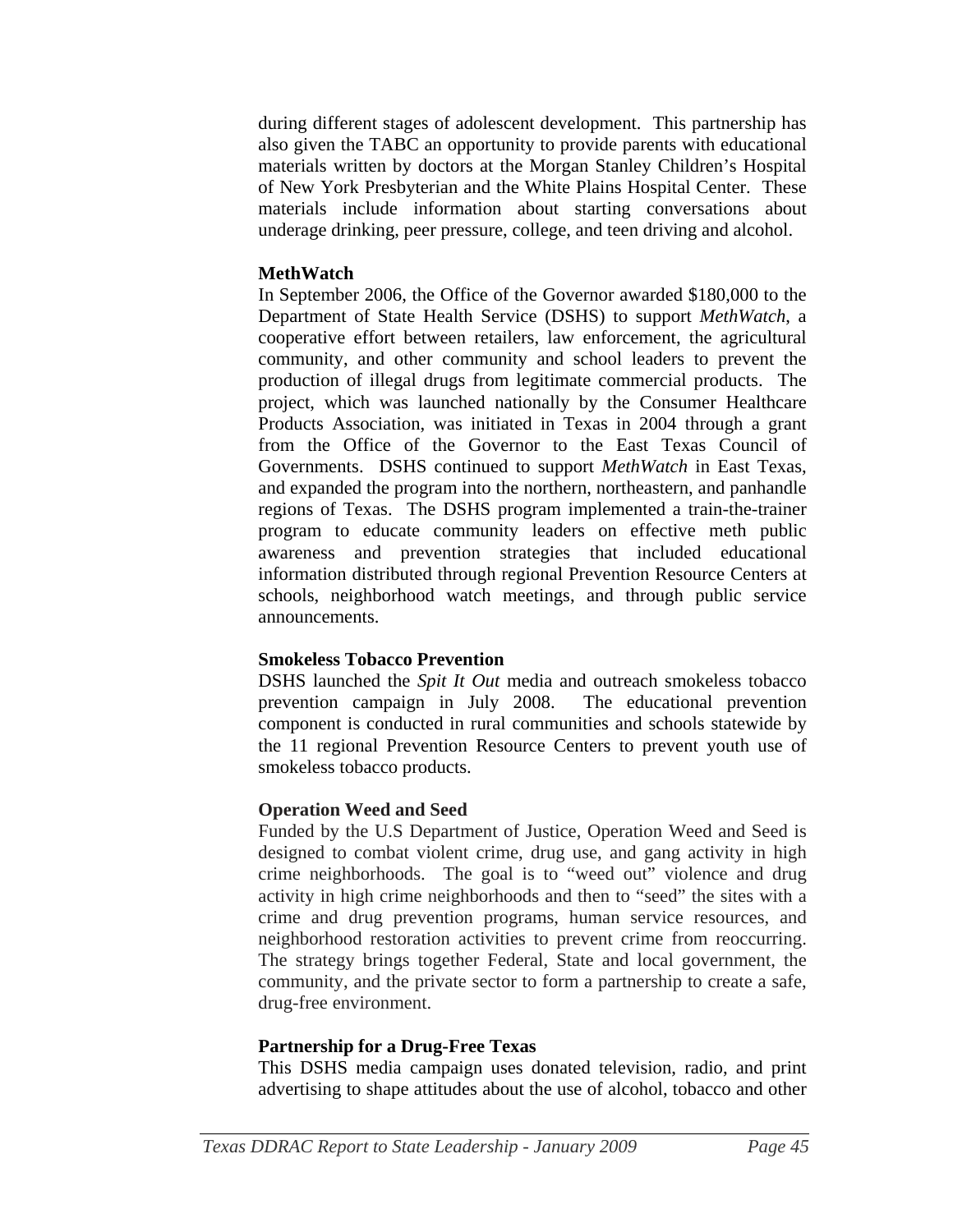drugs; to stimulate support for and development of community coalitions, and to communicate the value and role of substance abuse prevention and treatment. The Texas Partnership, an arm of the Partnership for a Drug-Free America, has generated millions of dollars in media exposure to encourage Texas youths to make wise choices about alcohol and other drugs.

#### **Tobacco Prevention and Control Health Communications**

DSHS media and outreach campaigns use television, radio, websites, and other advertising as a powerful tool for preventing smoking initiation, promoting and facilitating cessation, and shaping social norms related to tobacco use. The *WorthIt?* campaign is aimed at educating teens about the Texas Tobacco Law and its consequences. The teen-focused *WorthIt?* campaign [\(www.worthit.org\)](http://www.worthit.org/) is supplemented by the *Enforcing is Easy* campaign ([www.texastobaccolaw.org](http://www.texastobaccolaw.org/)), which is directed at parents, retailers, and law enforcement, and intended to educate adults about Texas tobacco laws. *The Spit It Out* campaign is designed to prevent smokeless tobacco use by Texas youth in rural Texas. *DUCK – Tobacco is Foul* targets 9-12 year olds. *Yes You Can!/¡SÍ Se Puede!* is a statewide campaign to encourage Texas adults to take the first steps to quit tobacco by seeking the support and information they need through family, health care providers, and the American Cancer Society's toll-free Quitline. The *Share Air* media campaign educates the public about dangers of secondhand smoke.

# **Prevention Resource Centers**

Each of the state's eleven Health and Human Services regions has a Prevention Resource Center (PRC) funded by DSHS Community Mental Health and Substance Abuse Services to connect local communities with prevention resources. The influence of the PRCs has been strengthened through the enhancement of services to assess regional needs, coordinate training services for prevention providers, provision of services to limit minors' access to tobacco and through the provision of library and clearinghouse services, links to research, technical assistance, and training resources. PRCs provide critical support to prevention systems in local communities.

# **Project Celebration Mini-Grants**

TxDOT provides grants to approximately 600 high schools annually to assist in sponsoring alcohol free events around prom and graduation time.

#### **Project ASPECT Community-Based Treatment Program**

Project ASPECT is a community-based treatment program providing training and technical assistance to departments in the implementation of Cognitive Problem-Solving Skills Training to juvenile offenders who are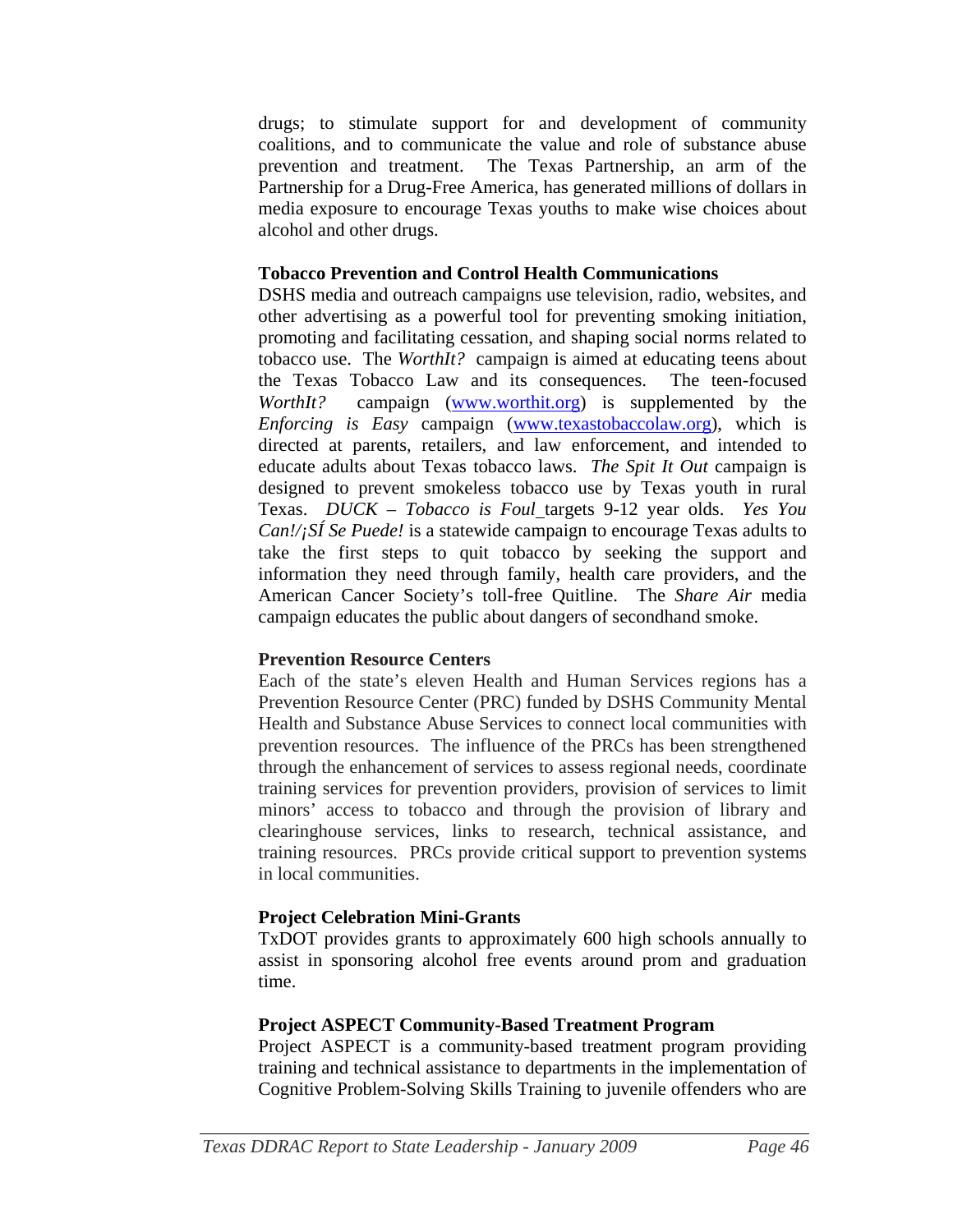at-risk of abusing drugs or are in need of substance abuse treatment. The project will offer prevention and treatment options that enhance services currently being provided by local juvenile probation departments.

# **Project SAVE**

Project SAVE (Stop Alcohol Violations Early) is a TABC public education initiative. The initiative consists of multiple educational programs, each targeting a separate segment of the population. *Shattered Dreams*, for example, targets high school students. The Manager's Awareness Program is geared for retail managers. There are also specific programs for elementary and middle school students, college students, the employees of Texas retailers, wholesale tier employees, parents/civic groups, and local law enforcement. In FY 2007, TABC enforcement agents taught or sponsored educational presentations attended by 289,188 persons as part of the agency's Project SAVE initiative.

# **Red Ribbon Campaign**

DSHS Community Mental Health and Substance Abuse Services works with demand reduction units of the Texas National Guard and the Drug Enforcement Administration and other groups to sponsor a month-long series of events each October to educate and increase awareness about drug abuse and prevention. Many local communities also participate by hosting rallies and other events.

# **Tobacco-Free Kids Day**

DSHS coordinates with the Texas Education Agency, the Comptroller of Public Accounts, and local stakeholders to promote Texas Tobacco-Free Kids Day, which is held annually in Texas in conjunction with the national Kick Butts Day event sponsored by the Campaign for Tobacco-Free Kids. This tobacco awareness day encourages students of all ages to live tobacco-free lifestyles.

#### **Regional Partnership Program/Chronic Disease Prevention**

DSHS funds ten local tobacco control coordinators throughout the state to educate the public on dangers of tobacco use. This program includes providing information on Texas tobacco laws through media campaigns and operates a clearinghouse and toll-free number for information dissemination. The Chronic Disease Prevention Unit also provides technical assistance to community organizations, schools, worksites, health professions and law enforcement agencies on tobacco use prevention.

#### **Safe and Drug-Free Schools and Communities**

The Title IV, Part A, Safe and Drug-Free Schools and Communities funds provide state and local education agencies with supplemental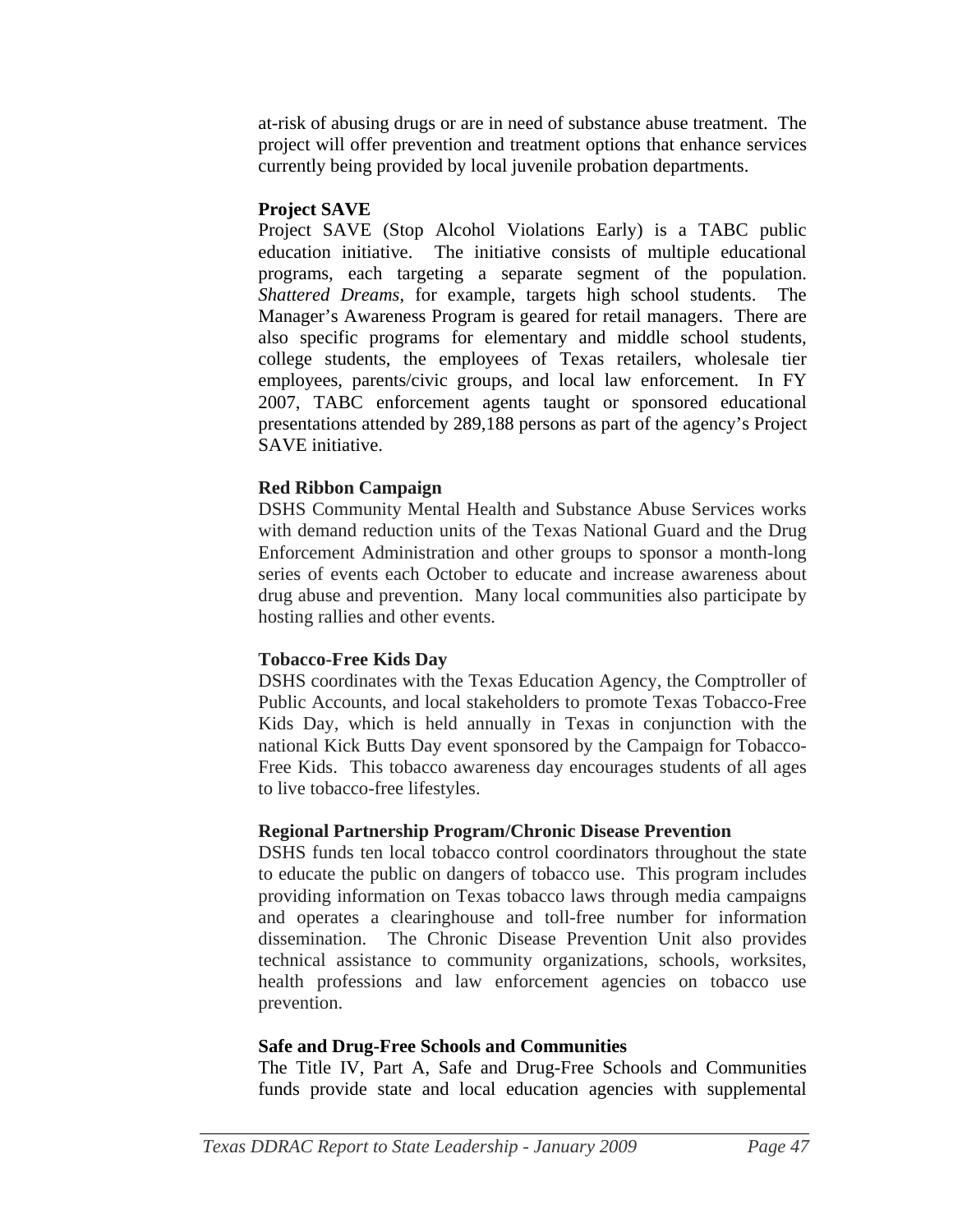funding to develop and enhance education programs targeting violence prevention and drug prevention strategies in elementary and secondary schools for all students and employees. The Texas Education Agency administers the funds to Texas schools, in compliance with the six principles of effectiveness listed in federal statute.

#### **Safe Prom/Safe Graduation**

In this program, TABC agents and local law enforcement officers visit high schools to promote the concept of alcohol-free proms and graduation parties to students and their parents. The agents provide alternative activities to drinking, explain the consequences of underage drinking, and warn students of the increased enforcement efforts planned for the party season. TABC agents and local police officers coordinate with managers of local hotels/motels where events are scheduled to prevent or respond to violations.

# **Shattered Dreams**

Shattered Dreams is a hard-hitting program that targets high school students. It involves the dramatization of an alcohol-related crash on or near a high school campus and its aftermath. Included in the dramatization is the crash scene itself, complete with gruesome injuries and deaths, police and EMS response, emergency room treatment, family notification, and the arrest, booking, and trial of the teenage driver. To help students better comprehend the absolute magnitude of DWI-related deaths and injuries, a person dressed as the "Grim Reaper" appears in a different classroom every fifteen minutes to select a new victim, who is then taken out of class, made up in white face, and dressed in a black tshirt before being returned to the classroom to represent a DWI death for the remainder of the day. The following morning, a wrap-up assembly is held featuring those who played roles during the previous day's drama, including the crash victims, the drunk driver, their parents, and participating law enforcement and medical personnel. Comment and impact statements from community members whose lives have been affected by teenage alcohol use and teenage DWI bring closure to the program and reinforce its dual message for the teenage audience: "Don't drink until you are 21" and "Never drink and drive."

#### **Southwest Center for the Application of Prevention Technologies (CAPT)**

Southwest CAPT funded resource supports the development and expansion of the prevention infrastructure in Texas. The SWCAPT provides a Texas liaison that delivers training and support for application of science-based prevention programs, practices, policies, and principles at regional, state, and local levels. The SWCAPT provides the Substance Abuse Prevention Specialist Training (SAPST) that prepares the prevention workforce for professional prevention certification.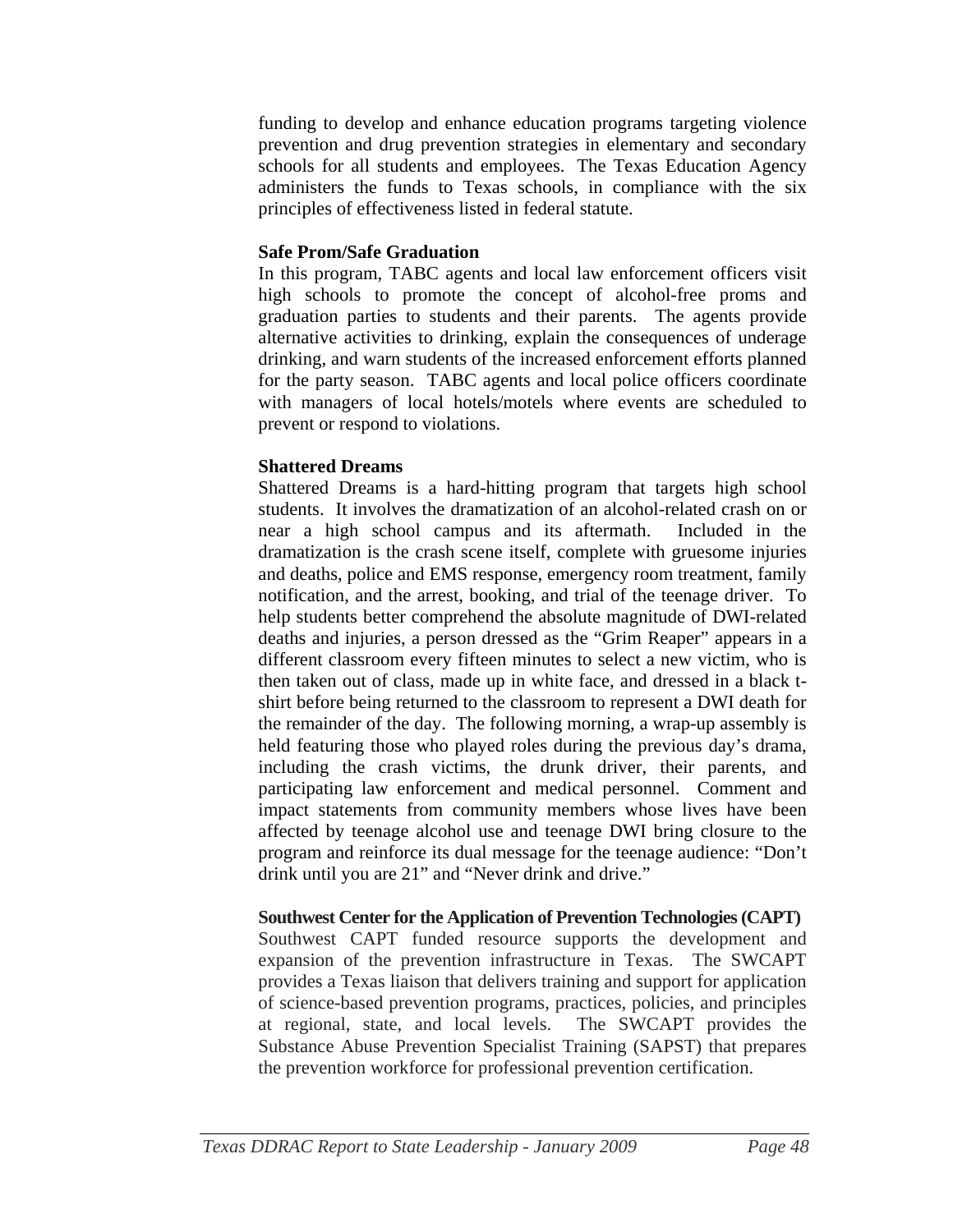#### **Special Needs Diversionary Program for Mentally Ill Offenders**

This program is designed to prevent the removal of juveniles with mental health needs from home and further involvement with the juvenile justice system. The basic programmatic structure includes a specialized juvenile probation officer teamed with a licensed mental health practitioner carrying a caseload of 12 to 15 youth who are identified as meeting the DSHS standard for mental health Priority Population diagnosis, involved with the juvenile justice system and at risk of removal from the home environment. Many of these youth have dual diagnoses involving substance abuse.

#### **State Mental Retardation (MR) Facilities**

Each of the thirteen state MR facilities is certified as an Intermediate Care Facility for Persons with Mental Retardation (ICF/MR) – a Medicaid-funded federal/state program. The ICF/MR provides comprehensive residential and habilitation services that are funded through a daily rate.

Facility staff provided a variety of substance abuse prevention services such as:

- San Angelo State School and Mexia State School provided prevention services that included education on the effects of abusing alcohol, illegal substances, and addictive legal substances (e.g., cigarettes). Services were provided through the use of group and individual counseling, visual aids, audio aids, intervention; information, etc.; and
- Corpus Christi State School and Mexia State School provided weekly and twice weekly classes on drug/substance abuse prevention services.

# **Statewide Prevention Training Initiative**

This DSHS Community Mental Health and Substance Abuse Servicesfunded initiative disseminates evidence-based programs that enhance the outcomes of prevention services. Through regional training events, prevention professionals learn to implement model curricula and approaches that research has proven to be effective.

#### **Texans Standing Tall**

This statewide coalition assists individuals and community groups in bringing about environmental policy changes to reduce underage drinking.

#### **Texas National Guard Drug Demand Reduction Program**

In addition to providing training and technical assistance to community groups, the Guard sponsors local Adopt-A-School programs; operates a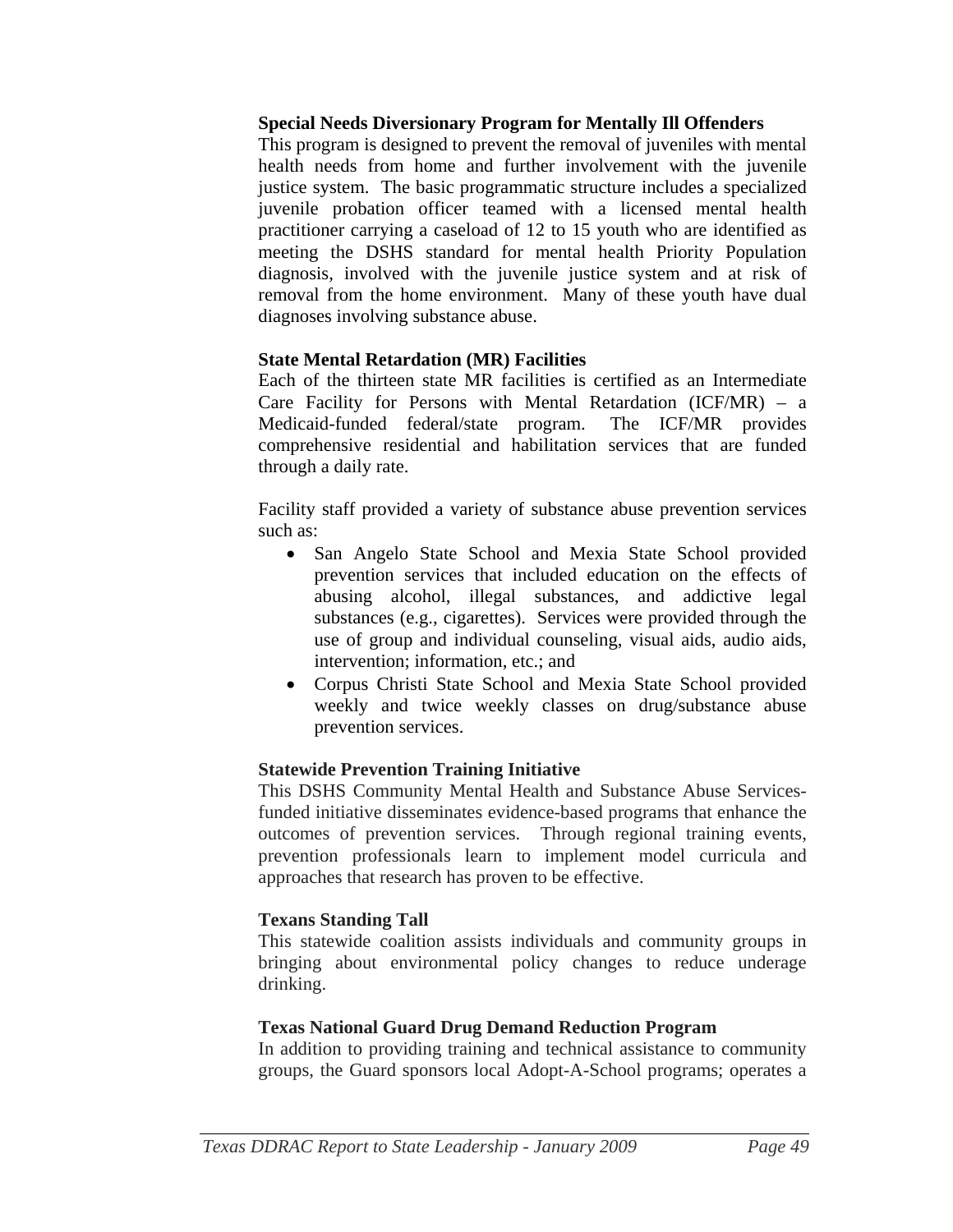residential program to remove high-risk teens from the influence of illegal substances and detrimental influences; and supports local drug prevention organizations with materials, equipment, and personnel.

# **Texas State Incentive Program**

This federally supported program provides prevention services through two state incentive grants. Currently, 26 community coalitions have brought together important sectors of the community to identify prevention gaps in targeted communities and are providing evidencebased programs to meet the local need. Upcoming strategies will implement the strategic prevention framework to continue the collaborative partnership between the state and local community coalitions to sustain effective local efforts to prevent substance abuse with a special emphasis on underage drinking. The program provides training and technical assistance for these community coalitions and is providing a linkage for all Texas coalitions through a website (http://www.coalitionstexas.org) that links local coalitions and provides resources for planning and implementation.

# **Texas Statewide Tobacco Education and Prevention Program, Texas STEP**

Located at Texas State University-San Marcos as a part of the Department of Criminal Justice in the College of Applied Arts, Texas STEP provides public awareness information on the tobacco laws, best practices and protocols to enforce the laws, and ways to increase tobacco awareness at the local level.

# **The Texas Transportation Institute Statewide Impaired Driving Working Group**

This group was created through a TXDOT grant as the next step to the Texas Alcohol Self Assessment. The working group consists of representatives from appropriate state agencies as well as statewide organization with direct ties to the DWI issue. Using the Texas Alcohol Self Assessment, the Working Group identified and prioritized the specific challenges related to decreasing alcohol related crashes, fatalities and injuries. Subgroups worked to develop solutions for these challenges.

# **Tobacco Prevention and Control Coalitions**

DSHS funds six community coalitions, serving 15 counties, to provide comprehensive evidence-based environmental tobacco prevention and control activities that meet strategic goals for prevention, cessation, elimination of secondhand smoke exposure, and tobacco-related health disparities. To guide their planning and implementation, the coalitions use the Centers for Disease Control and Prevention Best Practices for Tobacco Prevention and Control and the Substance Abuse and Mental Health Services Administration's Strategic Prevention Framework.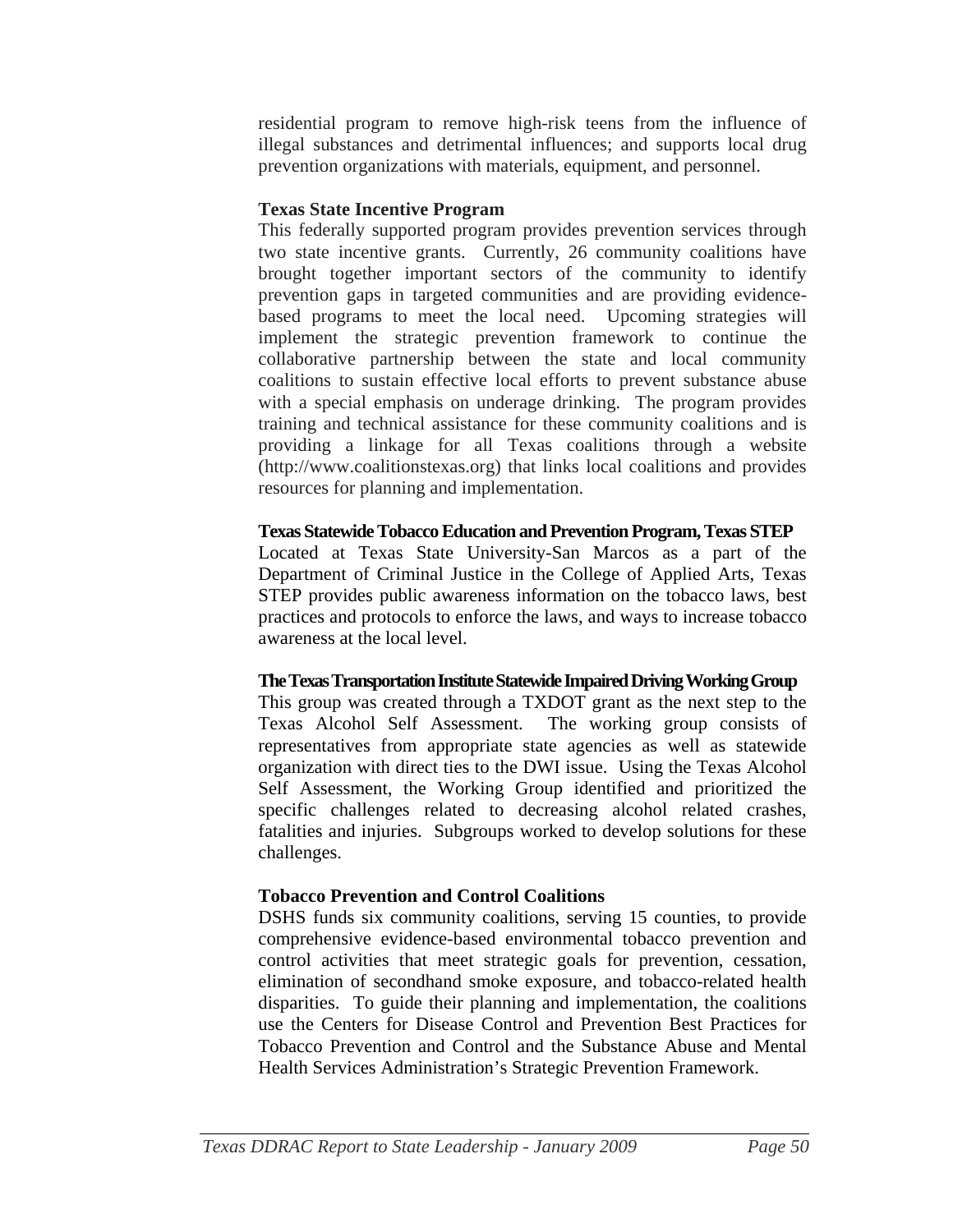#### **The Travis County Comprehensive Underage Drinking Prevention Project**

This TxDOT grant funded project offered education and peer-to-peer interaction to reduce underage alcohol consumption in the Austin-Travis County area. Presentations on zero tolerance and other state alcohol laws, legal consequences for minors in possession of alcohol, and the dangers of driving while intoxicated were conducted in schools in Travis, Hays, and Williamson Counties.

#### **Texas Teen Ambassador Program**

The Texas Teen Ambassadors are a network of well-trained, educated, and committed high school-aged youth advocates that provide the youth voice regarding tobacco use and secondhand smoke. Teen Ambassadors provide guidance to DSHS tobacco program on the state's tobacco prevention efforts including youth prevention media campaigns.

#### **Texas Teen Tobacco Summit/Comprehensive Tobacco Prevention Conference**

This DSHS conference provides best practice training for effective tobacco use prevention and cessation programming for tobacco-control professionals, researchers, healthcare providers, community coalition members, law enforcement officers, counselors, teachers, and young people dedicated to protecting Texas youth from the dangers of tobacco use and helping those who smoke to quit.

#### **Regional Texas Teen Tobacco Summits**

These DSHS tobacco prevention weekend summits train and equip community and school-based organizations to invest in youth and create positive social change at the local level. Summit participants receive prevention training to guide them in addressing local community conditions that contribute to youth tobacco use.

#### **Texas Youth Tobacco Awareness Program**

Texas Youth Tobacco Awareness Program, which is administered by the DSHS through an interagency contract with the Comptroller's office, is responsible for ensuring that Texas youth are offered a tobacco awareness course when cited for possession of tobacco products. These classes consist of 8 hours over two weeks and use the Texas Adolescent Tobacco Use and Cessation curriculum.

#### **Treatment Program Descriptions**

#### **APAA – Association of Persons Affected by Addiction**

The purpose of this project is the development, delivery, and documentation of a recovery community peer driven support system that encourages and supports personal recovery, reduces relapse, and promotes high-level wellness in individuals and their families. This recovery community support project is designed as a continuation of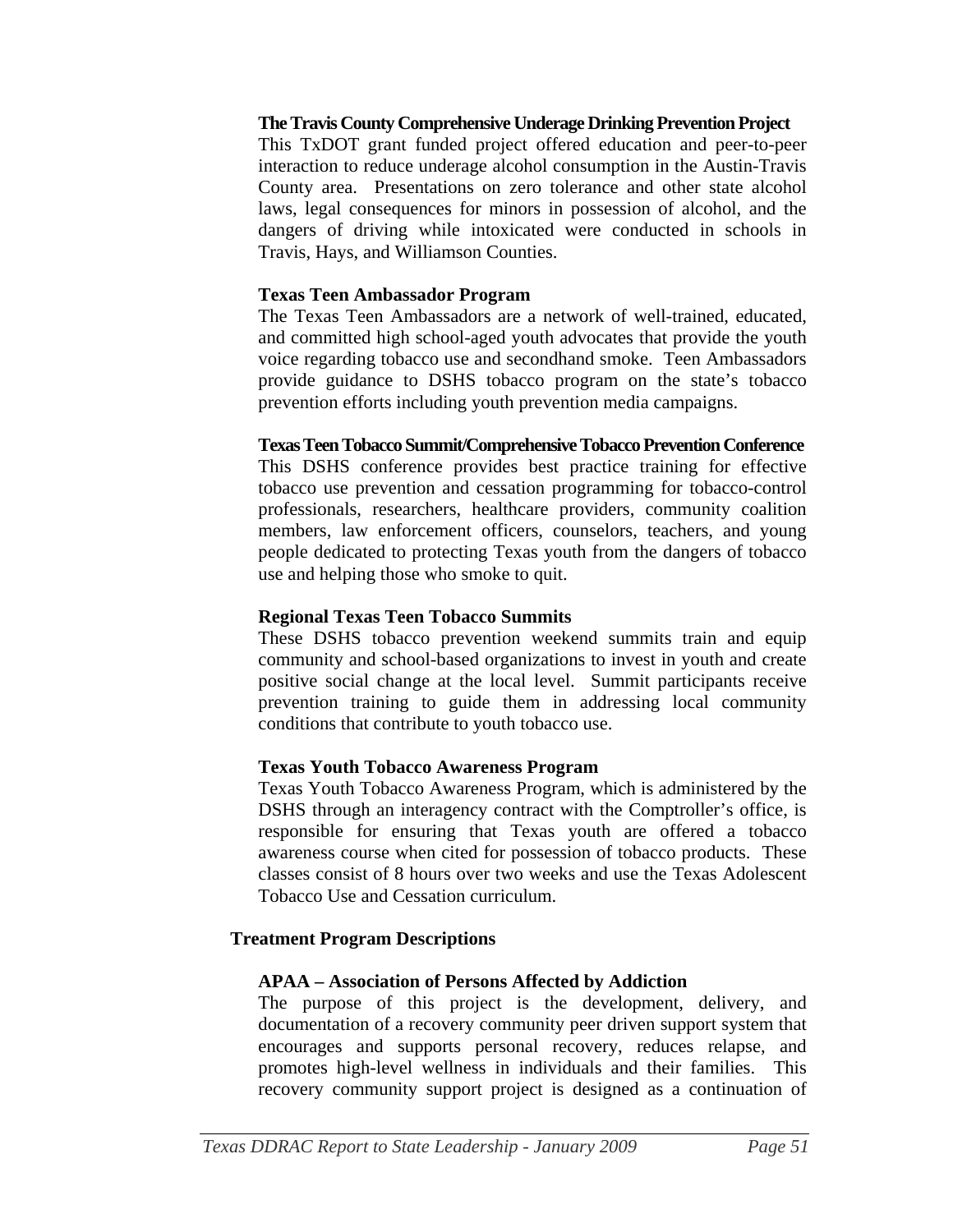support services in the recovery community that focuses on delivering a proven and documented system of peer driven recovery support that works.

# **The Children's Health Insurance Program (CHIP)**

CHIP is designed for families who earn too much money to qualify for Medicaid, yet cannot afford to buy private insurance for their children. CHIP coverage provides eligible children with coverage for a full range of health services including regular checkups, immunizations, prescription drugs, lab tests, X-rays, hospital visits, and substance abuse.

# **Colonias Initiative**

This is an interagency partnership of HHS agencies, the Texas A&M University Colonias Program, Texas Workforce Commission, local workforce development boards, the Texas Education Agency, educational service centers, and local school districts. The HHSC Office of Border Affairs continues to facilitate this coordinated outreach effort to enhance the conditions that support good health and self-sufficiency in the Colonias along the Texas-Mexico border, as well as better access to state-funded programs. Colonias Initiative Regional Interagency Workgroups actively guide and direct the development of Coordinated Interagency Service Plans. Border Affairs staff in El Paso, Del Rio\Eagle Pass, Laredo, and the Rio Grande Valley coordinates these workgroups. Additionally, each region includes HHS promotoras, community health workers that are contracted through the Texas A&M Colonias Program.

# **Community-based treatment**

Organizations that provide treatment in the community include private and public hospitals, private for-profit entities, non-profit organizations, community MHMR centers, faith-based organizations, and private practitioners. State law requires treatment providers to be licensed in order to receive state funding. Faith-based organizations with a registered exemption can provide treatment without a license, and approximately 175 organizations hold such an exemption. Private practitioners provide the balance of community based treatment.

# **Community Resource Coordination Groups (CRCG)**

CRCG is a county-level collaborative interagency service planning team that serves individuals who require interagency coordination. Utilizing primarily local service dollars, CRCGs have been in place for children and youth statewide since 1996 and are available for adults in approximately 60% of the state. Data indicates that the majority of the persons served through the local CRCG are in need of behavioral health services.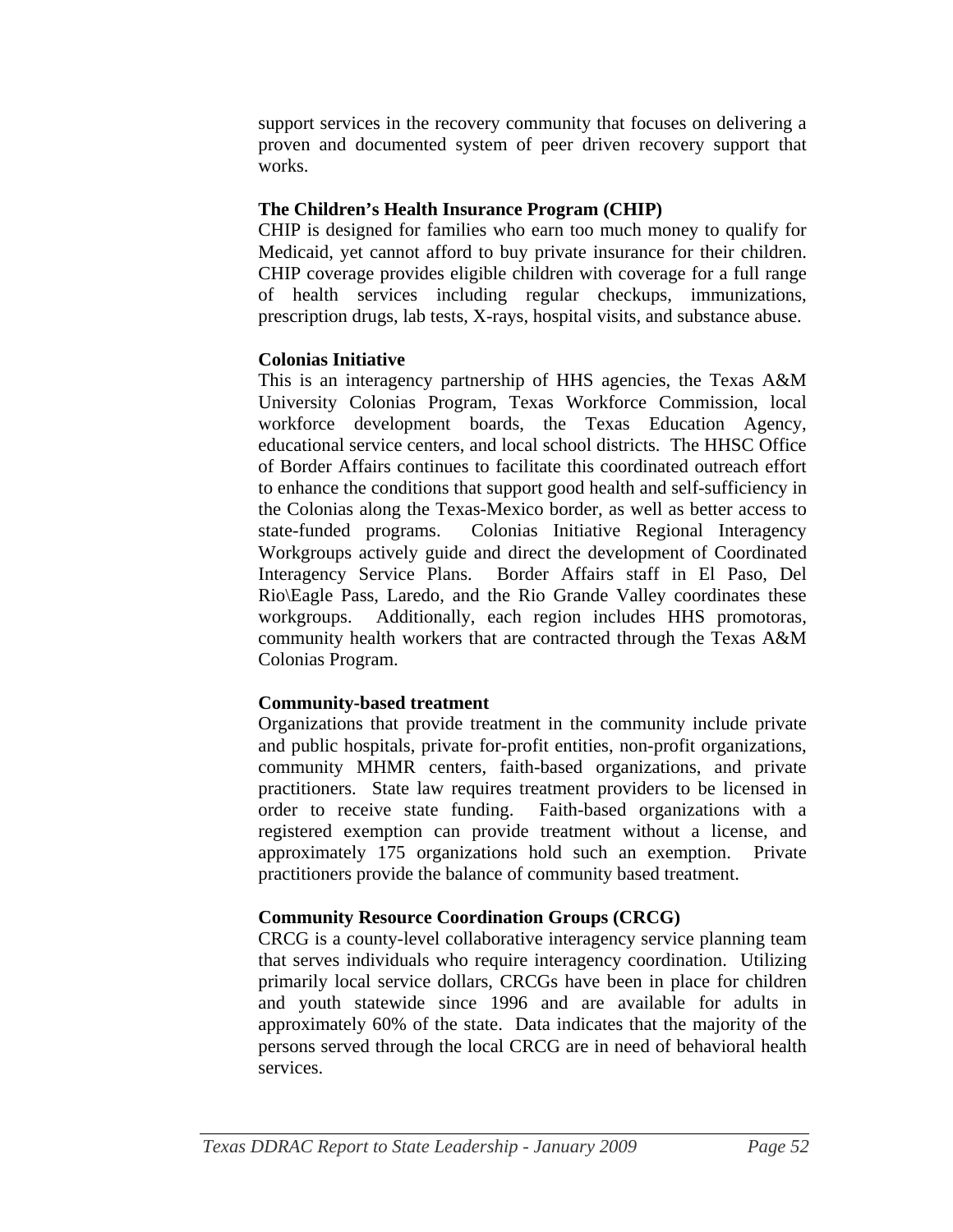#### **Drug Courts**

Drug courts are judicially led and provide intensive supervision, case management, substance abuse treatment, and frequent interaction between the judge and participants. Courts may operate as a separate special docket of an existing district or county court at law or be under the authority of a district court judge with a special court master or magistrate. Court interventions may be pre-indictment, pre-trial, postadjudication, re-entry, DWI, mental health, or progressive interventionsanctions. Drug courts are supported with funding from the Office of the Governor-Criminal Justice Division, Texas Department of Criminal Justice-Community Justice Assistance Division, local funds, participant fees, statutory fees, and federal grant funds. As of September 2008, there were 78 operational drug courts serving 47 counties with an additional nine courts under development. Of that number, 50 courts serve adults; 19 courts serve juveniles; and nine courts serve families who are involved with Child Protective Services or court-ordered child support cases.

# **The Family Violence Program**

This program contracts with community and faith-based organizations to provide crisis intervention, including shelter, and other support services to adult victims of family violence and their dependents. The program contracts with 72 shelters, 8 nonresidential centers, and 19 special nonresidential projects and has administrative oversight for the 99 family violence providers throughout the state.

#### **Medicaid**

This program is the State and Federal cooperative venture that provides medical coverage to eligible persons. Its purpose is to improve the health of people who might otherwise go without medical care for themselves and their children. HHSC is responsible for statewide oversight of the Texas Medicaid Program. Medicaid serves primarily low-income families, children, related caretakers of dependent children, pregnant women, elderly, and people with disabilities. Women and children account for the largest percentage of the Medicaid population. Medicaid coverage includes substance abuse detoxification services for adults and substance abuse outpatient services for youth. Title XIX of the Social Security Act is the legal basis for the Medicaid program.

# **NorthSTAR**

The NorthSTAR Program is a publicly funded managed care approach to the delivery of mental health and chemical dependency services to the eligible residents of Dallas, Ellis, Collin, Hunt, Navarro, Rockwall, and Kaufman counties. NorthSTAR was initially implemented by the legacy agencies of the Texas Department of Mental Health and Mental Retardation and the Texas Commission on Alcohol and Drug Abuse in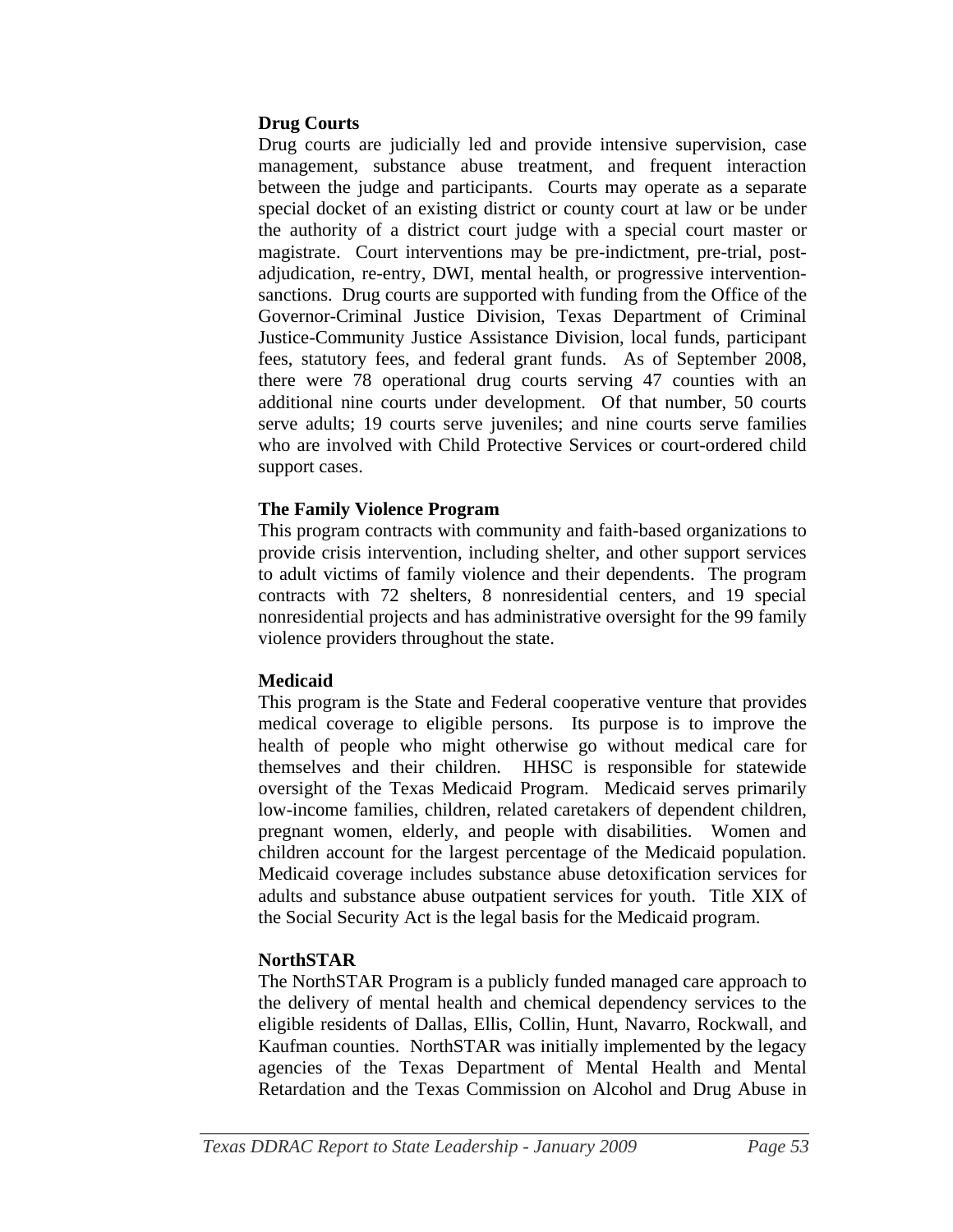1999, and is now under the direction of the Texas Department of State Health Services. The pooled purchasing approach of NorthSTAR transformed separately funded and disparate systems of care with different eligibility requirements into one system of care. It provides a comprehensive mental health/substance abuse benefit package for all eligible individuals, and access to benefits is determined by clinical need, not funding source.

#### **American Cancer Society's Quitline Services**

The Quitline provides telephone counseling, tobacco education, and limited nicotine replacement therapy to Texas residents. The American Cancer Society is currently using a five-session intervention that assists callers in assessing their nicotine dependence, setting a quit date, and providing longer-term support if necessary. Nicotine replacement therapy is available in the targeted coalition communities and through a physician fax referral program that is available statewide. The Quitline also has separate contracts for similar services within Texas including agreements with the Paso de Norte Foundation, and the City of San Antonio employee wellness program.

# **Offender Education Programs**

State law requires individuals convicted of a first offense DWI to complete a certified DWI education program or face license revocation. Individuals convicted of subsequent offenses are mandated to complete a 32-hour intervention program designed to prevent further substance abuse related problems and encouraged to enter into treatment where indicated. Attendance is enforced through license revocation. Drivers convicted of a drug offense receive an automatic 6-month license suspension, and reinstatement is dependent on completing a course on the dangers of drug abuse. Minors convicted of first or subsequent offenses for the purchase, possession, or consumption of alcoholic beverages are required to attend an alcohol awareness course or face a six-month license suspension. There are over 700 offender education programs located throughout the state.

# **Parole System Treatment Programs**

TDCJ operates the Therapeutic Community Program for offenders with substance abuse problems. The program's three-phase aftercare component serves offenders who have participated in an In-Prison Therapeutic Community or Substance Abuse Felony Punishment Facility program. The Substance Abuse Counseling Program targets substance abusers that have not participated in an institution-based treatment program. The Parole Division also has a Drug and Alcohol Testing Program to identify substance abusers, refer them to appropriate treatment programs, and monitor their progress.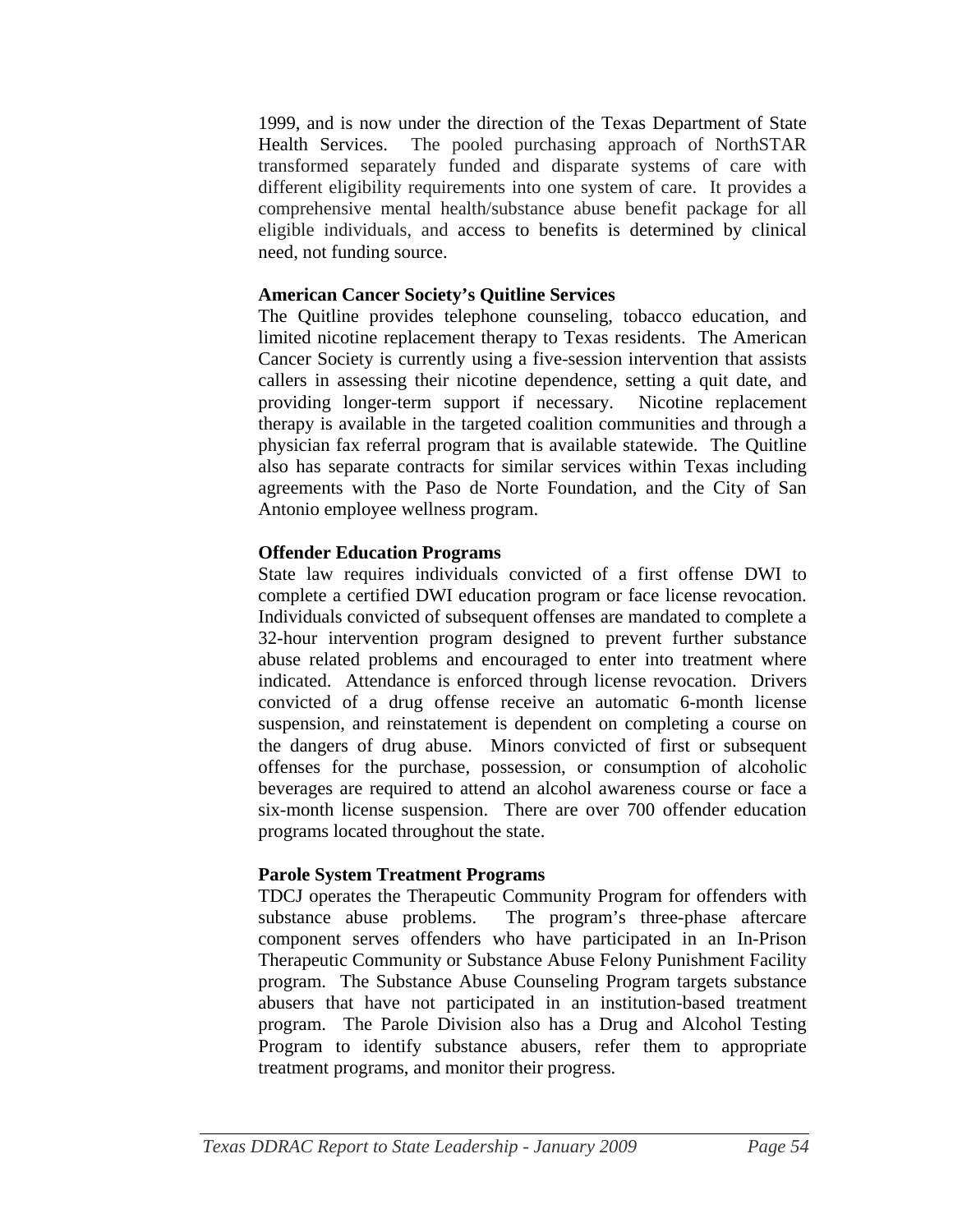#### **Prison System Treatment Programs**

TDCJ operates several treatment programs within the prison system. In-Prison Therapeutic Communities target inmates with serious substance abuse problems who are within six to nine months of release. Offenders complete a six-month in-prison intensive treatment program followed by a three-month residential treatment program in the community and nine to twelve months of outpatient counseling. The Pre-Release Substance Abuse Program provides treatment for offenders who are within six months of release from prison. This is a three-phase program lasting four to seven months.

#### **Probation System Treatment Programs**

TDCJ oversees adult community supervision in Texas and provides state funds to 122 Local Community Supervision and Corrections Departments (CSCDs) across the state.

#### **Substance Abuse Felony Punishment (SAFP) Facilities**

SAFP Facilities serve offenders under community supervision with substance abuse problems who have been required to participate in the program as a condition of probation or parole. They participate in six to nine months of intensive treatment in a secure facility. Intensive treatment is followed by up to three months of residential treatment or intensive outpatient treatment. The client will then transition to an additional nine months of outpatient services in the community.

#### **Substance Abuse Treatment Facilities and Court Residential Treatment Centers**

Substance Abuse Treatment Facilities (SATFs) and Court Residential Treatment Centers (CRTCs) offer up to seven months of residential treatment in specialized facilities. CRTCs provide offenders with substance abuse treatment, cognitive, educational, vocational, and life skills training. Many CRTCs include employment in the community during the final phase of the program. There are seven CRTCs located in El Paso, Lubbock, Midland, Terry, Tom Green (2) and Uvalde Counties. SATFs are designed specifically to provide substance abuse treatment. SATFs may also include cognitive, educational, life skills and 12-Step or modified therapeutic community treatment programs. There are 17 SATFs located in Bexar (2), Bowie, Cass, Dallas, Gregg, Harris (4), Hidalgo, Montgomery, Nueces, Rusk, San Patricio, Travis, and Williamson Counties. For FY 2009, Federal Residential Substance Abuse Treatment (RSAT) grant funding through the Governor's Office, Criminal Justice Division, provides \$691,957.57 to supplement the funding for SATF beds in the Harris and Dallas County facilities.

#### **Treatment Alternative to Incarceration Program**

This program provides substance abuse screening, assessment, referral,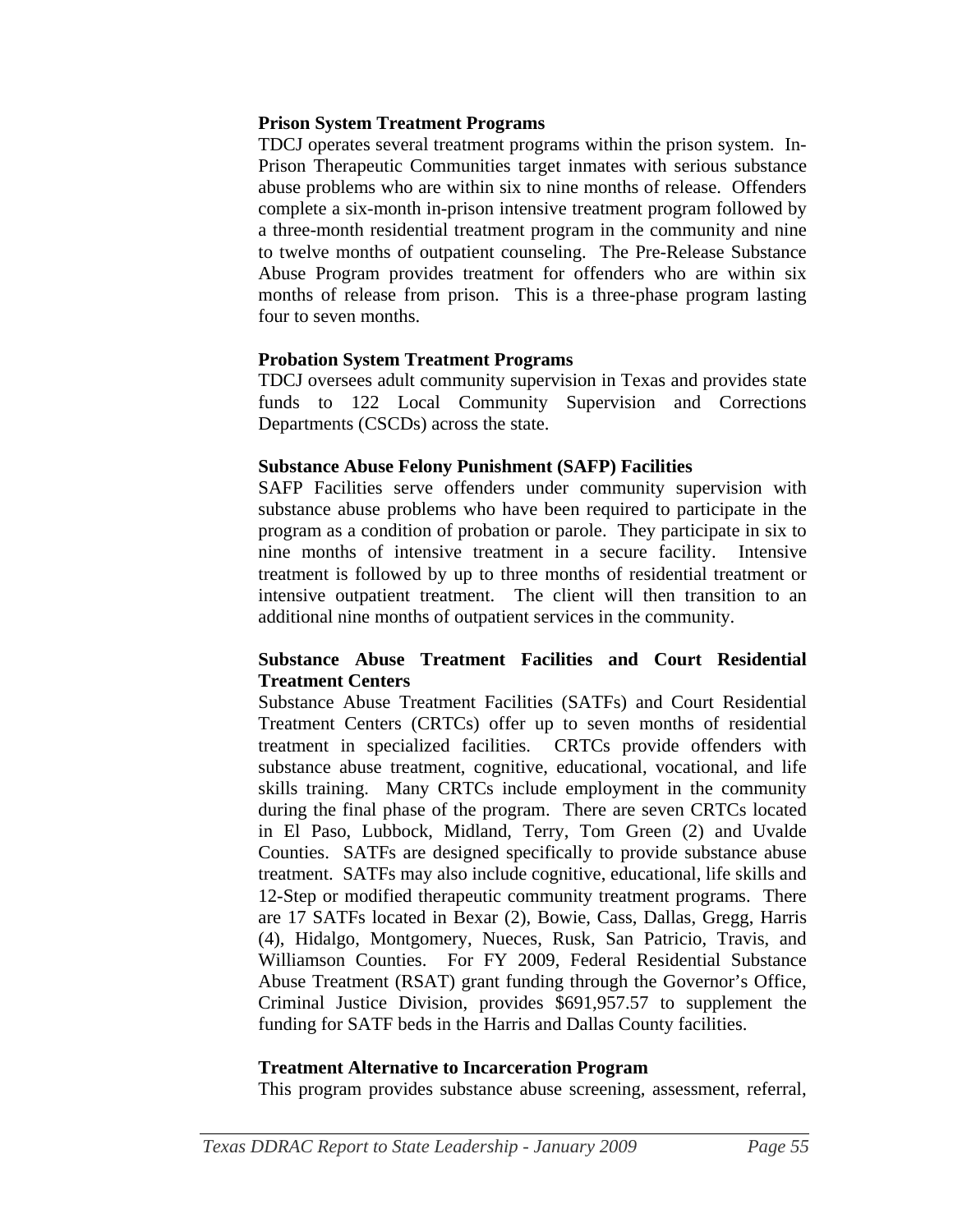and treatment for nonviolent offenders through special grants awarded to 29 CSCDs serving 133 counties in Texas. The probation system also has 88 outpatient substance abuse treatment programs and 82 specialized caseload programs for probationers with substance abuse problems. Some of the clients on these specialized caseloads receive treatment in community-based programs funded by DSHS.

#### **Project ASPECT Community-Based Treatment Program**

Project ASPECT is a community-based treatment program providing training and technical assistance to departments in the implementation of Cognitive Problem-Solving Skills Training to juvenile offenders who are at-risk of abusing drugs or are in need of substance abuse treatment. The project will offer prevention and treatment options that enhance services currently being provided by local juvenile probation departments.

# **Project ASPECT Residential Treatment Program**

This program provides residential substance abuse treatment on a reimbursement basis for juvenile probation departments who apply for reimbursement of residential substance abuse treatment costs for youth who are unable to effectively participate in the Project ASPECT Community-Based Program. To be eligible for payment for the placement of a juvenile under this grant, the placement shall be in a DSHS licensed substance abuse treatment facility, be on probation and placed in the treatment facility under order of the juvenile court.

# **Residential Substance Abuse Treatment Program for State Prisoners (RSAT)**

The Governor's Criminal Justice Division (CJD) administers this federal grant program. Community Supervision and Corrections Departments (adult probation departments), Juvenile Services Departments and local jails are eligible to apply for in-house treatment programs for adult and juvenile offenders.

# **State Mental Retardation (MR) Facilities**

Each of the thirteen state MR facilities is certified as an Intermediate Care Facility for Persons with Mental Retardation (ICF/MR) which is a Medicaid-funded federal/state program. The ICF/MR provides comprehensive residential and habilitation services which are funded through a daily rate.

Facility staff provided a variety of substance abuse treatment services such as:

• Lubbock State School and Denton State School provided cigarette cessation and reduction programs for people who already smoked. These consisted primarily of training objectives carried out by direct support staff, money management objectives and restrictions to limit access to cigarettes; and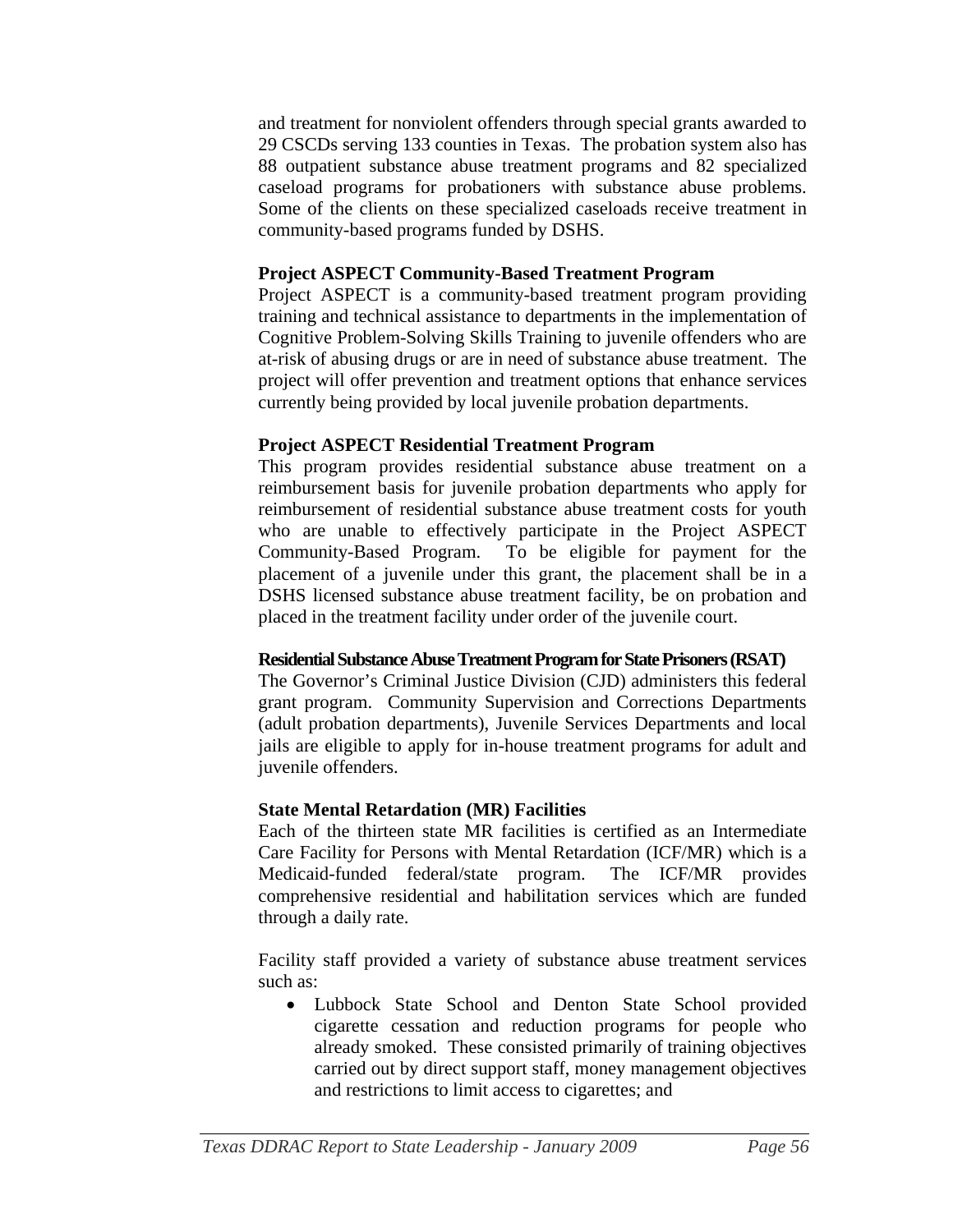• Corpus Christi State School and Mexia State School provided weekly and twice weekly classes on drug/substance abuse treatment services.

#### **Texas Youth Commission (TYC) Chemical Dependency Programs**

TYC provides for the care, custody, rehabilitation, and reestablishment in society of Texas' most chronically delinquent and serious juvenile offenders. Texas judges commit these youth to TYC for felony-level offenses committed when they were at least age ten and less than age seventeen.

TYC can maintain jurisdiction over these offenders until their eighteenth birthday. TYC operates a system of twelve secure correctional institutions and nine residential halfway house programs. TYC provides a four-week chemical dependency educational program for all youth identified as having drug/alcohol related risk factors. For certain chemically dependent youth, TYC offers specialized chemical dependency intensive treatment at seven of their facilities. These programs admit those youth with a diagnosis of chemical dependency and who are determined to be at high risk for a violent re-offense.

The corner stone to the Chemical Dependency (CD) treatment program is an evidence-based curriculum, *Pathways to Self Discovery and Change*, targeting this specific population. The treatment day for these youth is demanding. They attend a full day of school followed by specific CD treatment programming. Youth attend 21 hours of specific CD treatment, including Life Skills, Chemical Dependency Education, group, and individual counseling. The program also includes additional hours of recovery activities involving voluntary AA/NA support meetings conducted at many facilities. Upon parole, the TYC youth are transitioned into the community where the CD Regional Specialists are located in parole district offices in metropolitan areas of the state, including Houston, Dallas, and San Antonio assisting these youth with re-integration into their communities. CD Specialists serve as a liaison, working together with facility Case Managers in TYC institutions to locate non-pay or sliding scale services. Youth successfully completing the institutional Chemical Dependency Program continue treatment in the community using TYC–funded aftercare services to further support and reduce the youth's risk for chemical relapse and criminal reoffending. Finally, TYC also works with community-based agencies to assist in providing prevention services to family members of youth who are being released to the community.

# **Toll-Free Drug/Crisis Hotline**

DSHS, through its Partnership for a Drug Free Texas contractor, maintains a 24/7 call center of trained operators who provide crisis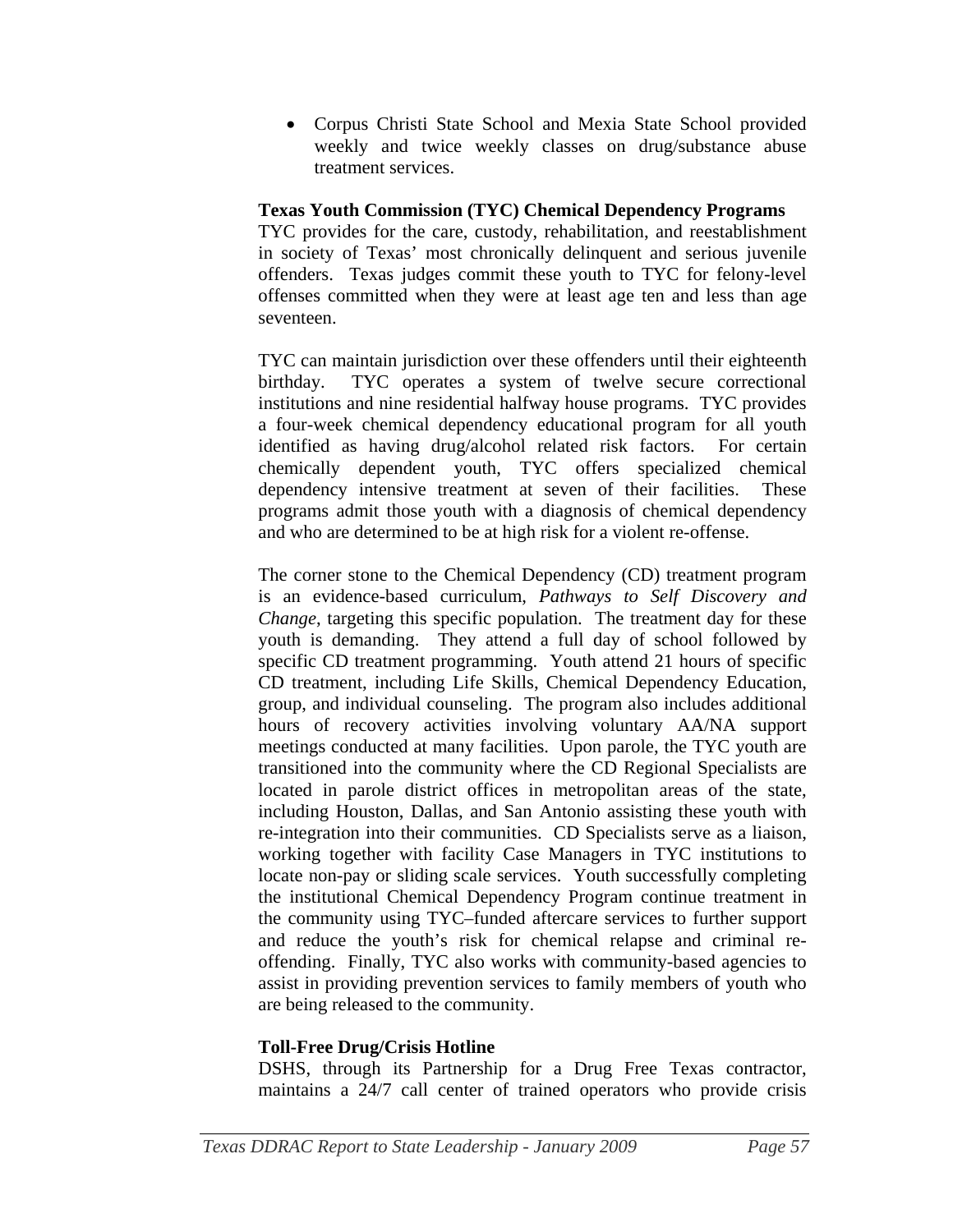intervention and/or assessment and referrals. During FY 2008, the hotline received more than 13,000 calls, 66% of which were transferred for more information or services to a treatment facility.

#### **Youth Prison**

TYC provides for the care, custody, rehabilitation, and reestablishment in society of Texas' most chronically delinquent and serious juvenile offenders. Texas judges commit these youth to TYC for mostly felonylevel offenses committed when they were at least age ten and less than age seventeen. TYC can maintain jurisdiction over these offenders until their twenty-first birthdays. TYC operates a system of thirteen secure institutions and nine residential halfway house programs. For certain chemically dependent youth, TYC offers specialized chemical dependency treatment. This program admits those youth with a diagnosis of chemical dependency who are also determined to be at high risk for a violent re-offense. Program components include chemical dependency education, group and individual counseling, and a comprehensive program of rehabilitation. Voluntary AA meetings are also conducted at many facilities.

# **Enforcement Program Summaries**

# **Alcohol Cops in Shops/COPS**

Through this program, TABC enforcement agents, with the cooperation of licensees and their employees, pose as customers or employees of an establishment and apprehend underage buyers as they attempt to purchase alcoholic beverages. In addition to discouraging minors from attempting to purchase alcoholic beverages, the program gives agents the unique opportunity to work closely with retail employees, building rapport and sharing knowledge. Agents teach employees how to identify minors and fake or false identification and other retailer best practices. This one-on-one interaction creates an environment where an agent can educate retail employees on a more informal or personal level than an organized training session.

#### **Alcohol Enforcement**

TABC oversees the state's alcoholic beverage industry. TABC agents routinely inspect licensed premises and inspect or patrol other locations, investigate complaints, review marketing practices, and conduct undercover sting operations to identify retail establishments that sell alcohol to minors.

# **Alcohol Operation Fake Out**

TABC enforcement agents, in cooperation with alcoholic beverage permittees, local law enforcement, and other state law enforcement agencies, check the IDs offered by young people as they attempt to gain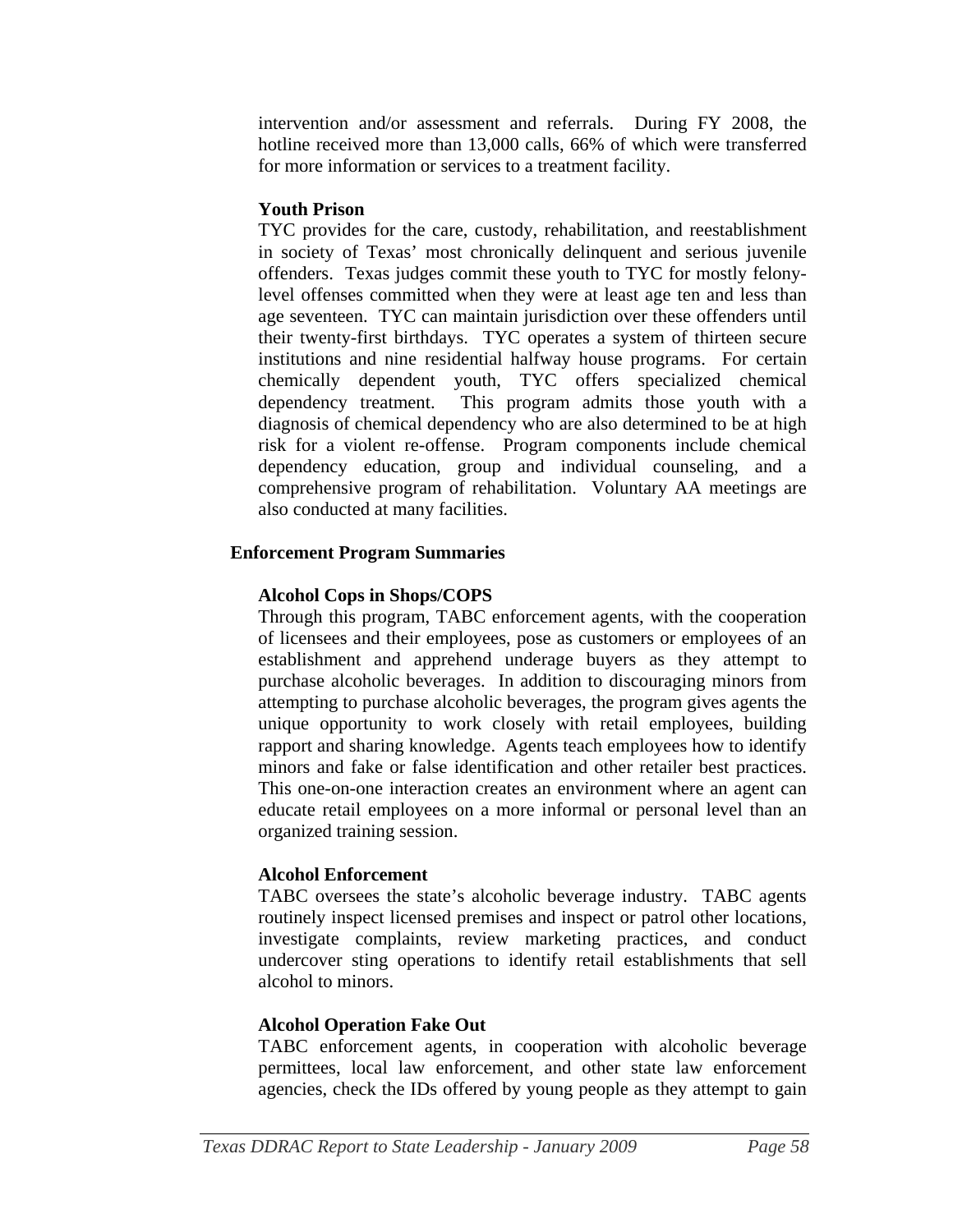access to bars and nightclubs. Youngsters presenting fake, forged, or altered IDs or IDs that clearly belong to other parties are arrested and charged with the appropriate ID-related offense

#### **Alcohol Seller/Server Training**

The TABC encourages retailers to require their employees to be certified by TABC-approved schools. Courses provide information on laws applicable to the sale or service of alcoholic beverages to minors, intoxicated persons, or nonmembers of a private club. Instructors teach techniques on how to identify signs of intoxication and how to prevent sales to intoxicated persons. Individuals who successfully complete an approved program are issued certificates. Currently, approximately half the state's retailers require such training as a condition of employment.

# **Border Security and Organized Criminal Activities**

The Office of the Governor, Criminal Justice Division (CJD) awards state and federal grants to support law enforcement agencies with basic and advanced peace officer training, essential equipment, data sharing systems, and the reduction of violent crime. Eligible projects received almost \$20 million during FY 2008.

# **Comptroller's Tobacco Compliance Grant Program**

This program makes grant dollars available to local law enforcement agencies, including Police Departments, Sheriff's, Constables, and School-based Police Departments to enforce the states tobacco laws concerning minor's access to tobacco. For each year of the 2008/2009 biennium, the program was appropriated \$2,000,000 of general revenue. The program promotes education and enforcement of the laws concerning youth access to tobacco with tobacco retailers and minors, including "sting operations," using minor decoys.

# **Controlled Substances Registration Program**

This program registers all people or institutions that manufacture, distribute, analyze, or dispense controlled substances in Texas to limit the diversion of controlled substances and illegal drug trafficking.

# **Department of Public Safety Narcotics Service**

DPS is the state's primary operational arm for drug demand reduction enforcement efforts. The Narcotics Service participates in the state's intelligence and information gathering program and provides investigative follow-up for a variety of interdiction programs. The Narcotics Service primarily targets drug trafficking organizations and major drug traffickers to include the cross border criminal organizations and criminal gangs. The Drug Diversion Investigative Unit is tasked with an objective to investigate major traffickers or trafficking organizations that illegally divert controlled substances and/or other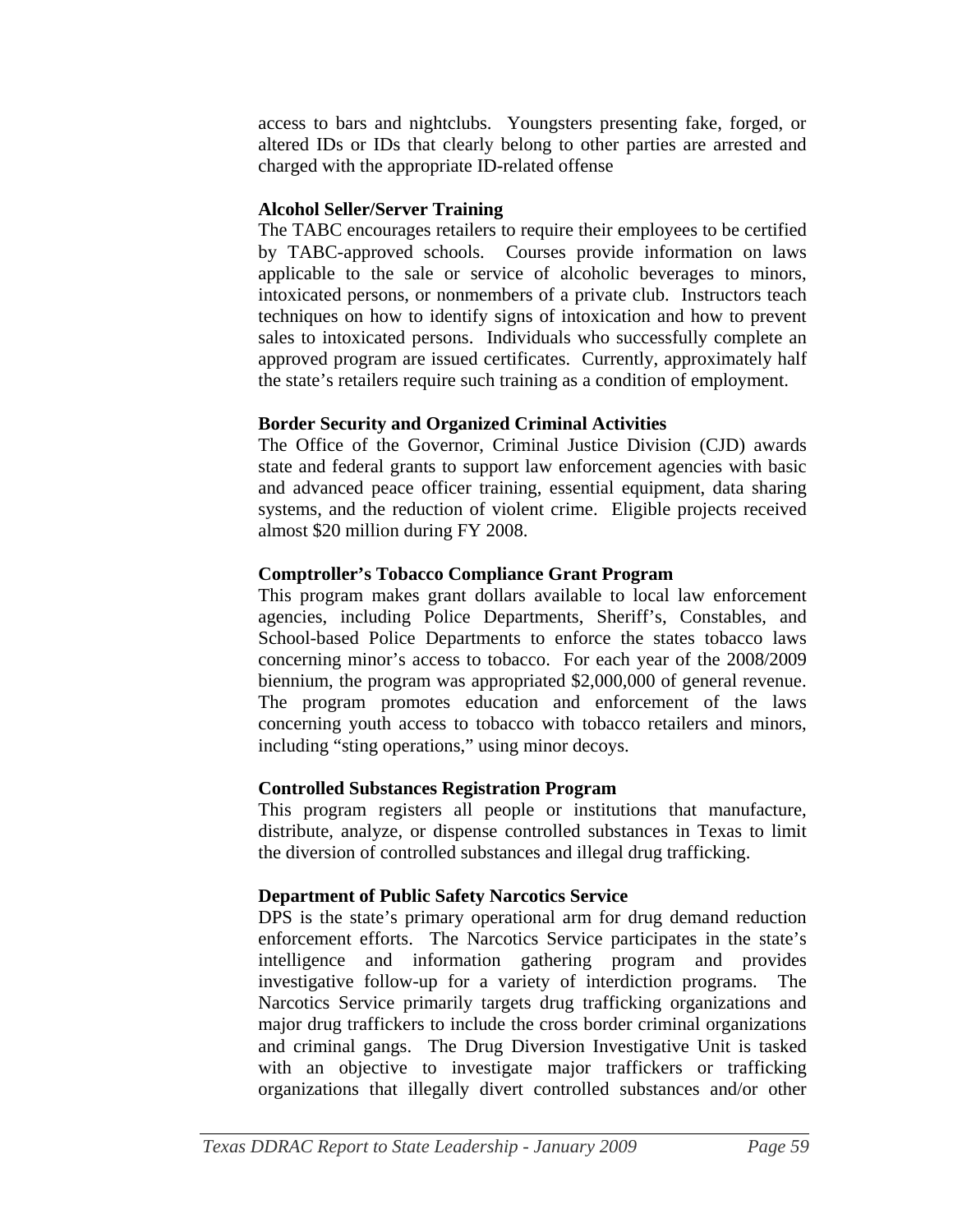prescription drugs obtained through theft or burglaries. Within the Criminal Law Enforcement Division, a newly created Bureau of Information Analysis provides key analytical support functions such as case support, threat assessments, electronic communication analysis, and other strategic information analysis for all criminal investigations conducted within the Department. This support function is also provided to other local, state, and federal law enforcement agencies. The Narcotics Service provides maintenance of the Texas Narcotics Information System (TNIS) and the Criminal Law Enforcement Reporting and Information System (CLERIS) as well as training for local and state officers in narcotics enforcement. In addition, the Troopers in the DPS Highway Patrol Division participate in highway interdiction efforts.

#### **Enforcing Underage Drinking Laws Grant Program (EUDL)**

Funded through the U.S. Department of Justice's Office of Juvenile Justice and Delinquency Prevention, the EUDL block grant provides approximately \$360,000 per year to the State of Texas for underage drinking enforcement and prevention efforts. On average, two-thirds of the EUDL funds received are used to provide grants to no more than seven colleges, communities, and non-profits per year to support local programs. The remainder is used to support TABC pilot tests and statewide initiatives, such as an annual symposium on underage drinking for representatives from the state's colleges and college communities.

#### **Incentives for compliant tobacco retailers**

The state designed a Certificate of Recognition for tobacco merchants who do not sell to minors during a controlled buy. The certificates are on card stock, are red, white, and blue, and require the merchants name and the name of the issuing law enforcement agency.

#### **Manager's Awareness Program**

The Manager's Awareness Program (MAP) was designed by TABC staff for owners and managers of licensed establishments to encourage voluntary compliance through education. Topics presented include responsible management practices, exemption from administrative action (safe harbor), civil liability for the licensed establishment, minors, private clubs, intervention techniques, signs of intoxication, refusing sales, policies and procedures and checking employee certification for seller/server training. The program also includes a fire safety section that was written as a collaborative effort between TABC and the Texas State Fire Marshall's Office.

#### **Mardi Gras and Spring Break Enforcement**

The TABC has traditionally assisted local law enforcement in crowd control and alcohol enforcement at special events such as rodeos,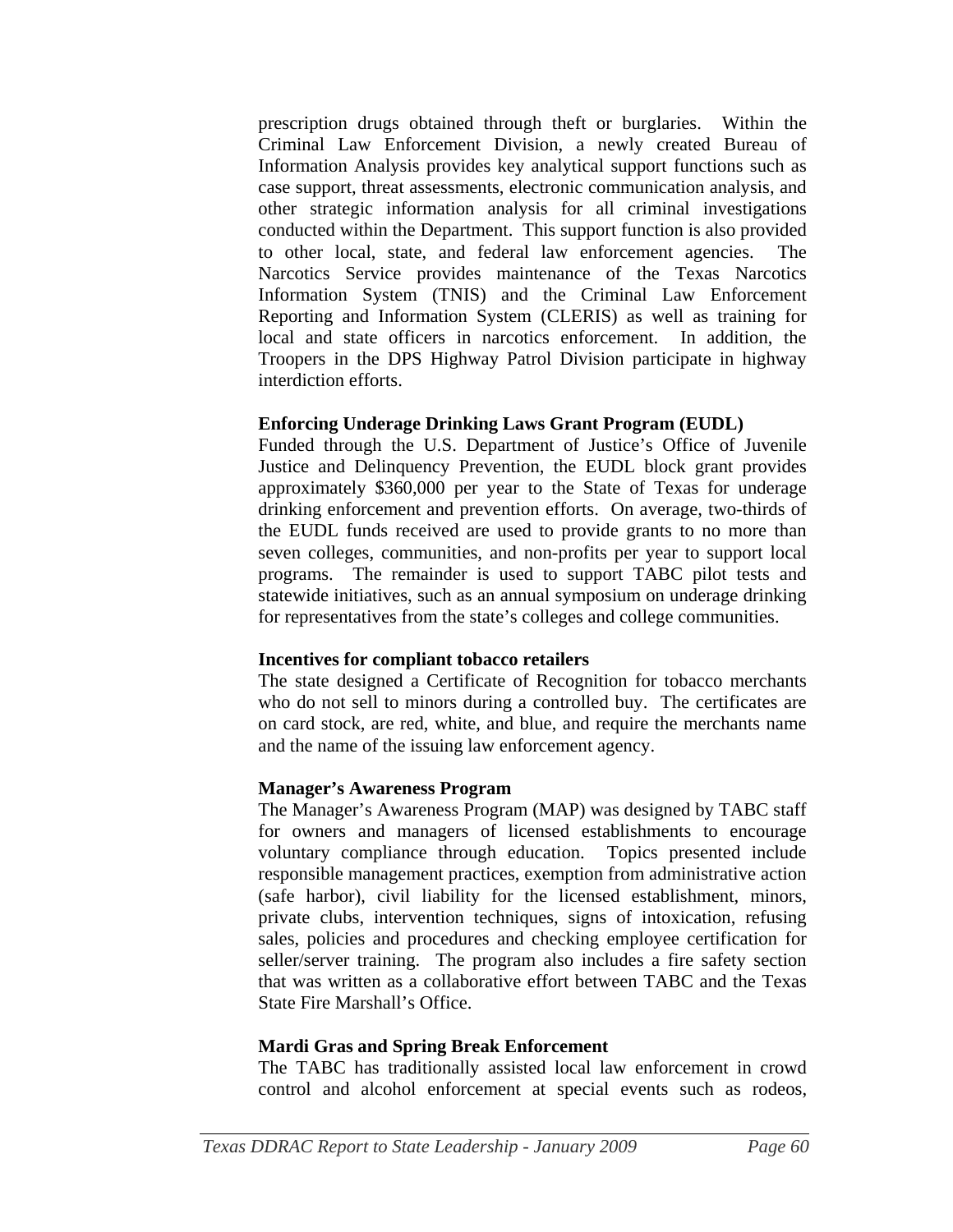festivals, and other mass gatherings. In recent years, the agency has sought and received grant funding from the Texas Department of Transportation, the Office of the Governor's Criminal Justice Division, and the U.S. Department of Justice's Office of Juvenile Justice and Delinquency Prevention to increase its presence at events such as Galveston's Mardi Gras and spring break at South Padre Island, Port Aransas, and Galveston's Crystal Beach.

#### **Minor Alcohol Stings**

Under the close supervision of TABC enforcement agents, young people who are obviously underage go into licensed establishments and attempt to buy alcoholic beverages. Criminal charges are filed on clerks or servers who violate the law by completing the transactions. The licensed entity faces administrative charges that could result in suspension, fine in lieu of suspension, or cancellation.

# **Municipal Traffic Safety Initiatives**

The Texas Municipal Courts Education Center's (TMCEC) Municipal Traffic Safety Initiatives project, funded by TXDOT, brings traffic safety to the forefront of awareness and implementation of the municipal courts, assists them in embracing the concept of transforming traffic safety into a local priority, and provides training and support materials for municipal judges via presentations, newsletter articles, and TMCEC website. The program focused on the magistration of offenses, particularly impaired driving, and the new Texas Driver's Responsibility Program. Traffic safety courses were developed and presented at TMCEC regional conferences. An awareness campaign was developed and initiated for city officials so that efforts by municipal courts and state and local traffic safety programs receive adequate local support and recognition.

# **Narcotics Regulatory Program**

The Narcotics Regulatory Programs at DPS administer a variety of programs used to regulate licit controlled substances activities such as the prescribing of medication for patients or in research, and the purchase of chemicals and laboratory equipment. The Controlled Substances Registration Section, the Precursor Chemical Section, and the Texas Prescription Program are all part of the regulatory processes the DPS is charged with administering.

#### **Ports of Entry**

The Ports of Entry Division of TABC has been making additional efforts to distribute information on laws concerning personal importation of alcoholic beverages and cigarettes into Texas from Mexico. These laws prohibit the importation of alcoholic beverages by minors or intoxicated persons.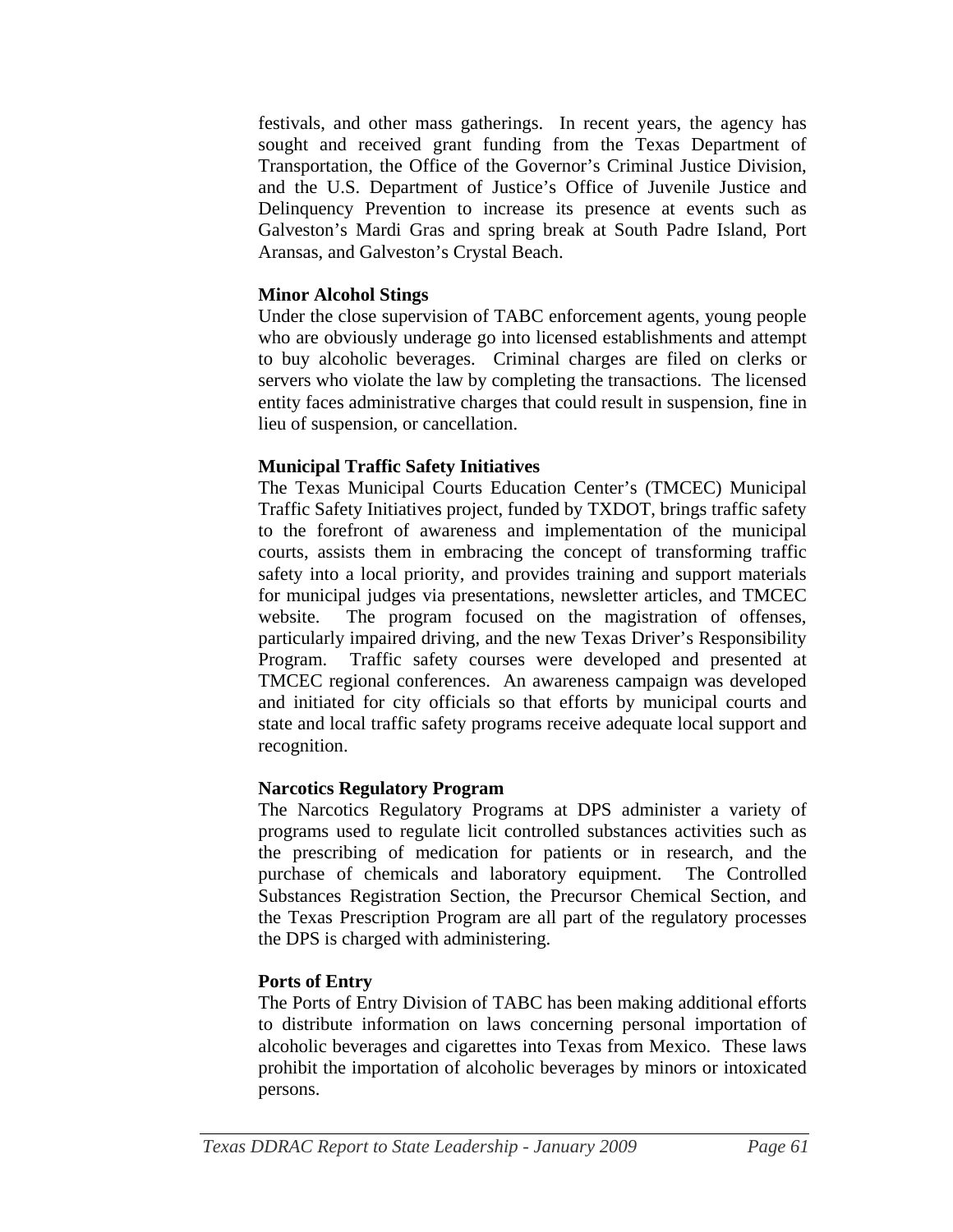#### **Post-Seizure Analysis Team**

Funded through the Houston High-Intensity Drug Trafficking Area appropriations, the Post Seizure Analysis Team at DPS is comprised of state and federal investigators, analysts, and support personnel. The unit develops intelligence on drug trafficking organizations from information supplied by local, state, and federal agencies and disseminates it throughout the nation.

#### **Precursor Chemical Program**

State law requires anyone who sells, transfers, furnishes, or purchases certain precursor chemicals or laboratory apparatus to be issued permits by DPS. This process helps control the diversion of chemical used in the illegal manufacture of drugs, primarily methamphetamine and amphetamine.

# **Public Safety Enforcement Operations**

The TABC uses education and enforcement programs to encourage the responsible sale of alcoholic beverages to patrons, and to encourage adults who drink to drink responsibly. The Sales to Intoxicated Persons (SIP) Operation is intended to significantly reduce the number of DWI fatalities, injuries, crashes, arrests and other crimes associated with over consumption of alcoholic beverages. This operation targets high-risk areas to stop licensed locations from selling alcoholic beverages to intoxicated patrons by holding bar owners and bartenders accountable for overselling.

#### **Sam Houston State University's (SHSU) Criminal Justice Center's (CJC) project, Drug Evaluation and Classification Program**

This TXDOT funded program trained law enforcement officers to determine whether a suspect is under the influence of alcohol and/or other drugs, ensuring that drivers are properly evaluated after alcohol has been eliminated as the impairment source. By measuring physiological vital signs, officers are able to assess and effectively classify physical indicators associated with specific drug categories. The project maintains a network of geographically accessible certified DRE officers.

#### **Selective Traffic Enforcement Program (STEP)**

Communities were offered year long STEP - DWI grants from TXDOT to provide increased DWI enforcement to reduce the number of intoxicated drivers on their streets and associated alcohol-related crashes. Agencies receiving these grants conducted sustained enforcement for DWI during the grant year. DWI enforcement was also conducted under STEP Comprehensive and some STEP Waves grants. Communities were also offered the opportunity to conduct STEP Impaired Driving Mobilizations (IDMs). These projects conducted coordinated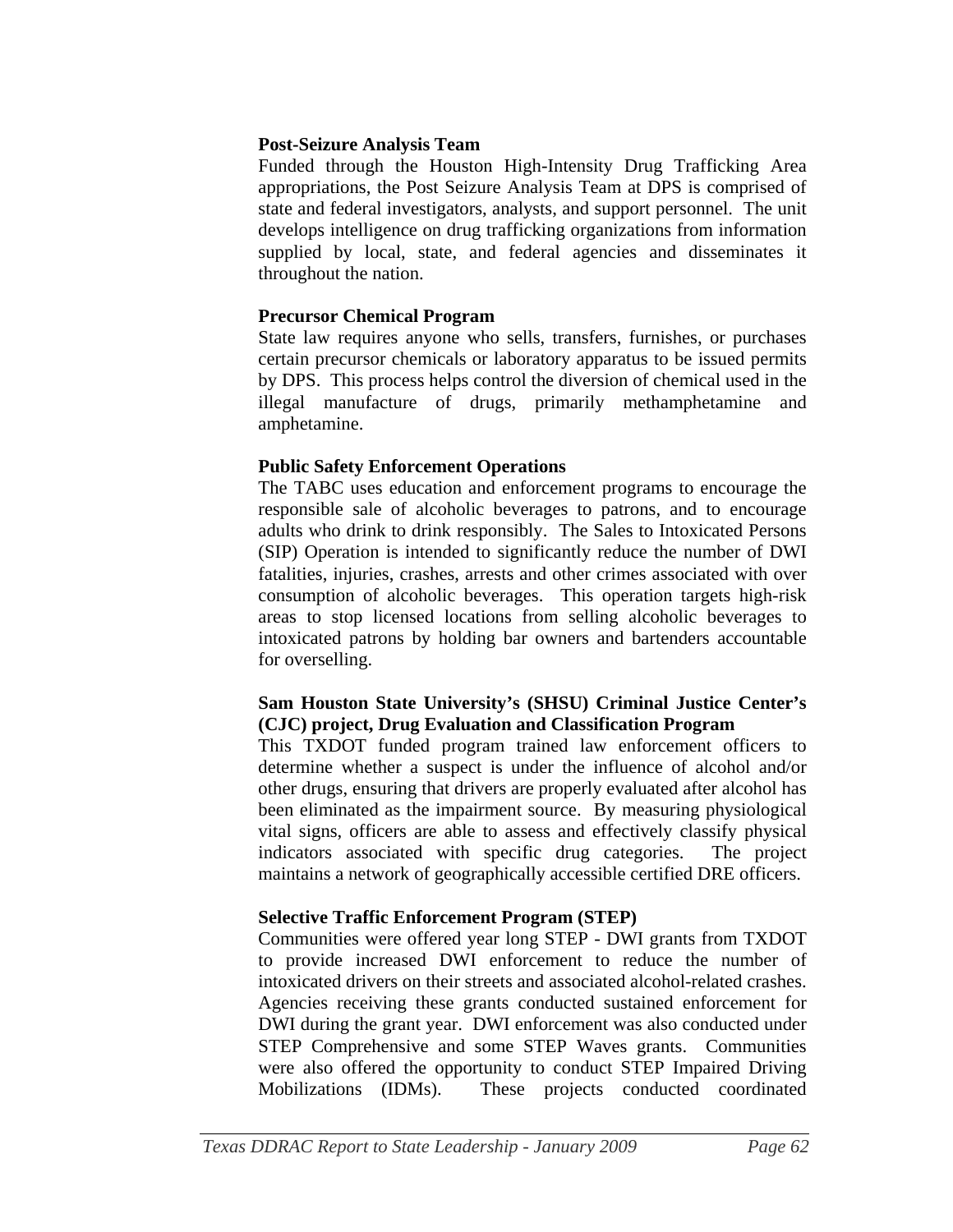enforcement efforts, including the National Labor Day Mobilization.

#### **Source Investigations**

Whenever a drunken driving accident results in serious injury or death, TABC enforcement agents conduct an investigation to determine if the driver was served alcoholic beverages at a licensed retailer. If it is possible to prove that a retailer served alcohol to an intoxicated person, administrative action is taken against the retailer. It is TABC policy to move for cancellation of a permit if the sale to the minor or intoxicated person results in death.

#### **Texas DWI Resource Prosecutor**

The Texas District and County Attorneys Association (TDCAA) housed the Texas DWI Resource Prosecutor through a grant from TXDOT. This project provided a dedicated resource for Texas prosecutors and officers on DWI-related issues. Using regional workshops, this project enabled a resource prosecutor to provide technical assistance and training, to prosecutors and police officers on how to handle DWI related arrests and prosecutions. The training provided a DWI Prosecution & Investigation manual to each attendee to assist them in increasing the successful prosecution of DWI offenders.

# **Texas Judicial Resource Liaison**

The Texas Center for the Judiciary (TCJ), Texas Judicial Resource Liaison project was developed to provide judges with the latest information on significant changes to laws relating to impaired driving, license suspension, breath interlock devices and other conditions of probation and sentencing and to increase training, technical assistance and support for Texas judges handling DWI issues. This TXDOT funded project will also provide resources to enable Texas judges to deal with repeat DWI defendants by training them on the specifics of implementing specialized DWI courts that combine treatment with incarceration to reduce recidivism.

#### **The Texas Municipal Police Association (TMPA)**

The Improving DWI Processing Project funded by TXDOT continued to support program goals of reducing time associated with processing DWI arrests. TMPA moved the reporting system out of the pilot stage and released the system statewide. All Texas law enforcement agencies now have the system available to them. Two training curriculums were developed: (1) a 4-hour DWI Reporting training course to train officers on how to use the system and (2) an 8-hour Train-the-Trainer on how to teach the reporting system to other officers.

# **Texas National Guard Counterdrug Program**

Since 1988, the Guard's Counterdrug Program has contributed full-time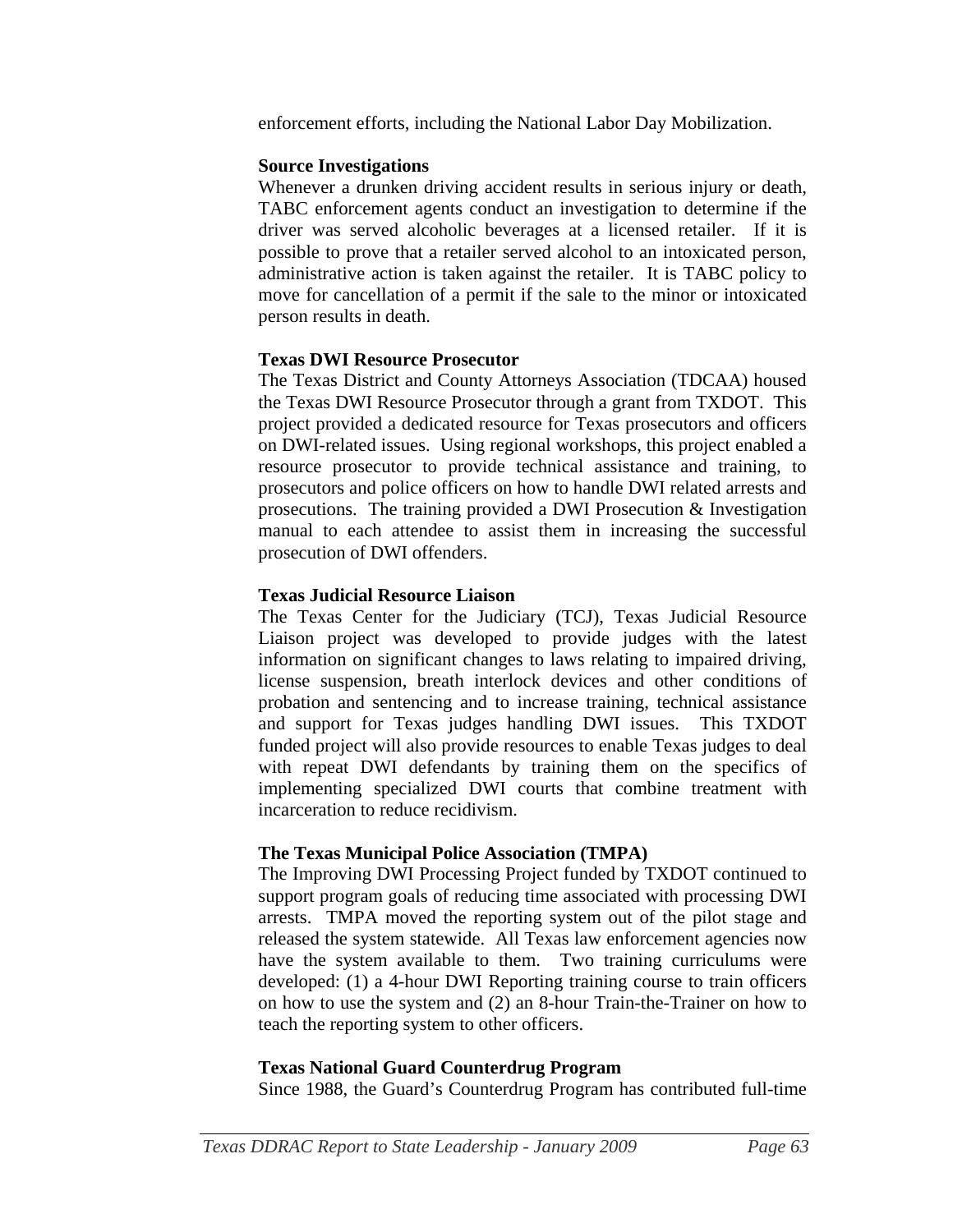military personnel to support law enforcement. Six support missions approved by the Secretary of Defense shape the Guard's activities: program management, technical support, general support, counterdrugrelated training, reconnaissance/observation, and drug demand reduction support

# **Texas Prescription Program**

The Texas Prescription Program, administered by DPS, reduces pharmaceutical drug diversion by controlling prescription of Schedule II drugs, which have a high potential for abuse. The system has a deterrent effect on drug abuse and diversion without influencing legitimate use of these drugs. The current triplicate prescription forms are being replaced with a system of electronic data transfer.

# **Texas Tobacco Prevention Hotline**

The state maintains this Hotline (800-345-8647) for complaints concerning enforcement of the tobacco laws. It serves is a vehicle for citizens to report violations of the minors and tobacco laws. Citizens can call toll-free to report a merchant selling tobacco to a minor, outdoor tobacco advertising within 1,000 feet of a church or school, or a cigarette vending machine that is accessible to minors, etc. This service is available 24 hours a day and is bilingual.

#### **"Under 18 No Tobacco – I Can't Sell You Can't Buy"**

This education campaign by the Texas Comptroller's office is designed to inform tobacco retailers of the laws concerning minor's access to tobacco products and the consequences of violating those laws. The red, white, and blue packet contains 14 pieces of information including a booklet, posters, a letter from the Comptroller, cash register stickers, and the required state warning signs concerning the sale or purchase of tobacco by minors. Tobacco retailers receive this packet every two years, in the even numbered year, when they renew their tobacco permit. It is also available upon request for education events conducted by local law enforcement agency personnel, prevention resource center personnel and the public.

# **Underage Drinking Hotline**

Tips from the public about underage drinking and other alcohol violations have always been an important source of information for TABC Enforcement agents. Since 1994, the TABC has provided a tollfree number, called the "Texas Underage Drinking Hotline" (888-THE-TABC) for the public to report alcohol violations. Calls received after business hours are promptly referred to appropriate local authorities for immediate response. The hotline is advertised through posters, cards, and the agency's website.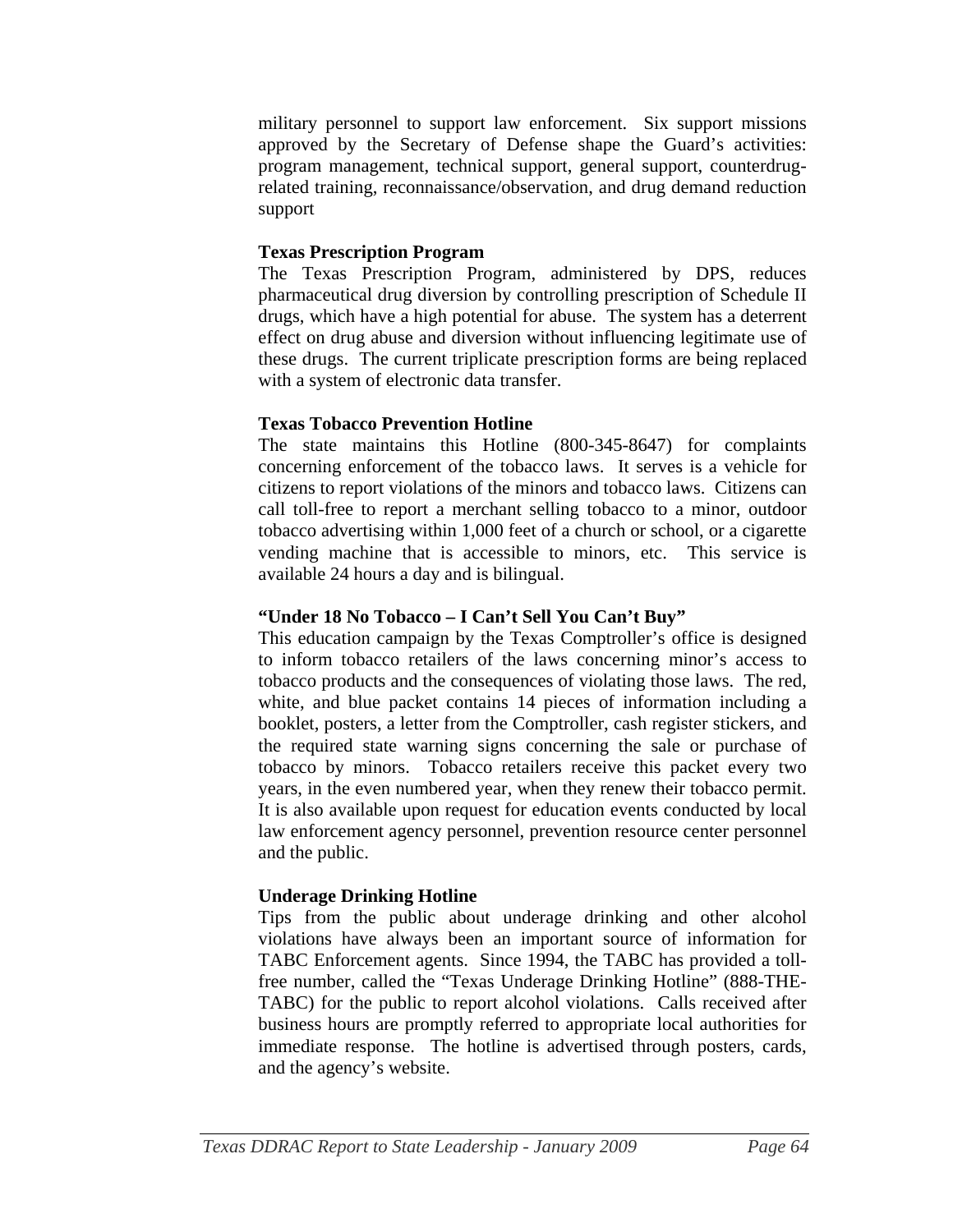#### **Underage Drinking Prevention and Enforcement**

Brazos County continued the Brazos County Underage Drinking Prevention and Enforcement project through a grant from TXDOT. The project goal was to reduce the number of alcohol-related crashes of drivers less than 21 years of age. The project conducted stings at stores, restaurants, and bars that serve alcohol to underage customers, filed administrative and criminal cases on licensed establishments that sold or served minors as well as filed criminal cases on those that made alcohol available to minors.

#### **The University of Houston Mobile Video Instructor Training**

This TXDOT funded program trains law enforcement officers as mobile video instructors so that they can train their fellow officers to effectively use mobile video equipment to gather DWI and other court evidence in order to successfully testify to the videotaped evidence in court.